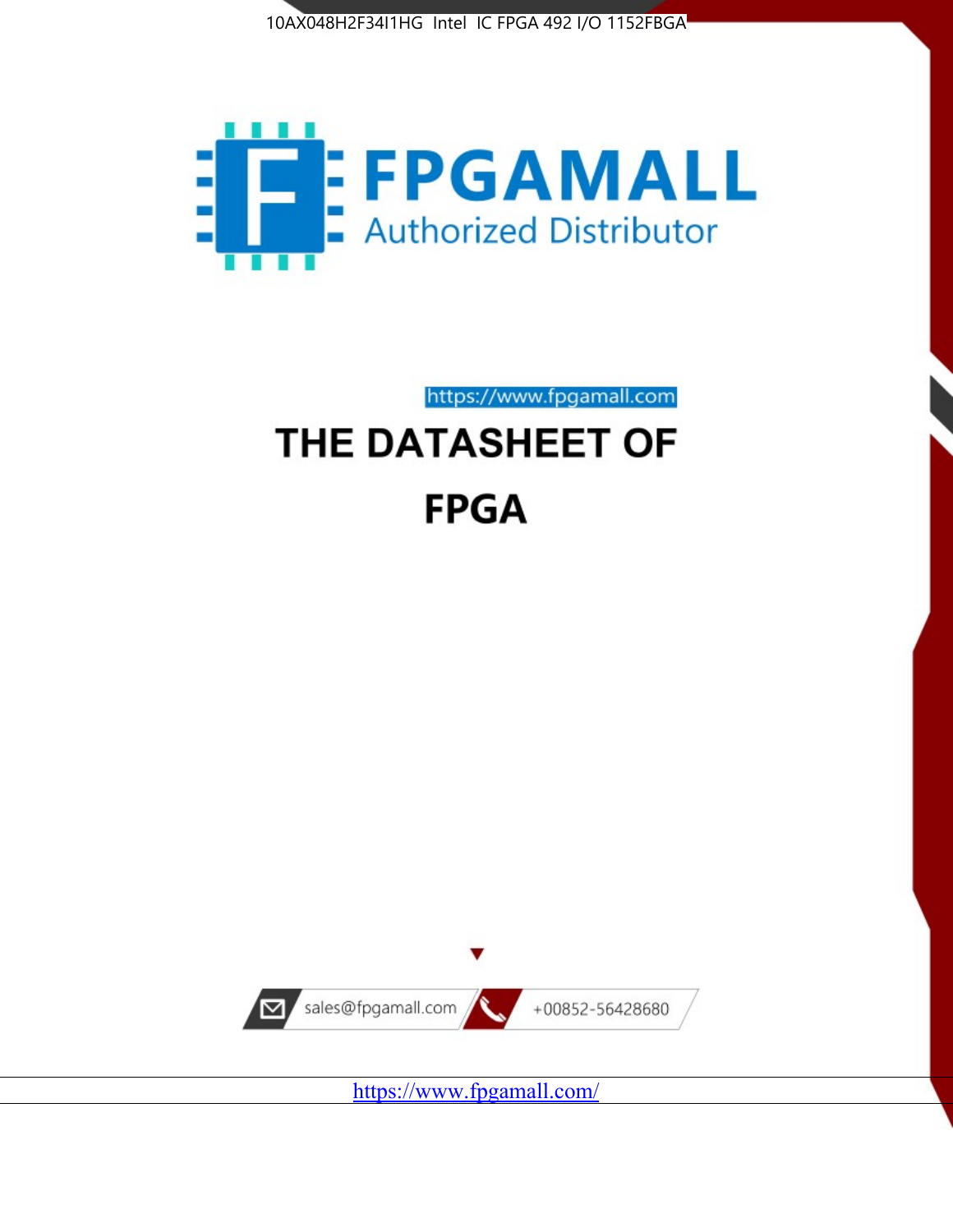10AX048H2F34I1HG Intel IC FPGA 492 I/O 1152FBGA



# **Intel® Arria® 10 Device Overview**



**A10-OVERVIEW | 2018.12.06** Latest document on the web: **[PDF](https://www.intel.com/content/dam/www/programmable/us/en/pdfs/literature/hb/arria-10/a10_overview.pdf)** | **[HTML](https://www.intel.com/content/www/us/en/programmable/documentation/sam1403480274650.html)**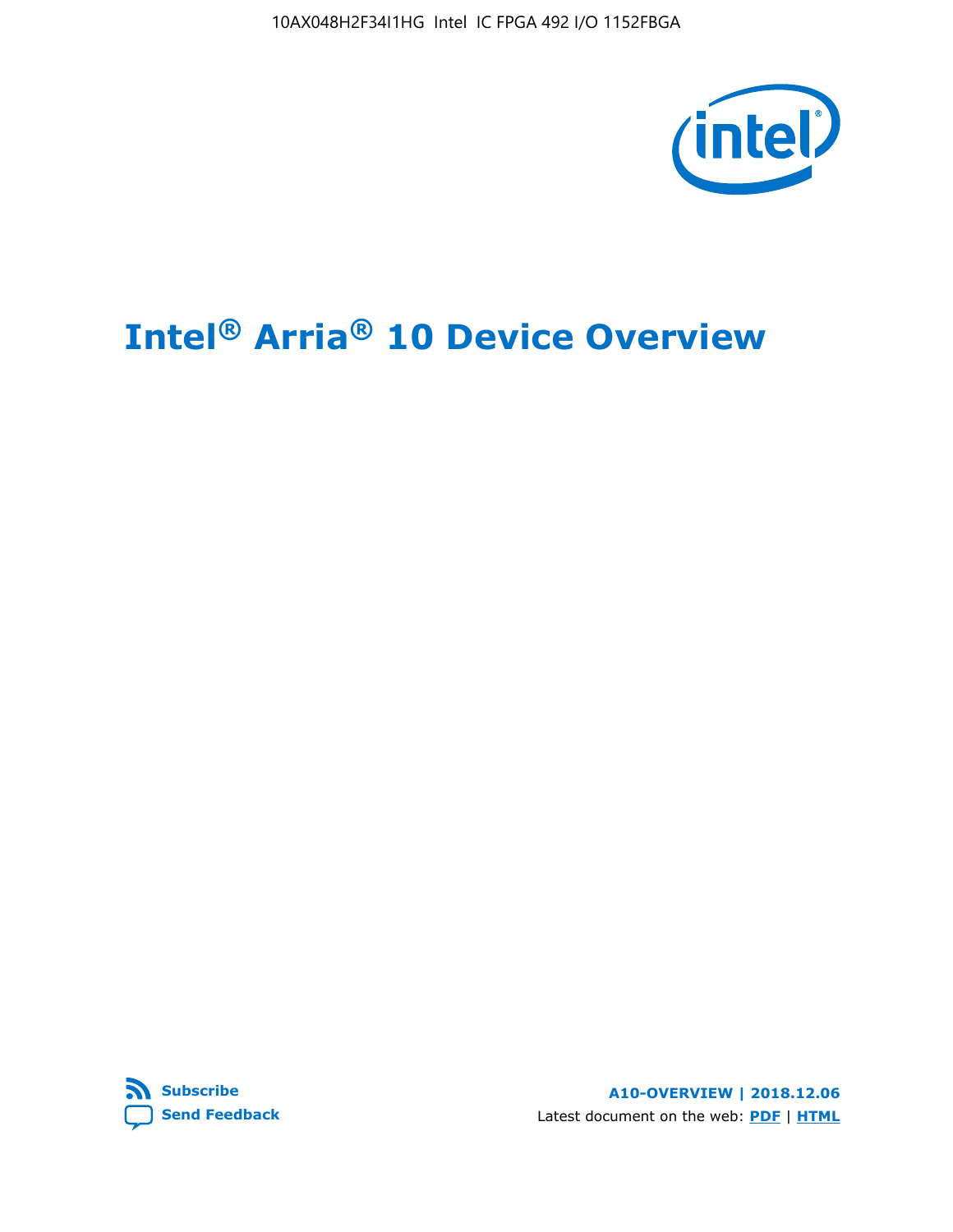

**Contents** 

# **Contents**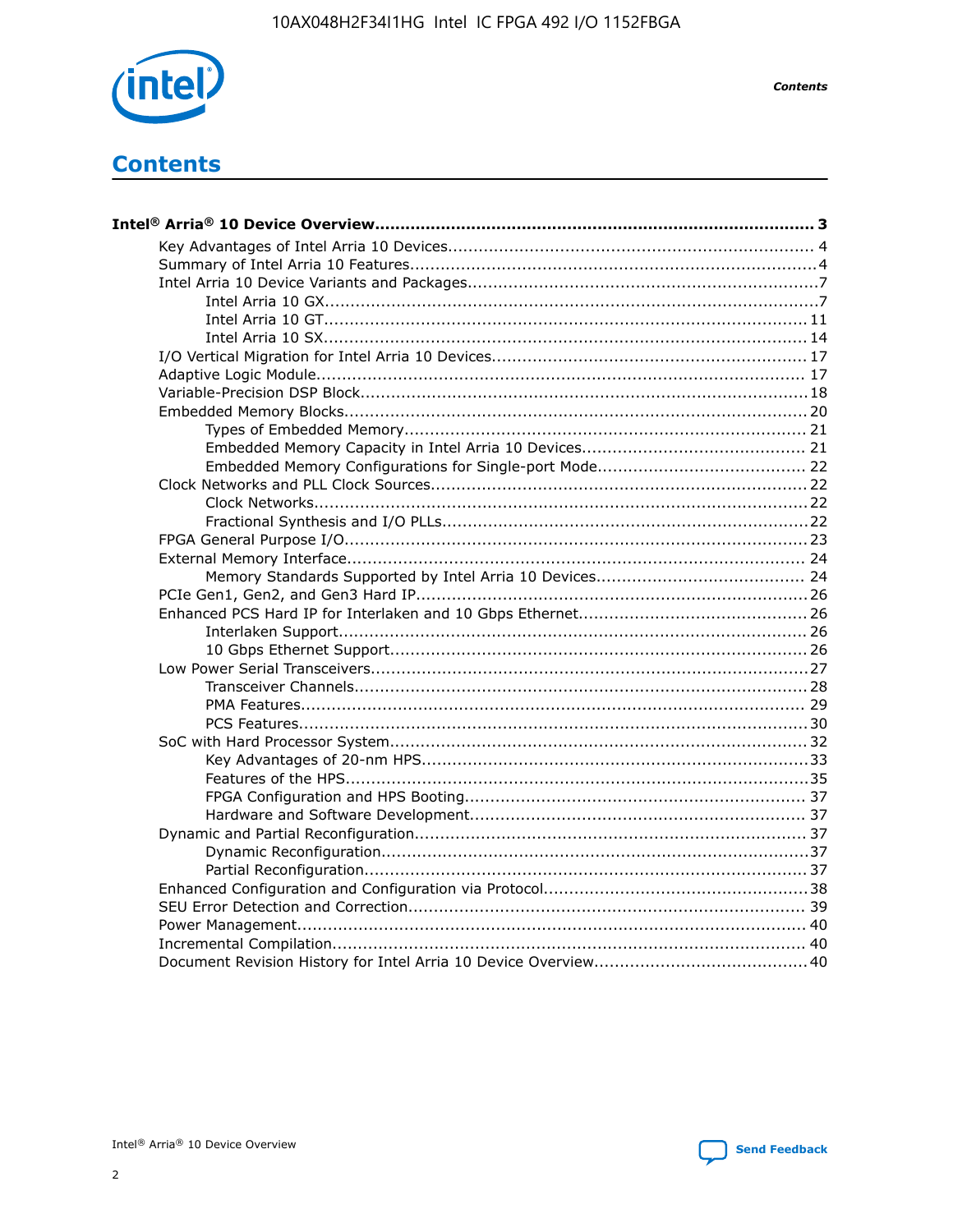**A10-OVERVIEW | 2018.12.06**

**[Send Feedback](mailto:FPGAtechdocfeedback@intel.com?subject=Feedback%20on%20Intel%20Arria%2010%20Device%20Overview%20(A10-OVERVIEW%202018.12.06)&body=We%20appreciate%20your%20feedback.%20In%20your%20comments,%20also%20specify%20the%20page%20number%20or%20paragraph.%20Thank%20you.)**



# **Intel® Arria® 10 Device Overview**

The Intel<sup>®</sup> Arria<sup>®</sup> 10 device family consists of high-performance and power-efficient 20 nm mid-range FPGAs and SoCs.

Intel Arria 10 device family delivers:

- Higher performance than the previous generation of mid-range and high-end FPGAs.
- Power efficiency attained through a comprehensive set of power-saving technologies.

The Intel Arria 10 devices are ideal for high performance, power-sensitive, midrange applications in diverse markets.

| <b>Market</b>         | <b>Applications</b>                                                                                               |
|-----------------------|-------------------------------------------------------------------------------------------------------------------|
| Wireless              | Channel and switch cards in remote radio heads<br>٠<br>Mobile backhaul<br>٠                                       |
| Wireline              | 40G/100G muxponders and transponders<br>٠<br>100G line cards<br>٠<br><b>Bridging</b><br>٠<br>Aggregation<br>٠     |
| <b>Broadcast</b>      | Studio switches<br>٠<br>Servers and transport<br>٠<br>Videoconferencing<br>٠<br>Professional audio and video<br>٠ |
| Computing and Storage | Flash cache<br>٠<br>Cloud computing servers<br>٠<br>Server acceleration<br>٠                                      |
| Medical               | Diagnostic scanners<br>٠<br>Diagnostic imaging<br>٠                                                               |
| Military              | Missile guidance and control<br>٠<br>Radar<br>٠<br>Electronic warfare<br>٠<br>Secure communications<br>٠          |

#### **Table 1. Sample Markets and Ideal Applications for Intel Arria 10 Devices**

#### **Related Information**

- [Intel Arria 10 Device Handbook: Known Issues](http://www.altera.com/support/kdb/solutions/rd07302013_646.html) Lists the planned updates to the *Intel Arria 10 Device Handbook* chapters.
- [Intel Arria 10 GX/GT Device Errata and Design Recommendations](https://www.intel.com/content/www/us/en/programmable/documentation/agz1493851706374.html#yqz1494433888646)
- [Intel Arria 10 SX Device Errata and Design Recommendations](https://www.intel.com/content/www/us/en/programmable/documentation/cru1462832385668.html#cru1462832558642)

Intel Corporation. All rights reserved. Intel, the Intel logo, Altera, Arria, Cyclone, Enpirion, MAX, Nios, Quartus and Stratix words and logos are trademarks of Intel Corporation or its subsidiaries in the U.S. and/or other countries. Intel warrants performance of its FPGA and semiconductor products to current specifications in accordance with Intel's standard warranty, but reserves the right to make changes to any products and services at any time without notice. Intel assumes no responsibility or liability arising out of the application or use of any information, product, or service described herein except as expressly agreed to in writing by Intel. Intel customers are advised to obtain the latest version of device specifications before relying on any published information and before placing orders for products or services. \*Other names and brands may be claimed as the property of others.

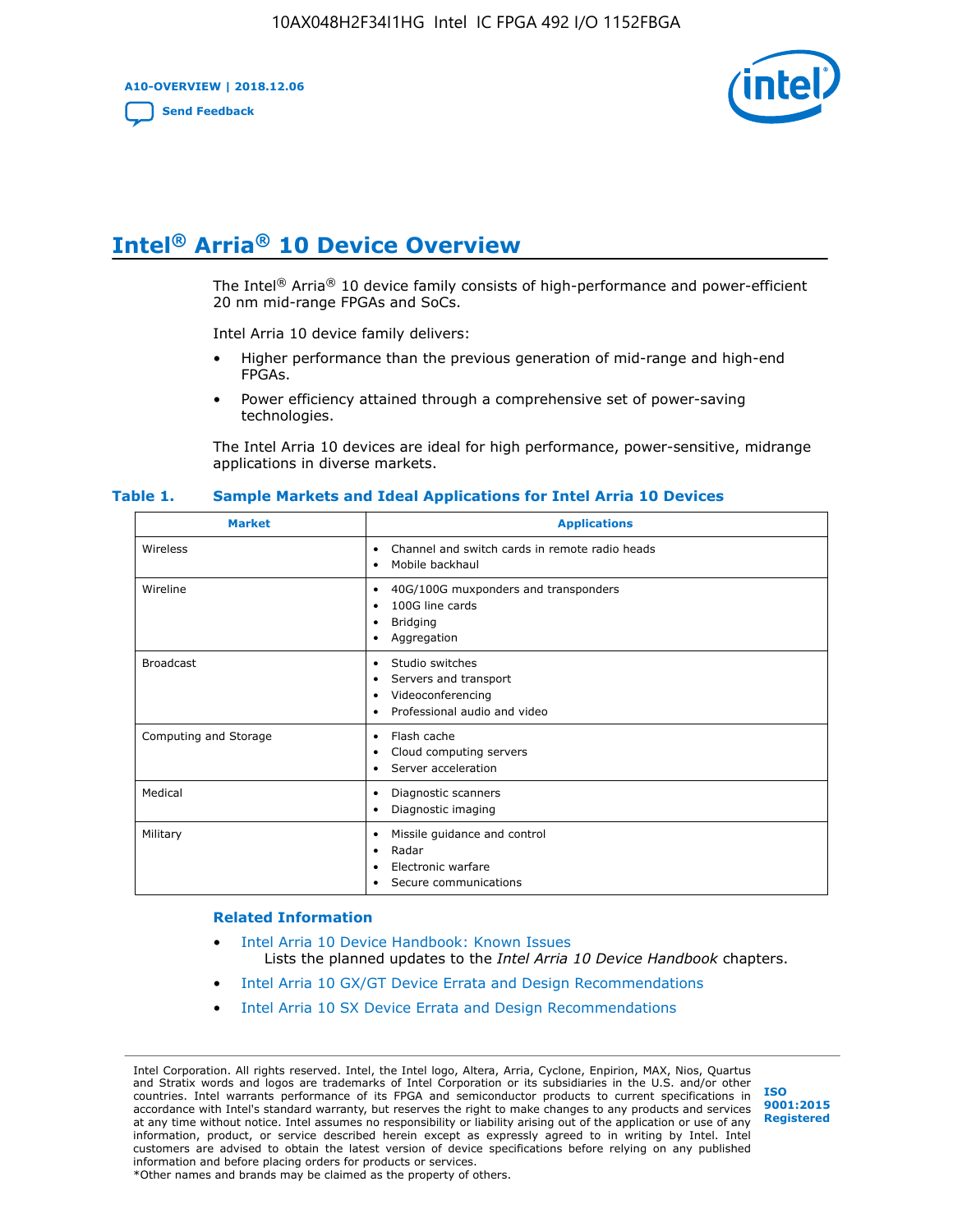

## **Key Advantages of Intel Arria 10 Devices**

## **Table 2. Key Advantages of the Intel Arria 10 Device Family**

| <b>Advantage</b>                                                                                          | <b>Supporting Feature</b>                                                                                                                                                                                                                                                                                                     |
|-----------------------------------------------------------------------------------------------------------|-------------------------------------------------------------------------------------------------------------------------------------------------------------------------------------------------------------------------------------------------------------------------------------------------------------------------------|
| Enhanced core architecture                                                                                | Built on TSMC's 20 nm process technology<br>٠<br>60% higher performance than the previous generation of mid-range FPGAs<br>٠<br>15% higher performance than the fastest previous-generation FPGA<br>٠                                                                                                                         |
| High-bandwidth integrated<br>transceivers                                                                 | Short-reach rates up to 25.8 Gigabits per second (Gbps)<br>٠<br>Backplane capability up to 12.5 Gbps<br>٠<br>Integrated 10GBASE-KR and 40GBASE-KR4 Forward Error Correction (FEC)<br>٠                                                                                                                                        |
| Improved logic integration and<br>hard IP blocks                                                          | 8-input adaptive logic module (ALM)<br>٠<br>Up to 65.6 megabits (Mb) of embedded memory<br>٠<br>Variable-precision digital signal processing (DSP) blocks<br>Fractional synthesis phase-locked loops (PLLs)<br>٠<br>Hard PCI Express Gen3 IP blocks<br>Hard memory controllers and PHY up to 2,400 Megabits per second (Mbps) |
| Second generation hard<br>processor system (HPS) with<br>integrated ARM* Cortex*-A9*<br>MPCore* processor | Tight integration of a dual-core ARM Cortex-A9 MPCore processor, hard IP, and an<br>٠<br>FPGA in a single Intel Arria 10 system-on-a-chip (SoC)<br>Supports over 128 Gbps peak bandwidth with integrated data coherency between<br>$\bullet$<br>the processor and the FPGA fabric                                             |
| Advanced power savings                                                                                    | Comprehensive set of advanced power saving features<br>٠<br>Power-optimized MultiTrack routing and core architecture<br>٠<br>Up to 40% lower power compared to previous generation of mid-range FPGAs<br>Up to 60% lower power compared to previous generation of high-end FPGAs<br>٠                                         |

## **Summary of Intel Arria 10 Features**

#### **Table 3. Summary of Features for Intel Arria 10 Devices**

| <b>Feature</b>                  | <b>Description</b>                                                                                                                                                                                                                                                                                                                                                                                 |
|---------------------------------|----------------------------------------------------------------------------------------------------------------------------------------------------------------------------------------------------------------------------------------------------------------------------------------------------------------------------------------------------------------------------------------------------|
| Technology                      | TSMC's 20-nm SoC process technology<br>Allows operation at a lower $V_{\text{CC}}$ level of 0.82 V instead of the 0.9 V standard $V_{\text{CC}}$ core voltage                                                                                                                                                                                                                                      |
| Packaging                       | 1.0 mm ball-pitch Fineline BGA packaging<br>٠<br>0.8 mm ball-pitch Ultra Fineline BGA packaging<br>Multiple devices with identical package footprints for seamless migration between different<br><b>FPGA</b> densities<br>Devices with compatible package footprints allow migration to next generation high-end<br>Stratix $@10$ devices<br>RoHS, leaded $(1)$ , and lead-free (Pb-free) options |
| High-performance<br>FPGA fabric | Enhanced 8-input ALM with four registers<br>Improved multi-track routing architecture to reduce congestion and improve compilation time<br>Hierarchical core clocking architecture<br>Fine-grained partial reconfiguration                                                                                                                                                                         |
| Internal memory<br>blocks       | M20K-20-Kb memory blocks with hard error correction code (ECC)<br>Memory logic array block (MLAB)-640-bit memory                                                                                                                                                                                                                                                                                   |
|                                 | continued                                                                                                                                                                                                                                                                                                                                                                                          |



<sup>(1)</sup> Contact Intel for availability.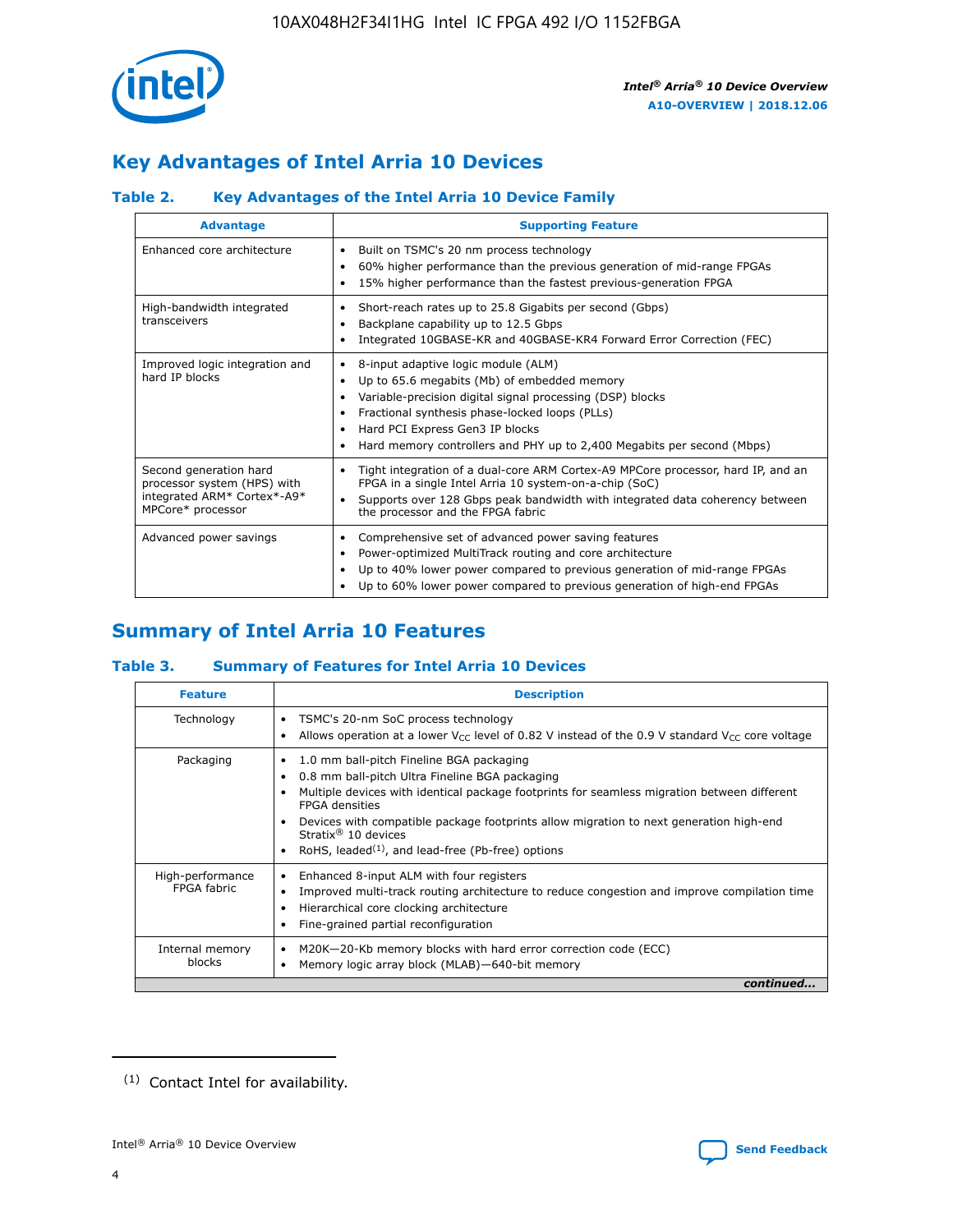r



| <b>Feature</b>                         |                                                                                                        | <b>Description</b>                                                                                                                                                                                                                                                                                                                                                                                                                                                                                                                                                                                                                                                                                                                                                                                                                                               |
|----------------------------------------|--------------------------------------------------------------------------------------------------------|------------------------------------------------------------------------------------------------------------------------------------------------------------------------------------------------------------------------------------------------------------------------------------------------------------------------------------------------------------------------------------------------------------------------------------------------------------------------------------------------------------------------------------------------------------------------------------------------------------------------------------------------------------------------------------------------------------------------------------------------------------------------------------------------------------------------------------------------------------------|
| Embedded Hard IP<br>blocks             | Variable-precision DSP                                                                                 | Native support for signal processing precision levels from $18 \times 19$ to<br>$\bullet$<br>54 x 54<br>Native support for 27 x 27 multiplier mode<br>$\bullet$<br>64-bit accumulator and cascade for systolic finite impulse responses<br>(FIRs)<br>Internal coefficient memory banks<br>$\bullet$<br>Preadder/subtractor for improved efficiency<br>Additional pipeline register to increase performance and reduce<br>power<br>Supports floating point arithmetic:<br>- Perform multiplication, addition, subtraction, multiply-add,<br>multiply-subtract, and complex multiplication.<br>- Supports multiplication with accumulation capability, cascade<br>summation, and cascade subtraction capability.<br>- Dynamic accumulator reset control.<br>- Support direct vector dot and complex multiplication chaining<br>multiply floating point DSP blocks. |
|                                        | Memory controller                                                                                      | DDR4, DDR3, and DDR3L                                                                                                                                                                                                                                                                                                                                                                                                                                                                                                                                                                                                                                                                                                                                                                                                                                            |
|                                        | PCI Express*                                                                                           | PCI Express (PCIe*) Gen3 (x1, x2, x4, or x8), Gen2 (x1, x2, x4, or x8)<br>and Gen1 (x1, x2, x4, or x8) hard IP with complete protocol stack,<br>endpoint, and root port                                                                                                                                                                                                                                                                                                                                                                                                                                                                                                                                                                                                                                                                                          |
|                                        | Transceiver I/O                                                                                        | $\bullet$<br>10GBASE-KR/40GBASE-KR4 Forward Error Correction (FEC)<br>PCS hard IPs that support:<br>$\bullet$<br>- 10-Gbps Ethernet (10GbE)<br>- PCIe PIPE interface<br>- Interlaken<br>- Gbps Ethernet (GbE)<br>- Common Public Radio Interface (CPRI) with deterministic latency<br>support<br>- Gigabit-capable passive optical network (GPON) with fast lock-<br>time support<br>13.5G JESD204b<br>$\bullet$<br>8B/10B, 64B/66B, 64B/67B encoders and decoders<br>Custom mode support for proprietary protocols                                                                                                                                                                                                                                                                                                                                              |
| Core clock networks                    | ٠<br>٠                                                                                                 | Up to 800 MHz fabric clocking, depending on the application:<br>- 667 MHz external memory interface clocking with 2,400 Mbps DDR4 interface<br>- 800 MHz LVDS interface clocking with 1,600 Mbps LVDS interface<br>Global, regional, and peripheral clock networks<br>Clock networks that are not used can be gated to reduce dynamic power                                                                                                                                                                                                                                                                                                                                                                                                                                                                                                                      |
| Phase-locked loops<br>(PLLs)           | High-resolution fractional synthesis PLLs:<br>٠<br>Integer PLLs:<br>- Adjacent to general purpose I/Os | - Precision clock synthesis, clock delay compensation, and zero delay buffering (ZDB)<br>- Support integer mode and fractional mode<br>- Fractional mode support with third-order delta-sigma modulation<br>- Support external memory and LVDS interfaces                                                                                                                                                                                                                                                                                                                                                                                                                                                                                                                                                                                                        |
| FPGA General-purpose<br>$I/Os$ (GPIOs) | On-chip termination (OCT)                                                                              | 1.6 Gbps LVDS-every pair can be configured as receiver or transmitter<br>1.2 V to 3.0 V single-ended LVTTL/LVCMOS interfacing                                                                                                                                                                                                                                                                                                                                                                                                                                                                                                                                                                                                                                                                                                                                    |
| <b>External Memory</b><br>Interface    |                                                                                                        | Hard memory controller- DDR4, DDR3, and DDR3L support<br>- DDR4-speeds up to 1,200 MHz/2,400 Mbps<br>- DDR3-speeds up to 1,067 MHz/2,133 Mbps<br>Soft memory controller—provides support for RLDRAM $3^{(2)}$ , QDR IV $^{(2)}$ , and QDR II+<br>continued                                                                                                                                                                                                                                                                                                                                                                                                                                                                                                                                                                                                       |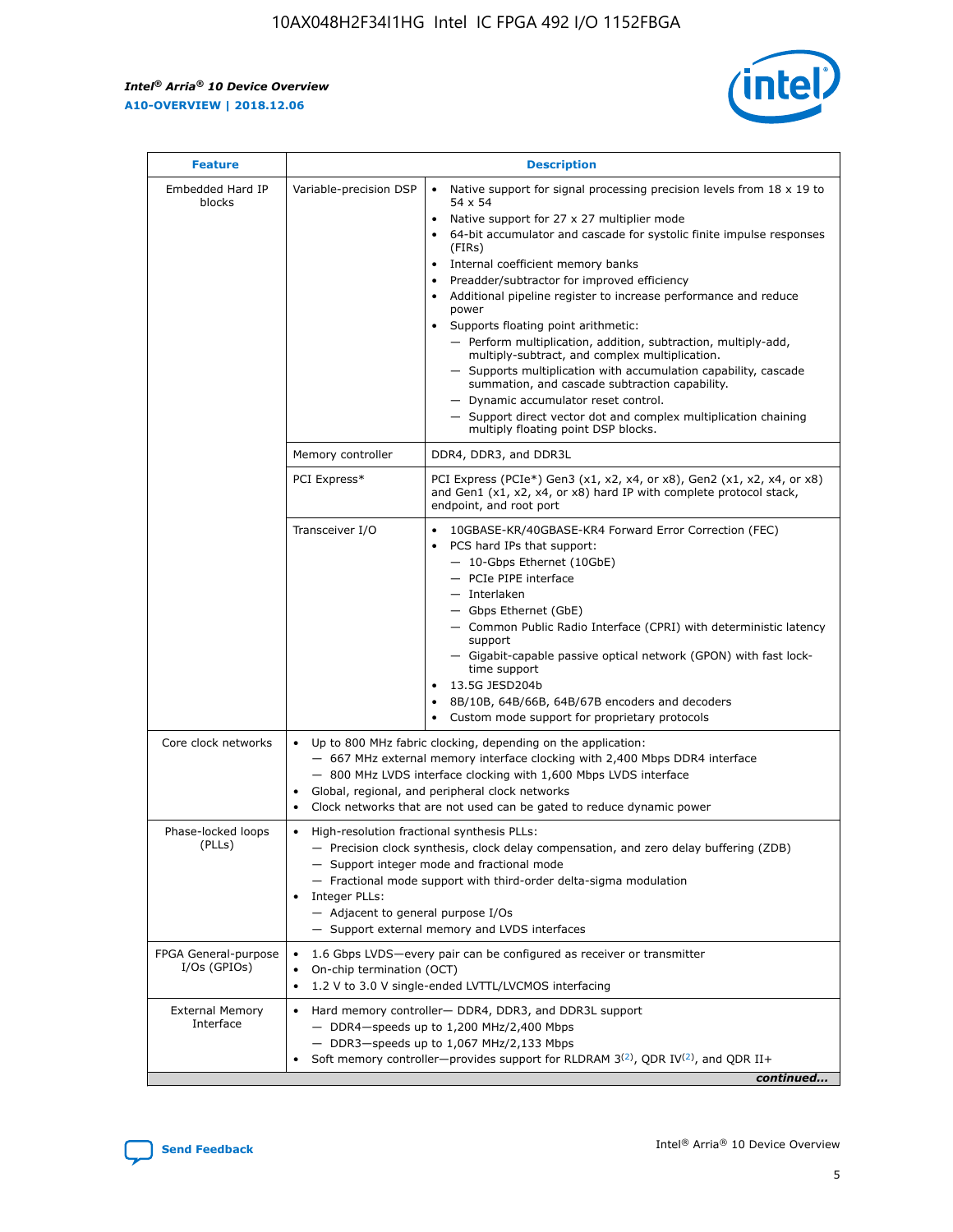

| <b>Feature</b>                                    | <b>Description</b>                                                                                                                                                                                                                                                                                                                                                                                                                                                                                                                                                                                                                                      |  |  |  |  |  |  |  |  |
|---------------------------------------------------|---------------------------------------------------------------------------------------------------------------------------------------------------------------------------------------------------------------------------------------------------------------------------------------------------------------------------------------------------------------------------------------------------------------------------------------------------------------------------------------------------------------------------------------------------------------------------------------------------------------------------------------------------------|--|--|--|--|--|--|--|--|
| Low-power serial<br>transceivers                  | • Continuous operating range:<br>- Intel Arria 10 GX-1 Gbps to 17.4 Gbps<br>- Intel Arria 10 GT-1 Gbps to 25.8 Gbps<br>Backplane support:<br>$-$ Intel Arria 10 GX-up to 12.5<br>- Intel Arria 10 GT-up to 12.5<br>Extended range down to 125 Mbps with oversampling<br>ATX transmit PLLs with user-configurable fractional synthesis capability<br>• Electronic Dispersion Compensation (EDC) support for XFP, SFP+, QSFP, and CFP optical<br>module<br>Adaptive linear and decision feedback equalization<br>$\bullet$<br>Transmitter pre-emphasis and de-emphasis<br>$\bullet$<br>Dynamic partial reconfiguration of individual transceiver channels |  |  |  |  |  |  |  |  |
| <b>HPS</b><br>(Intel Arria 10 SX<br>devices only) | Processor and system<br>Dual-core ARM Cortex-A9 MPCore processor-1.2 GHz CPU with<br>$\bullet$<br>1.5 GHz overdrive capability<br>• 256 KB on-chip RAM and 64 KB on-chip ROM<br>System peripherals-general-purpose timers, watchdog timers, direct<br>memory access (DMA) controller, FPGA configuration manager, and<br>clock and reset managers<br>• Security features—anti-tamper, secure boot, Advanced Encryption<br>Standard (AES) and authentication (SHA)<br>ARM CoreSight* JTAG debug access port, trace port, and on-chip<br>trace storage                                                                                                    |  |  |  |  |  |  |  |  |
|                                                   | <b>External interfaces</b><br>Hard memory interface—Hard memory controller (2,400 Mbps DDR4,<br>$\bullet$<br>and 2,133 Mbps DDR3), Quad serial peripheral interface (QSPI) flash<br>controller, NAND flash controller, direct memory access (DMA)<br>controller, Secure Digital/MultiMediaCard (SD/MMC) controller<br>Communication interface-10/100/1000 Ethernet media access<br>control (MAC), USB On-The-GO (OTG) controllers, I <sup>2</sup> C controllers,<br>UART 16550, serial peripheral interface (SPI), and up to 62<br>HPS GPIO interfaces (48 direct-share I/Os)                                                                           |  |  |  |  |  |  |  |  |
|                                                   | High-performance ARM AMBA* AXI bus bridges that support<br>Interconnects to core<br>$\bullet$<br>simultaneous read and write<br>HPS-FPGA bridges—include the FPGA-to-HPS, HPS-to-FPGA, and<br>lightweight HPS-to-FPGA bridges that allow the FPGA fabric to issue<br>transactions to slaves in the HPS, and vice versa<br>Configuration bridge that allows HPS configuration manager to<br>configure the core logic via dedicated 32-bit configuration port<br>FPGA-to-HPS SDRAM controller bridge-provides configuration<br>interfaces for the multiport front end (MPFE) of the HPS SDRAM<br>controller                                               |  |  |  |  |  |  |  |  |
| Configuration                                     | Tamper protection—comprehensive design protection to protect your valuable IP investments<br>Enhanced 256-bit advanced encryption standard (AES) design security with authentication<br>٠<br>Configuration via protocol (CvP) using PCIe Gen1, Gen2, or Gen3<br>continued                                                                                                                                                                                                                                                                                                                                                                               |  |  |  |  |  |  |  |  |

<sup>(2)</sup> Intel Arria 10 devices support this external memory interface using hard PHY with soft memory controller.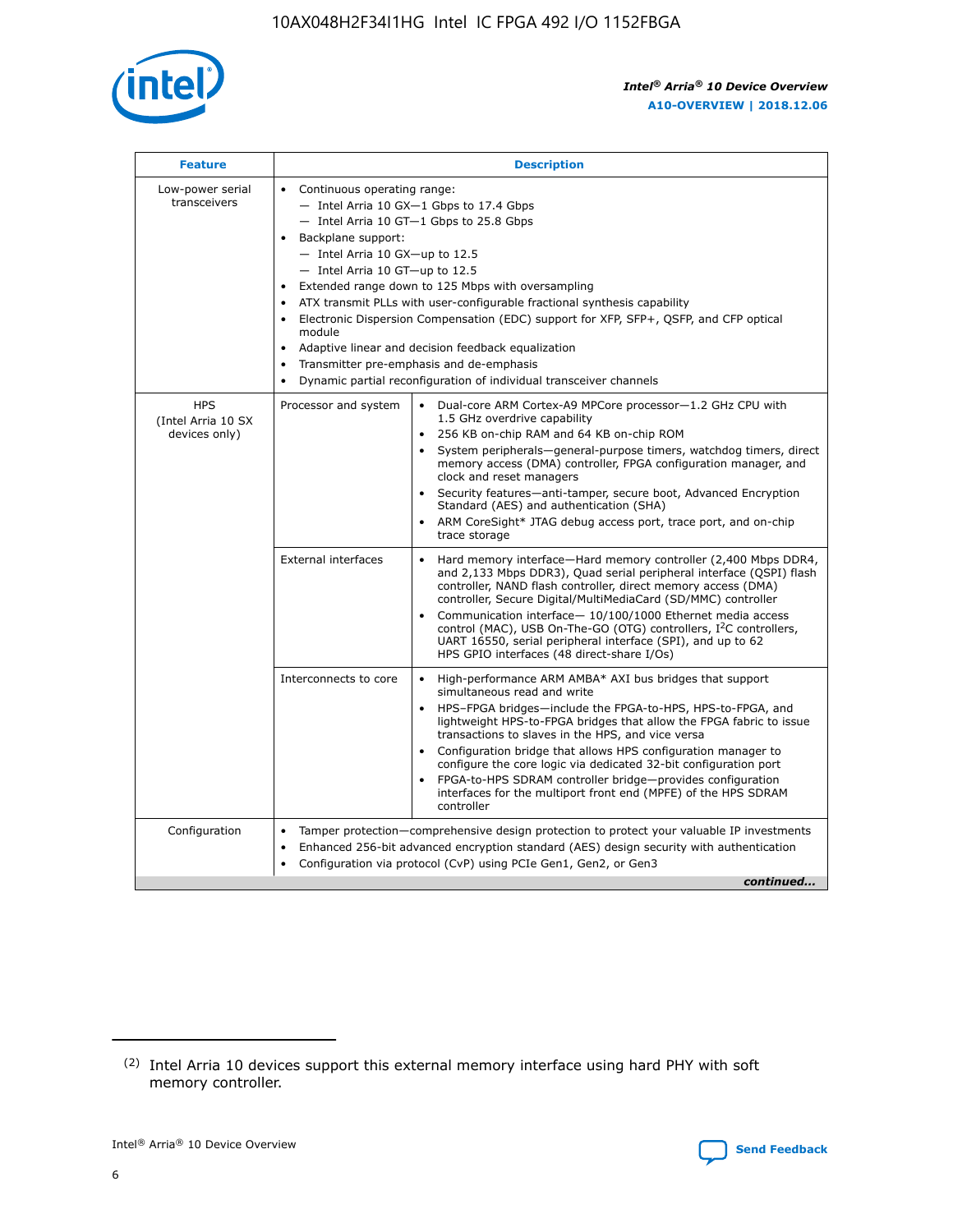

| <b>Feature</b>     | <b>Description</b>                                                                                                                                                                                               |
|--------------------|------------------------------------------------------------------------------------------------------------------------------------------------------------------------------------------------------------------|
|                    | Dynamic reconfiguration of the transceivers and PLLs<br>Fine-grained partial reconfiguration of the core fabric<br>Active Serial x4 Interface<br>$\bullet$                                                       |
| Power management   | SmartVID<br>Low static power device options<br>Programmable Power Technology<br>Intel Quartus <sup>®</sup> Prime integrated power analysis                                                                       |
| Software and tools | Intel Quartus Prime design suite<br>Transceiver toolkit<br>Platform Designer system integration tool<br>DSP Builder for Intel FPGAs<br>OpenCL <sup>™</sup> support<br>Intel SoC FPGA Embedded Design Suite (EDS) |

#### **Related Information**

[Intel Arria 10 Transceiver PHY Overview](https://www.intel.com/content/www/us/en/programmable/documentation/nik1398707230472.html#nik1398706768037) Provides details on Intel Arria 10 transceivers.

## **Intel Arria 10 Device Variants and Packages**

#### **Table 4. Device Variants for the Intel Arria 10 Device Family**

| <b>Variant</b>    | <b>Description</b>                                                                                                                                                                                                     |
|-------------------|------------------------------------------------------------------------------------------------------------------------------------------------------------------------------------------------------------------------|
| Intel Arria 10 GX | FPGA featuring 17.4 Gbps transceivers for short reach applications with 12.5 backplane driving<br>capability.                                                                                                          |
| Intel Arria 10 GT | FPGA featuring:<br>17.4 Gbps transceivers for short reach applications with 12.5 backplane driving capability.<br>25.8 Gbps transceivers for supporting CAUI-4 and CEI-25G applications with CFP2 and CFP4<br>modules. |
| Intel Arria 10 SX | SoC integrating ARM-based HPS and FPGA featuring 17.4 Gbps transceivers for short reach<br>applications with 12.5 backplane driving capability.                                                                        |

## **Intel Arria 10 GX**

This section provides the available options, maximum resource counts, and package plan for the Intel Arria 10 GX devices.

The information in this section is correct at the time of publication. For the latest information and to get more details, refer to the Intel FPGA Product Selector.

#### **Related Information**

#### [Intel FPGA Product Selector](http://www.altera.com/products/selector/psg-selector.html) Provides the latest information on Intel products.

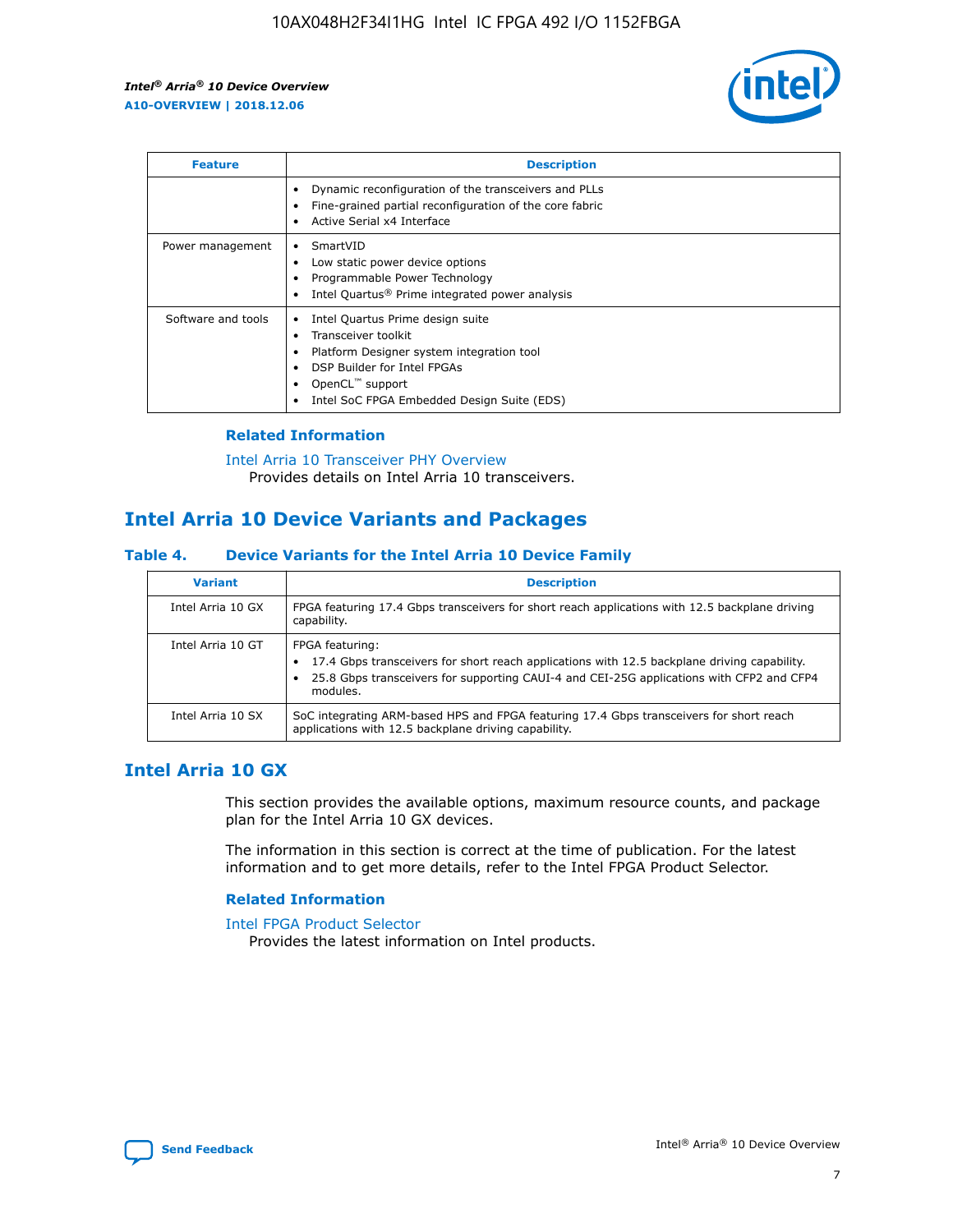

## **Available Options**





#### **Related Information**

[Transceiver Performance for Intel Arria 10 GX/SX Devices](https://www.intel.com/content/www/us/en/programmable/documentation/mcn1413182292568.html#mcn1413213965502) Provides more information about the transceiver speed grade.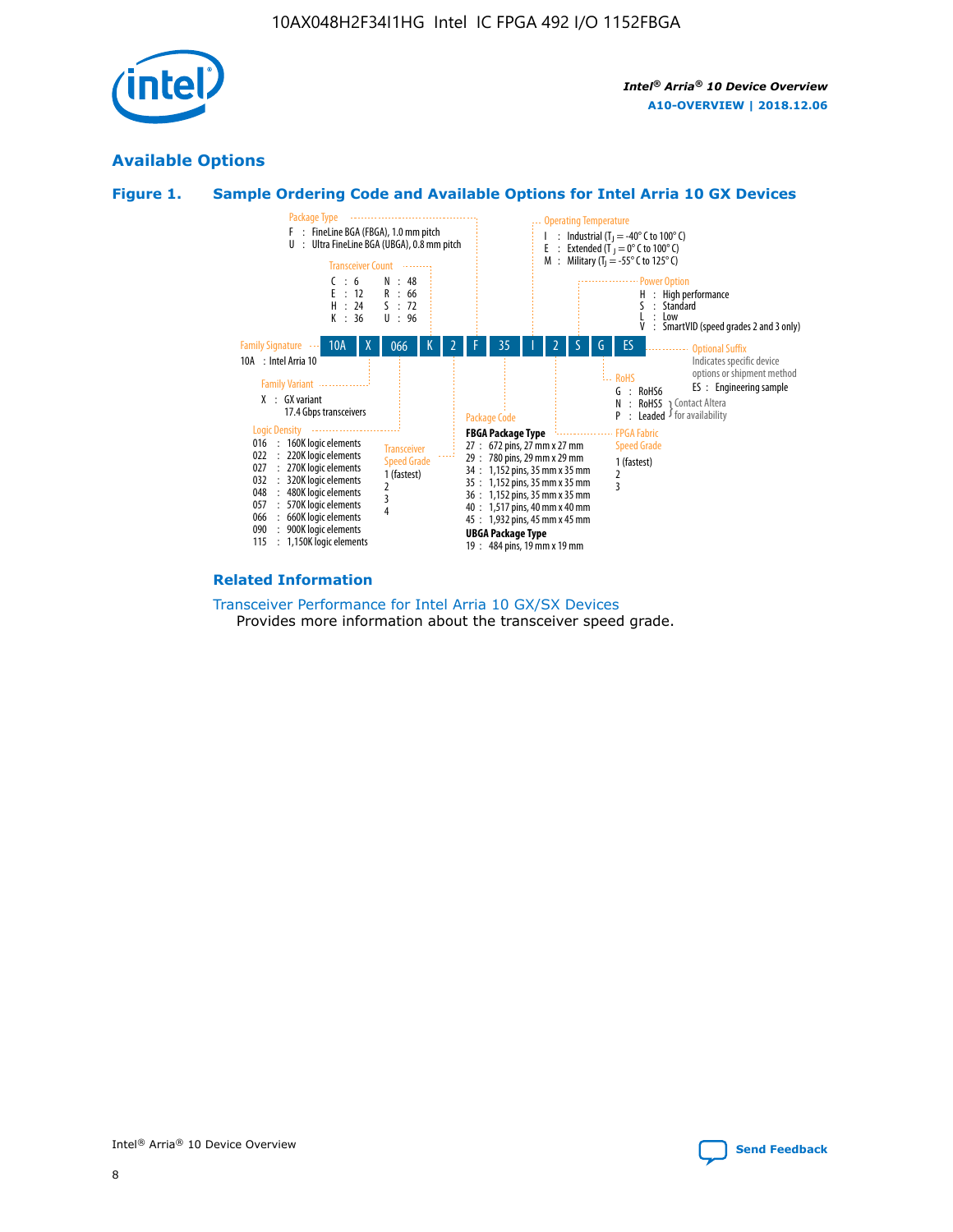

#### **Maximum Resources**

#### **Table 5. Maximum Resource Counts for Intel Arria 10 GX Devices (GX 160, GX 220, GX 270, GX 320, and GX 480)**

| <b>Resource</b>              |                         | <b>Product Line</b> |                                                 |                |                |                |  |  |  |
|------------------------------|-------------------------|---------------------|-------------------------------------------------|----------------|----------------|----------------|--|--|--|
|                              |                         | <b>GX 160</b>       | <b>GX 220</b><br><b>GX 270</b><br><b>GX 320</b> |                |                | <b>GX 480</b>  |  |  |  |
| Logic Elements (LE) (K)      |                         | 160                 | 220                                             | 270            | 320            | 480            |  |  |  |
| <b>ALM</b>                   |                         | 61,510              | 80,330                                          | 101,620        | 119,900        | 183,590        |  |  |  |
| Register                     |                         | 246,040             | 406,480<br>321,320                              |                | 479,600        | 734,360        |  |  |  |
| Memory (Kb)                  | M <sub>20</sub> K       | 8,800               | 11,740                                          | 15,000         | 17,820         | 28,620         |  |  |  |
|                              | <b>MLAB</b>             | 1,050               | 1,690<br>2,452<br>2,727                         |                |                | 4,164          |  |  |  |
| Variable-precision DSP Block |                         | 156                 | 192                                             | 830            | 985            | 1,368          |  |  |  |
| 18 x 19 Multiplier           |                         | 312                 | 384                                             | 1,970<br>1,660 |                | 2,736          |  |  |  |
| PLL                          | Fractional<br>Synthesis | 6                   | 6                                               | 8              | 8              | 12             |  |  |  |
|                              | I/O                     | 6                   | 6                                               | 8              | 8              | 12             |  |  |  |
| 17.4 Gbps Transceiver        |                         | 12                  | 12                                              | 24             | 24             | 36             |  |  |  |
| GPIO <sup>(3)</sup>          |                         | 288                 | 288                                             | 384<br>384     |                | 492            |  |  |  |
| LVDS Pair $(4)$              |                         | 120                 | 120                                             | 168            | 168            | 222            |  |  |  |
| PCIe Hard IP Block           |                         | 1                   | 1                                               | 2              | $\overline{2}$ | $\overline{2}$ |  |  |  |
| Hard Memory Controller       |                         | 6                   | 6                                               | 8              | 8              | 12             |  |  |  |

<sup>(4)</sup> Each LVDS I/O pair can be used as differential input or output.



<sup>(3)</sup> The number of GPIOs does not include transceiver I/Os. In the Intel Quartus Prime software, the number of user I/Os includes transceiver I/Os.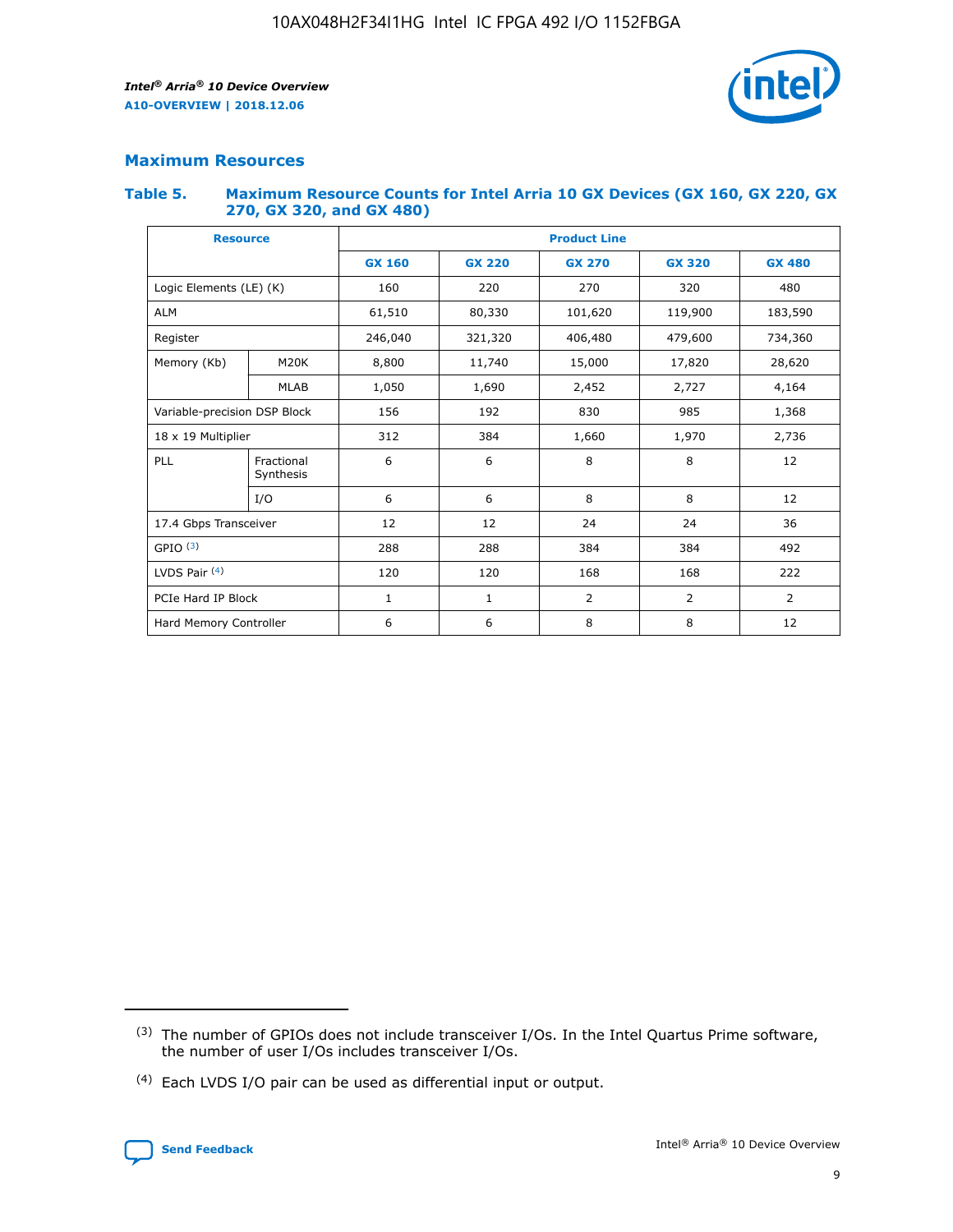

#### **Table 6. Maximum Resource Counts for Intel Arria 10 GX Devices (GX 570, GX 660, GX 900, and GX 1150)**

|                              | <b>Resource</b>         | <b>Product Line</b> |                |                |                |  |  |  |
|------------------------------|-------------------------|---------------------|----------------|----------------|----------------|--|--|--|
|                              |                         | <b>GX 570</b>       | <b>GX 660</b>  | <b>GX 900</b>  | <b>GX 1150</b> |  |  |  |
| Logic Elements (LE) (K)      |                         | 570                 | 660            | 900            | 1,150          |  |  |  |
| <b>ALM</b>                   |                         | 217,080             | 251,680        | 339,620        | 427,200        |  |  |  |
| Register                     |                         | 868,320             | 1,006,720      |                | 1,708,800      |  |  |  |
| Memory (Kb)                  | <b>M20K</b>             | 36,000              | 42,620         | 48,460         | 54,260         |  |  |  |
|                              | <b>MLAB</b>             | 5,096               | 5,788          | 9,386          | 12,984         |  |  |  |
| Variable-precision DSP Block |                         | 1,523               | 1,687          | 1,518          | 1,518          |  |  |  |
| $18 \times 19$ Multiplier    |                         | 3,046               | 3,374          | 3,036          | 3,036          |  |  |  |
| PLL                          | Fractional<br>Synthesis | 16                  | 16             | 32             | 32             |  |  |  |
|                              | I/O                     | 16                  | 16             | 16             | 16             |  |  |  |
| 17.4 Gbps Transceiver        |                         | 48                  | 48<br>96       |                | 96             |  |  |  |
| GPIO <sup>(3)</sup>          |                         | 696                 | 696            | 768            | 768            |  |  |  |
| LVDS Pair $(4)$              |                         | 324                 | 324            | 384            | 384            |  |  |  |
| PCIe Hard IP Block           |                         | 2                   | $\overline{2}$ | $\overline{4}$ | 4              |  |  |  |
| Hard Memory Controller       |                         | 16                  | 16             | 16             | 16             |  |  |  |

## **Package Plan**

#### **Table 7. Package Plan for Intel Arria 10 GX Devices (U19, F27, and F29)**

Refer to I/O and High Speed I/O in Intel Arria 10 Devices chapter for the number of 3 V I/O, LVDS I/O, and LVDS channels in each device package.

| <b>Product Line</b> | U <sub>19</sub><br>$(19 \text{ mm} \times 19 \text{ mm})$<br>484-pin UBGA) |          |             |         | <b>F27</b><br>(27 mm × 27 mm,<br>672-pin FBGA) |             | <b>F29</b><br>(29 mm × 29 mm,<br>780-pin FBGA) |          |             |  |
|---------------------|----------------------------------------------------------------------------|----------|-------------|---------|------------------------------------------------|-------------|------------------------------------------------|----------|-------------|--|
|                     | 3 V I/O                                                                    | LVDS I/O | <b>XCVR</b> | 3 V I/O | LVDS I/O                                       | <b>XCVR</b> | 3 V I/O                                        | LVDS I/O | <b>XCVR</b> |  |
| GX 160              | 48                                                                         | 192      | 6           | 48      | 192                                            | 12          | 48                                             | 240      | 12          |  |
| GX 220              | 48                                                                         | 192      | 6           | 48      | 192                                            | 12          | 48                                             | 240      | 12          |  |
| GX 270              |                                                                            |          |             | 48      | 192                                            | 12          | 48                                             | 312      | 12          |  |
| GX 320              |                                                                            |          |             | 48      | 192                                            | 12          | 48                                             | 312      | 12          |  |
| GX 480              |                                                                            |          |             |         |                                                |             | 48                                             | 312      | 12          |  |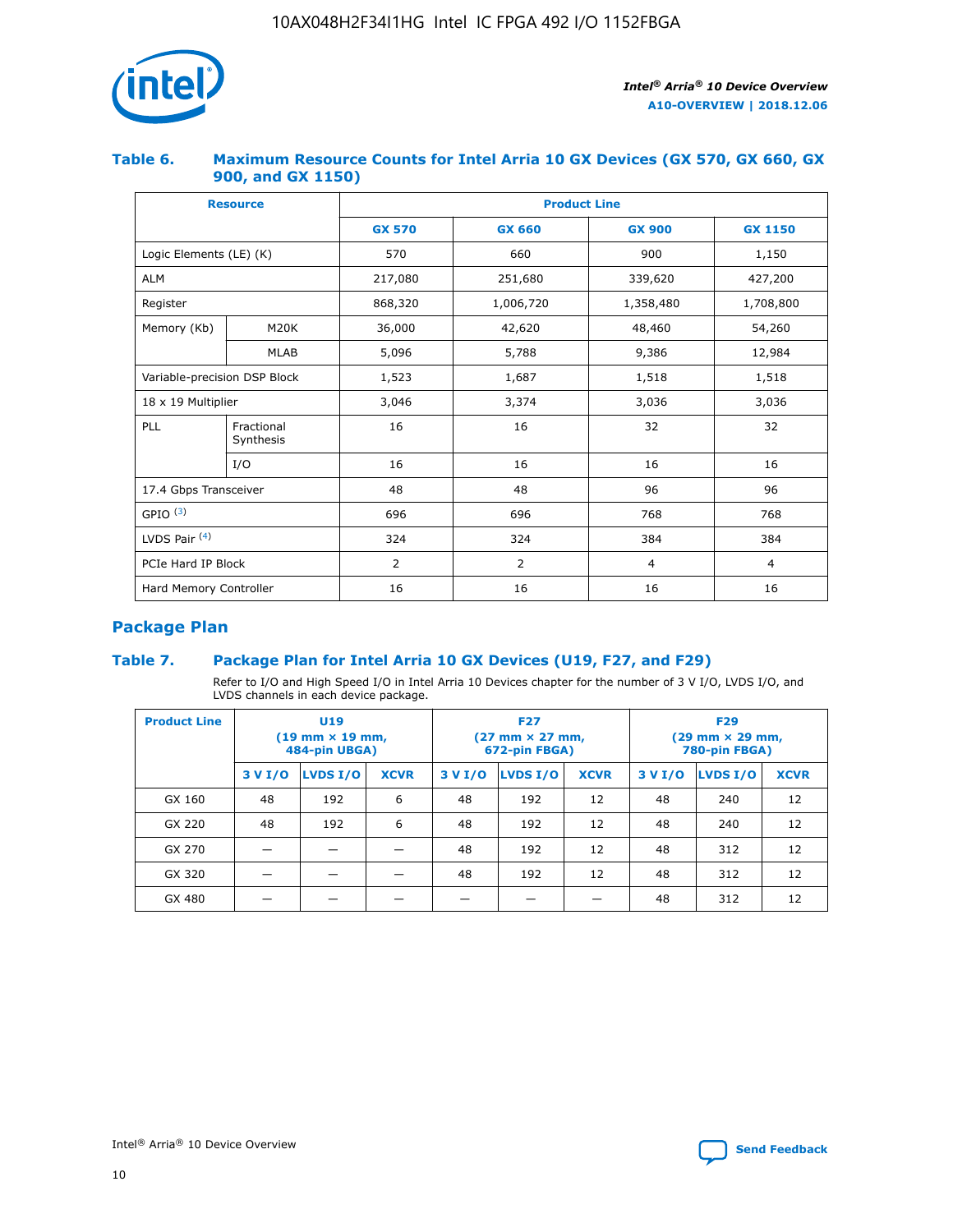

#### **Table 8. Package Plan for Intel Arria 10 GX Devices (F34, F35, NF40, and KF40)**

Refer to I/O and High Speed I/O in Intel Arria 10 Devices chapter for the number of 3 V I/O, LVDS I/O, and LVDS channels in each device package.

| <b>Product Line</b> | <b>F34</b><br>$(35 \text{ mm} \times 35 \text{ mm})$<br>1152-pin FBGA) |                    | <b>F35</b><br>$(35$ mm $\times$ 35 mm,<br><b>1152-pin FBGA)</b> |           | <b>KF40</b><br>$(40$ mm $\times$ 40 mm,<br>1517-pin FBGA) |             |           | <b>NF40</b><br>$(40 \text{ mm} \times 40 \text{ mm})$<br><b>1517-pin FBGA)</b> |             |            |                    |             |
|---------------------|------------------------------------------------------------------------|--------------------|-----------------------------------------------------------------|-----------|-----------------------------------------------------------|-------------|-----------|--------------------------------------------------------------------------------|-------------|------------|--------------------|-------------|
|                     | 3V<br>I/O                                                              | <b>LVDS</b><br>I/O | <b>XCVR</b>                                                     | 3V<br>I/O | <b>LVDS</b><br>I/O                                        | <b>XCVR</b> | 3V<br>I/O | <b>LVDS</b><br>I/O                                                             | <b>XCVR</b> | 3 V<br>I/O | <b>LVDS</b><br>I/O | <b>XCVR</b> |
| GX 270              | 48                                                                     | 336                | 24                                                              | 48        | 336                                                       | 24          |           |                                                                                |             |            |                    |             |
| GX 320              | 48                                                                     | 336                | 24                                                              | 48        | 336                                                       | 24          |           |                                                                                |             |            |                    |             |
| GX 480              | 48                                                                     | 444                | 24                                                              | 48        | 348                                                       | 36          |           |                                                                                |             |            |                    |             |
| GX 570              | 48                                                                     | 444                | 24                                                              | 48        | 348                                                       | 36          | 96        | 600                                                                            | 36          | 48         | 540                | 48          |
| GX 660              | 48                                                                     | 444                | 24                                                              | 48        | 348                                                       | 36          | 96        | 600                                                                            | 36          | 48         | 540                | 48          |
| GX 900              |                                                                        | 504                | 24                                                              | –         |                                                           |             |           |                                                                                |             |            | 600                | 48          |
| GX 1150             |                                                                        | 504                | 24                                                              |           |                                                           |             |           |                                                                                |             |            | 600                | 48          |

#### **Table 9. Package Plan for Intel Arria 10 GX Devices (RF40, NF45, SF45, and UF45)**

Refer to I/O and High Speed I/O in Intel Arria 10 Devices chapter for the number of 3 V I/O, LVDS I/O, and LVDS channels in each device package.

| <b>Product Line</b> | <b>RF40</b><br>$(40 \text{ mm} \times 40 \text{ mm})$<br>1517-pin FBGA) |                    | <b>NF45</b><br>$(45 \text{ mm} \times 45 \text{ mm})$<br><b>1932-pin FBGA)</b> |            |                    | <b>SF45</b><br>$(45 \text{ mm} \times 45 \text{ mm})$<br><b>1932-pin FBGA)</b> |            |                    | <b>UF45</b><br>$(45 \text{ mm} \times 45 \text{ mm})$<br>1932-pin FBGA) |           |                    |             |
|---------------------|-------------------------------------------------------------------------|--------------------|--------------------------------------------------------------------------------|------------|--------------------|--------------------------------------------------------------------------------|------------|--------------------|-------------------------------------------------------------------------|-----------|--------------------|-------------|
|                     | 3 V<br>I/O                                                              | <b>LVDS</b><br>I/O | <b>XCVR</b>                                                                    | 3 V<br>I/O | <b>LVDS</b><br>I/O | <b>XCVR</b>                                                                    | 3 V<br>I/O | <b>LVDS</b><br>I/O | <b>XCVR</b>                                                             | 3V<br>I/O | <b>LVDS</b><br>I/O | <b>XCVR</b> |
| GX 900              | _                                                                       | 342                | 66                                                                             | -          | 768                | 48                                                                             | -          | 624                | 72                                                                      | _         | 480                | 96          |
| GX 1150             |                                                                         | 342                | 66                                                                             | -          | 768                | 48                                                                             |            | 624                | 72                                                                      |           | 480                | 96          |

#### **Related Information**

[I/O and High-Speed Differential I/O Interfaces in Intel Arria 10 Devices chapter, Intel](https://www.intel.com/content/www/us/en/programmable/documentation/sam1403482614086.html#sam1403482030321) [Arria 10 Device Handbook](https://www.intel.com/content/www/us/en/programmable/documentation/sam1403482614086.html#sam1403482030321)

Provides the number of 3 V and LVDS I/Os, and LVDS channels for each Intel Arria 10 device package.

## **Intel Arria 10 GT**

This section provides the available options, maximum resource counts, and package plan for the Intel Arria 10 GT devices.

The information in this section is correct at the time of publication. For the latest information and to get more details, refer to the Intel FPGA Product Selector.

#### **Related Information**

#### [Intel FPGA Product Selector](http://www.altera.com/products/selector/psg-selector.html)

Provides the latest information on Intel products.

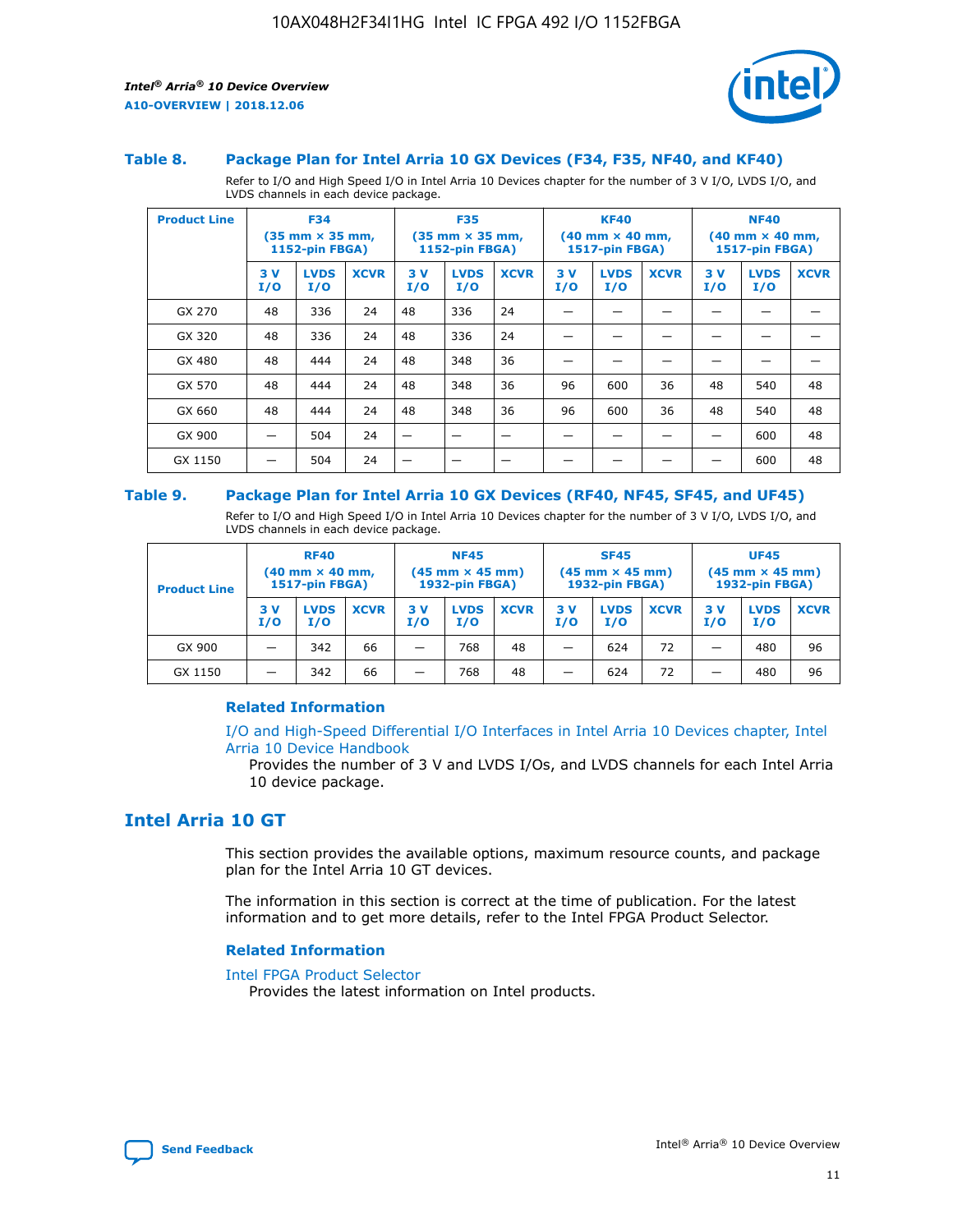

## **Available Options**

## **Figure 2. Sample Ordering Code and Available Options for Intel Arria 10 GT Devices**

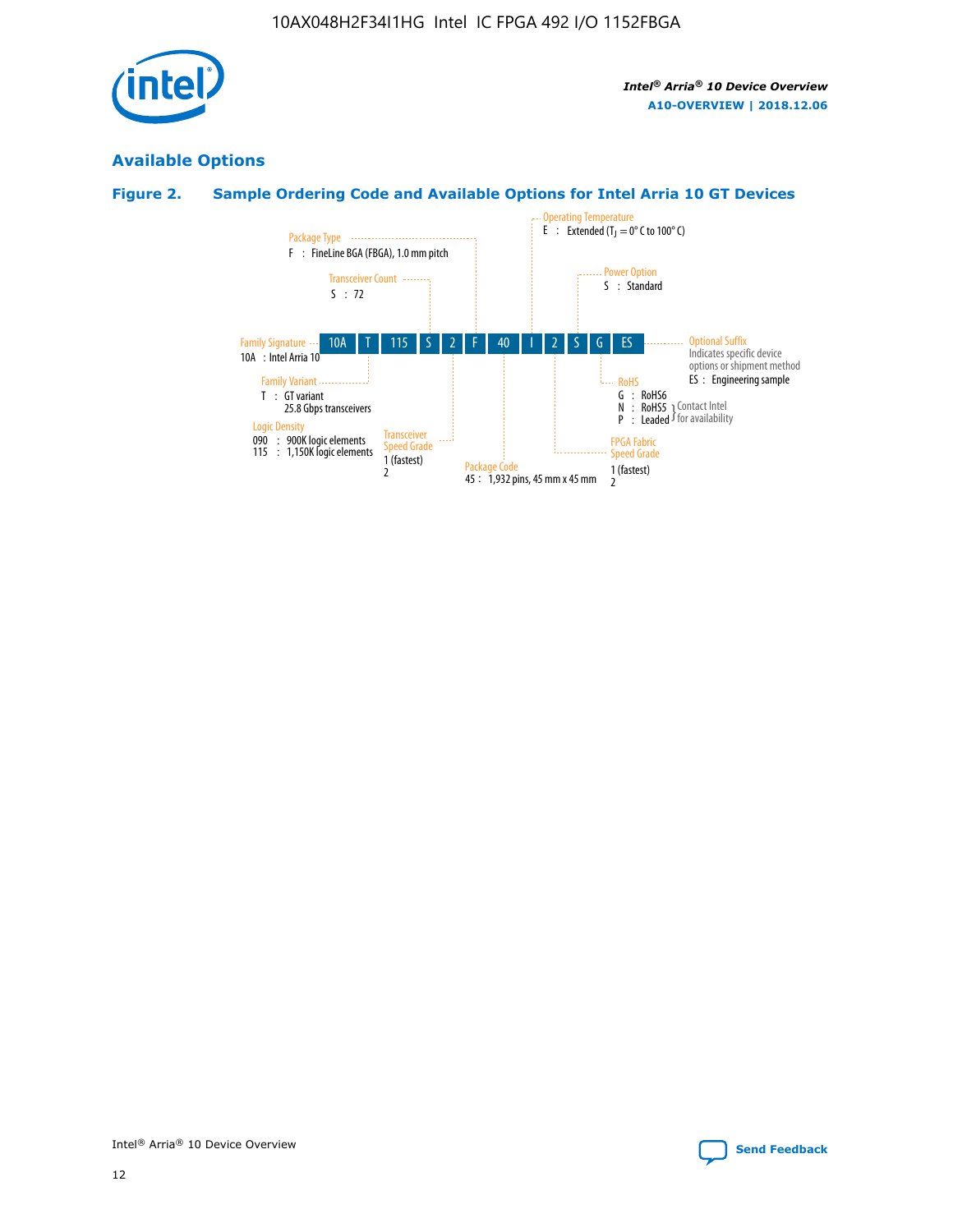

#### **Maximum Resources**

#### **Table 10. Maximum Resource Counts for Intel Arria 10 GT Devices**

| <b>Resource</b>              |                      |                | <b>Product Line</b> |  |
|------------------------------|----------------------|----------------|---------------------|--|
|                              |                      | <b>GT 900</b>  | <b>GT 1150</b>      |  |
| Logic Elements (LE) (K)      |                      | 900            | 1,150               |  |
| <b>ALM</b>                   |                      | 339,620        | 427,200             |  |
| Register                     |                      | 1,358,480      | 1,708,800           |  |
| Memory (Kb)                  | M20K                 | 48,460         | 54,260              |  |
|                              | <b>MLAB</b>          | 9,386          | 12,984              |  |
| Variable-precision DSP Block |                      | 1,518          | 1,518               |  |
| 18 x 19 Multiplier           |                      | 3,036          | 3,036               |  |
| PLL                          | Fractional Synthesis | 32             | 32                  |  |
|                              | I/O                  | 16             | 16                  |  |
| Transceiver                  | 17.4 Gbps            | 72(5)          | 72(5)               |  |
|                              | 25.8 Gbps            | 6              | 6                   |  |
| GPIO <sup>(6)</sup>          |                      | 624            | 624                 |  |
| LVDS Pair $(7)$              |                      | 312            | 312                 |  |
| PCIe Hard IP Block           |                      | $\overline{4}$ | $\overline{4}$      |  |
| Hard Memory Controller       |                      | 16             | 16                  |  |

#### **Related Information**

#### [Intel Arria 10 GT Channel Usage](https://www.intel.com/content/www/us/en/programmable/documentation/nik1398707230472.html#nik1398707008178)

Configuring GT/GX channels in Intel Arria 10 GT devices.

#### **Package Plan**

#### **Table 11. Package Plan for Intel Arria 10 GT Devices**

Refer to I/O and High Speed I/O in Intel Arria 10 Devices chapter for the number of 3 V I/O, LVDS I/O, and LVDS channels in each device package.

| <b>Product Line</b> | <b>SF45</b><br>(45 mm × 45 mm, 1932-pin FBGA) |                 |             |  |  |  |
|---------------------|-----------------------------------------------|-----------------|-------------|--|--|--|
|                     | 3 V I/O                                       | <b>LVDS I/O</b> | <b>XCVR</b> |  |  |  |
| GT 900              |                                               | 624             | 72          |  |  |  |
| GT 1150             |                                               | 624             |             |  |  |  |

<sup>(7)</sup> Each LVDS I/O pair can be used as differential input or output.



 $(5)$  If all 6 GT channels are in use, 12 of the GX channels are not usable.

<sup>(6)</sup> The number of GPIOs does not include transceiver I/Os. In the Intel Quartus Prime software, the number of user I/Os includes transceiver I/Os.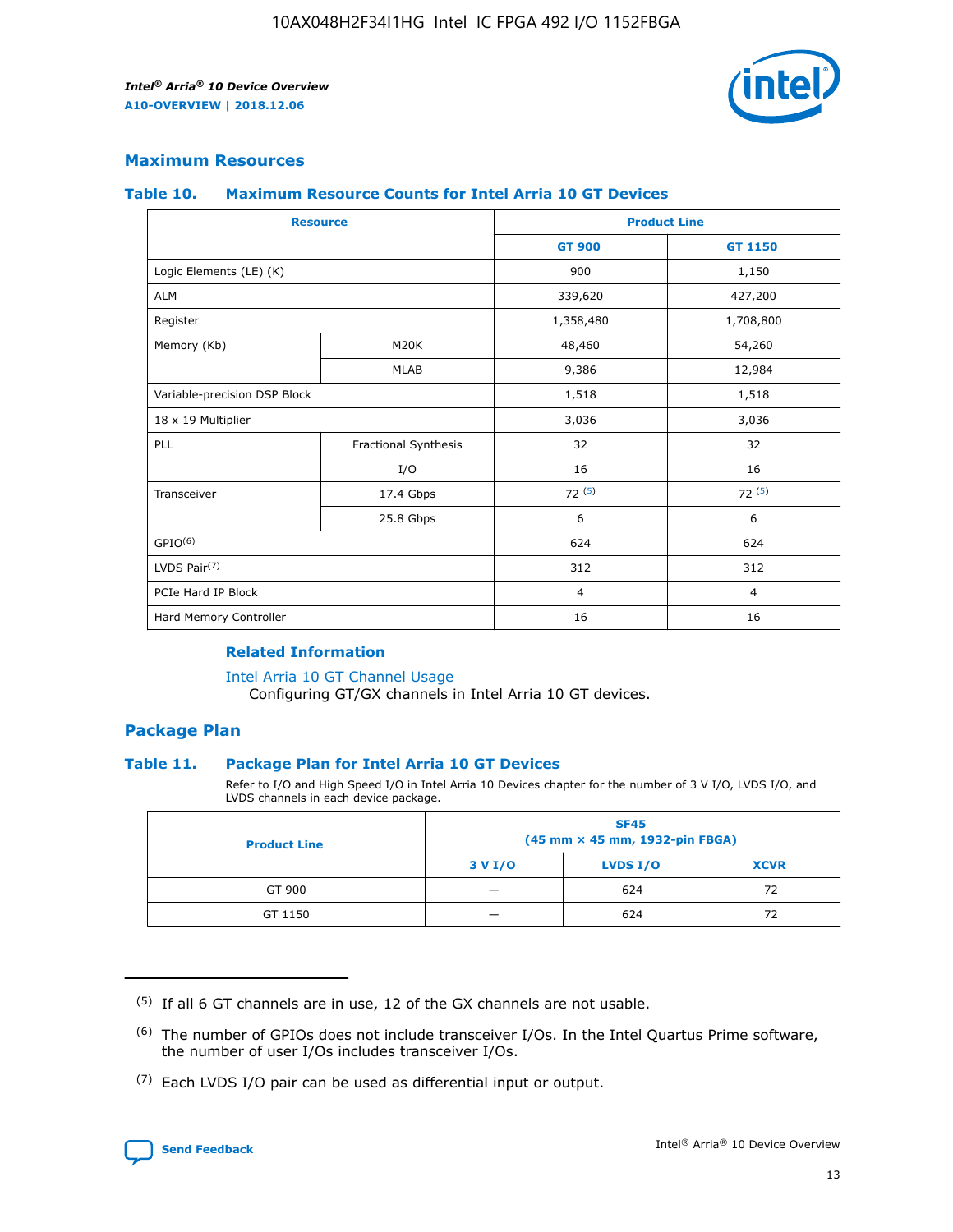

#### **Related Information**

[I/O and High-Speed Differential I/O Interfaces in Intel Arria 10 Devices chapter, Intel](https://www.intel.com/content/www/us/en/programmable/documentation/sam1403482614086.html#sam1403482030321) [Arria 10 Device Handbook](https://www.intel.com/content/www/us/en/programmable/documentation/sam1403482614086.html#sam1403482030321)

Provides the number of 3 V and LVDS I/Os, and LVDS channels for each Intel Arria 10 device package.

## **Intel Arria 10 SX**

This section provides the available options, maximum resource counts, and package plan for the Intel Arria 10 SX devices.

The information in this section is correct at the time of publication. For the latest information and to get more details, refer to the Intel FPGA Product Selector.

#### **Related Information**

[Intel FPGA Product Selector](http://www.altera.com/products/selector/psg-selector.html) Provides the latest information on Intel products.

#### **Available Options**

#### **Figure 3. Sample Ordering Code and Available Options for Intel Arria 10 SX Devices**



#### **Related Information**

[Transceiver Performance for Intel Arria 10 GX/SX Devices](https://www.intel.com/content/www/us/en/programmable/documentation/mcn1413182292568.html#mcn1413213965502) Provides more information about the transceiver speed grade.

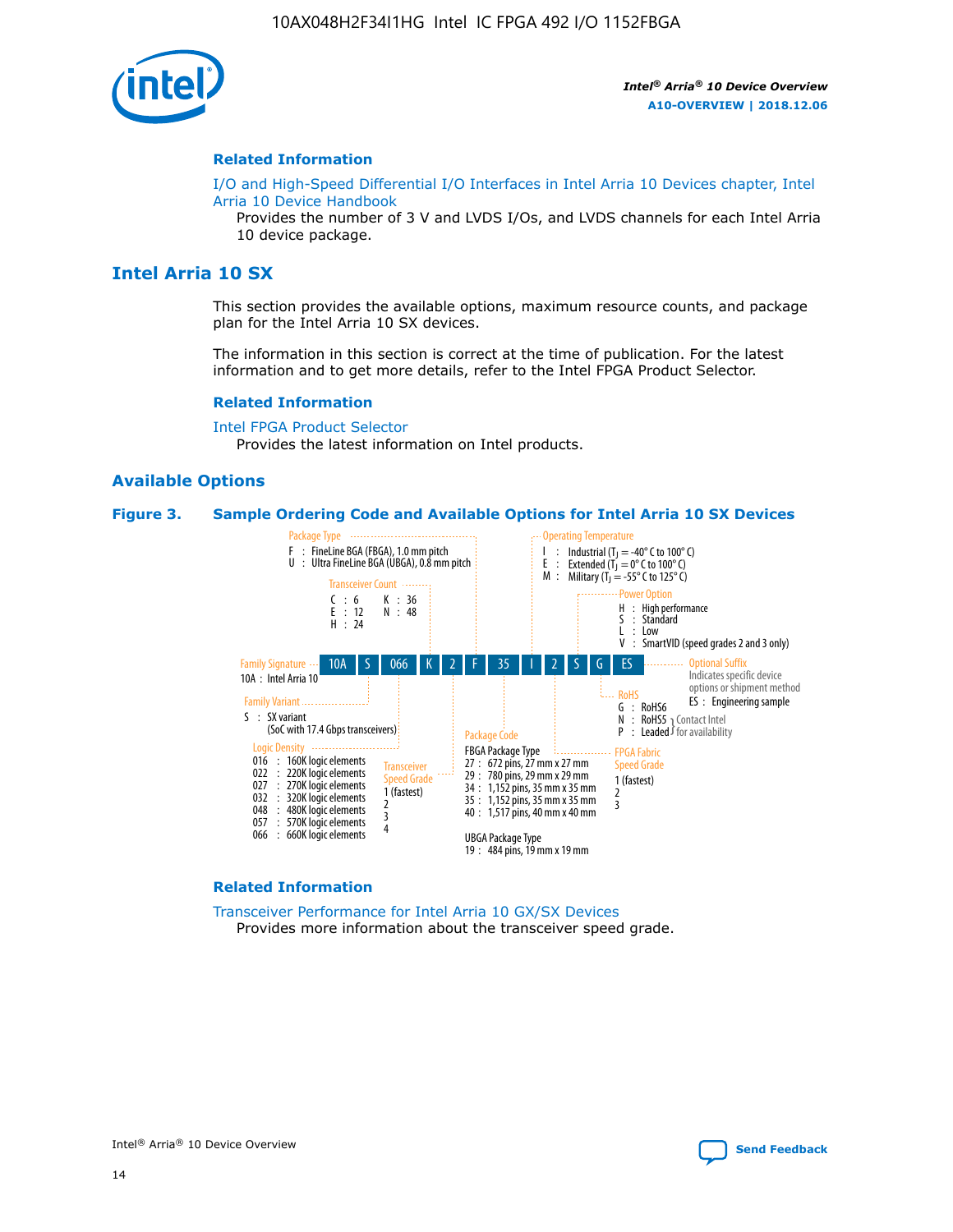

#### **Maximum Resources**

#### **Table 12. Maximum Resource Counts for Intel Arria 10 SX Devices**

| <b>Resource</b>                   |                         | <b>Product Line</b> |               |                |                |                |                |                |  |  |  |
|-----------------------------------|-------------------------|---------------------|---------------|----------------|----------------|----------------|----------------|----------------|--|--|--|
|                                   |                         | <b>SX 160</b>       | <b>SX 220</b> | <b>SX 270</b>  | <b>SX 320</b>  | <b>SX 480</b>  | <b>SX 570</b>  | <b>SX 660</b>  |  |  |  |
| Logic Elements (LE) (K)           |                         | 160                 | 220           | 270            | 320            | 480            | 570            | 660            |  |  |  |
| <b>ALM</b>                        |                         | 61,510              | 80,330        | 101,620        | 119,900        | 183,590        | 217,080        | 251,680        |  |  |  |
| Register                          |                         | 246,040             | 321,320       | 406,480        | 479,600        | 734,360        | 868,320        | 1,006,720      |  |  |  |
| Memory (Kb)                       | M <sub>20</sub> K       | 8,800               | 11,740        | 15,000         | 17,820         | 28,620         | 36,000         | 42,620         |  |  |  |
|                                   | <b>MLAB</b>             | 1,050               | 1,690         | 2,452          | 2,727          | 4,164          | 5,096          | 5,788          |  |  |  |
| Variable-precision DSP Block      |                         | 156                 | 192           | 830            | 985            | 1,368          | 1,523          | 1,687          |  |  |  |
| 18 x 19 Multiplier                |                         | 312                 | 384           | 1,660          | 1,970          | 2,736          | 3,046          | 3,374          |  |  |  |
| PLL                               | Fractional<br>Synthesis | 6                   | 6             | 8              | 8              | 12             | 16             | 16             |  |  |  |
|                                   | I/O                     | 6                   | 6             | 8              | 8              | 12             | 16             | 16             |  |  |  |
| 17.4 Gbps Transceiver             |                         | 12                  | 12            | 24             | 24             | 36             | 48             | 48             |  |  |  |
| GPIO <sup>(8)</sup>               |                         | 288                 | 288           | 384            | 384            | 492            | 696            | 696            |  |  |  |
| LVDS Pair $(9)$                   |                         | 120                 | 120           | 168            | 168            | 174            | 324            | 324            |  |  |  |
| PCIe Hard IP Block                |                         | $\mathbf{1}$        | $\mathbf{1}$  | $\overline{2}$ | $\overline{2}$ | $\overline{2}$ | $\overline{2}$ | $\overline{2}$ |  |  |  |
| Hard Memory Controller            |                         | 6                   | 6             | 8              | 8              | 12             | 16             | 16             |  |  |  |
| ARM Cortex-A9 MPCore<br>Processor |                         | Yes                 | Yes           | Yes            | Yes            | Yes            | Yes            | <b>Yes</b>     |  |  |  |

#### **Package Plan**

#### **Table 13. Package Plan for Intel Arria 10 SX Devices (U19, F27, F29, and F34)**

Refer to I/O and High Speed I/O in Intel Arria 10 Devices chapter for the number of 3 V I/O, LVDS I/O, and LVDS channels in each device package.

| <b>Product Line</b> | U <sub>19</sub><br>$(19 \text{ mm} \times 19 \text{ mm})$<br>484-pin UBGA) |                    | <b>F27</b><br>$(27 \text{ mm} \times 27 \text{ mm})$<br>672-pin FBGA) |           | <b>F29</b><br>$(29 \text{ mm} \times 29 \text{ mm})$<br>780-pin FBGA) |             |            | <b>F34</b><br>$(35 \text{ mm} \times 35 \text{ mm})$<br><b>1152-pin FBGA)</b> |             |           |                    |             |
|---------------------|----------------------------------------------------------------------------|--------------------|-----------------------------------------------------------------------|-----------|-----------------------------------------------------------------------|-------------|------------|-------------------------------------------------------------------------------|-------------|-----------|--------------------|-------------|
|                     | 3V<br>I/O                                                                  | <b>LVDS</b><br>I/O | <b>XCVR</b>                                                           | 3V<br>I/O | <b>LVDS</b><br>I/O                                                    | <b>XCVR</b> | 3 V<br>I/O | <b>LVDS</b><br>I/O                                                            | <b>XCVR</b> | 3V<br>I/O | <b>LVDS</b><br>I/O | <b>XCVR</b> |
| SX 160              | 48                                                                         | 144                | 6                                                                     | 48        | 192                                                                   | 12          | 48         | 240                                                                           | 12          | –         |                    |             |
| SX 220              | 48                                                                         | 144                | 6                                                                     | 48        | 192                                                                   | 12          | 48         | 240                                                                           | 12          |           |                    |             |
| SX 270              |                                                                            |                    |                                                                       | 48        | 192                                                                   | 12          | 48         | 312                                                                           | 12          | 48        | 336                | 24          |
| SX 320              |                                                                            |                    |                                                                       | 48        | 192                                                                   | 12          | 48         | 312                                                                           | 12          | 48        | 336                | 24          |
|                     | continued                                                                  |                    |                                                                       |           |                                                                       |             |            |                                                                               |             |           |                    |             |

 $(8)$  The number of GPIOs does not include transceiver I/Os. In the Intel Quartus Prime software, the number of user I/Os includes transceiver I/Os.

 $(9)$  Each LVDS I/O pair can be used as differential input or output.

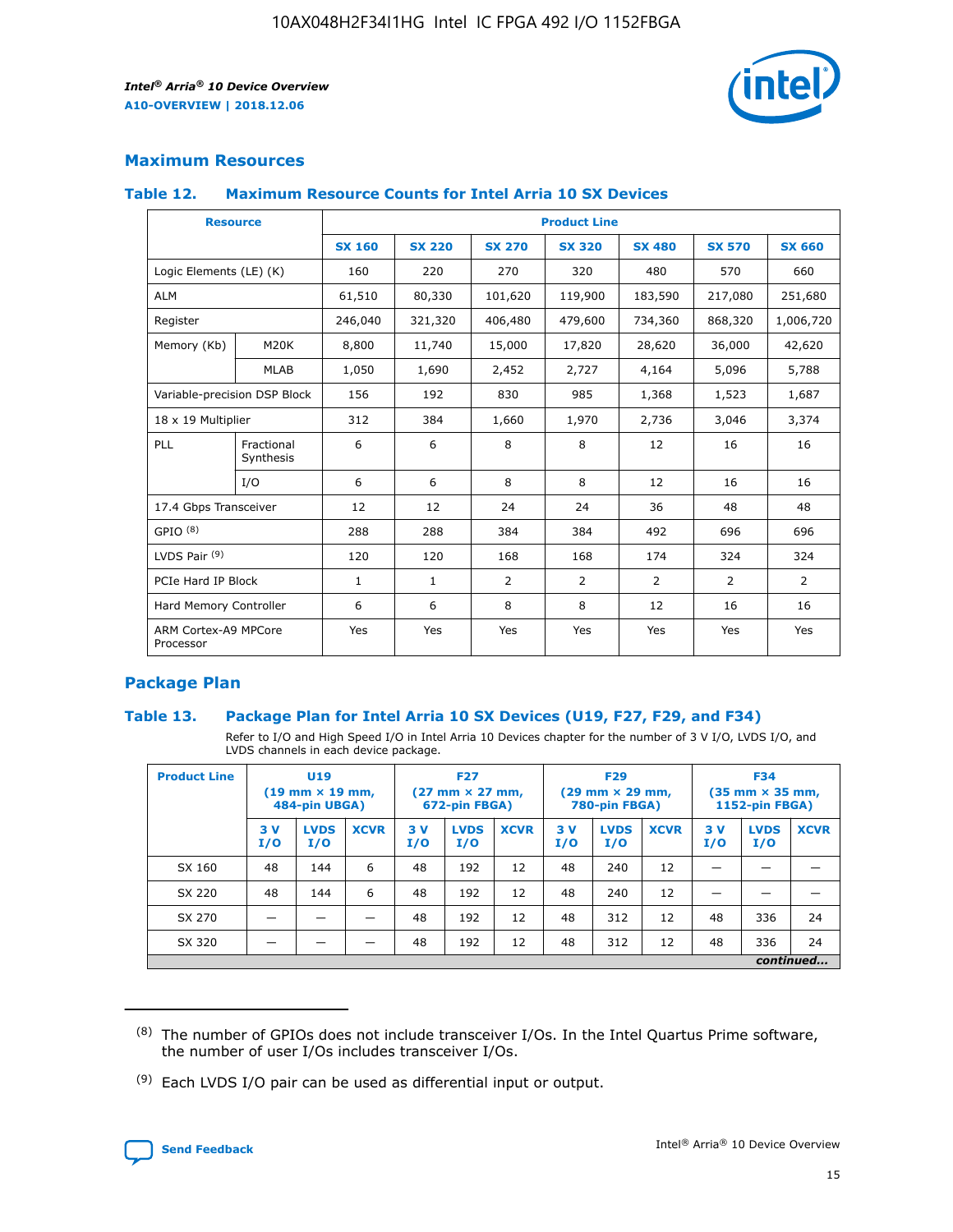

| <b>Product Line</b> | U <sub>19</sub><br>$(19 \text{ mm} \times 19 \text{ mm})$<br>484-pin UBGA) |                    | <b>F27</b><br>$(27 \text{ mm} \times 27 \text{ mm})$<br>672-pin FBGA) |           |                    | <b>F29</b><br>$(29 \text{ mm} \times 29 \text{ mm})$<br>780-pin FBGA) |           |                    | <b>F34</b><br>$(35$ mm $\times$ 35 mm,<br><b>1152-pin FBGA)</b> |           |                    |             |
|---------------------|----------------------------------------------------------------------------|--------------------|-----------------------------------------------------------------------|-----------|--------------------|-----------------------------------------------------------------------|-----------|--------------------|-----------------------------------------------------------------|-----------|--------------------|-------------|
|                     | 3V<br>I/O                                                                  | <b>LVDS</b><br>I/O | <b>XCVR</b>                                                           | 3V<br>I/O | <b>LVDS</b><br>I/O | <b>XCVR</b>                                                           | 3V<br>I/O | <b>LVDS</b><br>I/O | <b>XCVR</b>                                                     | 3V<br>I/O | <b>LVDS</b><br>I/O | <b>XCVR</b> |
| SX 480              |                                                                            |                    |                                                                       |           |                    |                                                                       | 48        | 312                | 12                                                              | 48        | 444                | 24          |
| SX 570              |                                                                            |                    |                                                                       |           |                    |                                                                       |           |                    |                                                                 | 48        | 444                | 24          |
| SX 660              |                                                                            |                    |                                                                       |           |                    |                                                                       |           |                    |                                                                 | 48        | 444                | 24          |

#### **Table 14. Package Plan for Intel Arria 10 SX Devices (F35, KF40, and NF40)**

Refer to I/O and High Speed I/O in Intel Arria 10 Devices chapter for the number of 3 V I/O, LVDS I/O, and LVDS channels in each device package.

| <b>Product Line</b> | <b>F35</b><br>(35 mm × 35 mm,<br><b>1152-pin FBGA)</b> |          |             |                                           | <b>KF40</b><br>(40 mm × 40 mm,<br>1517-pin FBGA) |    | <b>NF40</b><br>$(40 \text{ mm} \times 40 \text{ mm})$<br>1517-pin FBGA) |          |             |  |
|---------------------|--------------------------------------------------------|----------|-------------|-------------------------------------------|--------------------------------------------------|----|-------------------------------------------------------------------------|----------|-------------|--|
|                     | 3 V I/O                                                | LVDS I/O | <b>XCVR</b> | <b>LVDS I/O</b><br>3 V I/O<br><b>XCVR</b> |                                                  |    | 3 V I/O                                                                 | LVDS I/O | <b>XCVR</b> |  |
| SX 270              | 48                                                     | 336      | 24          |                                           |                                                  |    |                                                                         |          |             |  |
| SX 320              | 48                                                     | 336      | 24          |                                           |                                                  |    |                                                                         |          |             |  |
| SX 480              | 48                                                     | 348      | 36          |                                           |                                                  |    |                                                                         |          |             |  |
| SX 570              | 48                                                     | 348      | 36          | 96                                        | 600                                              | 36 | 48                                                                      | 540      | 48          |  |
| SX 660              | 48                                                     | 348      | 36          | 96                                        | 600                                              | 36 | 48                                                                      | 540      | 48          |  |

## **Related Information**

[I/O and High-Speed Differential I/O Interfaces in Intel Arria 10 Devices chapter, Intel](https://www.intel.com/content/www/us/en/programmable/documentation/sam1403482614086.html#sam1403482030321) [Arria 10 Device Handbook](https://www.intel.com/content/www/us/en/programmable/documentation/sam1403482614086.html#sam1403482030321)

Provides the number of 3 V and LVDS I/Os, and LVDS channels for each Intel Arria 10 device package.

Intel<sup>®</sup> Arria<sup>®</sup> 10 Device Overview **[Send Feedback](mailto:FPGAtechdocfeedback@intel.com?subject=Feedback%20on%20Intel%20Arria%2010%20Device%20Overview%20(A10-OVERVIEW%202018.12.06)&body=We%20appreciate%20your%20feedback.%20In%20your%20comments,%20also%20specify%20the%20page%20number%20or%20paragraph.%20Thank%20you.)** Send Feedback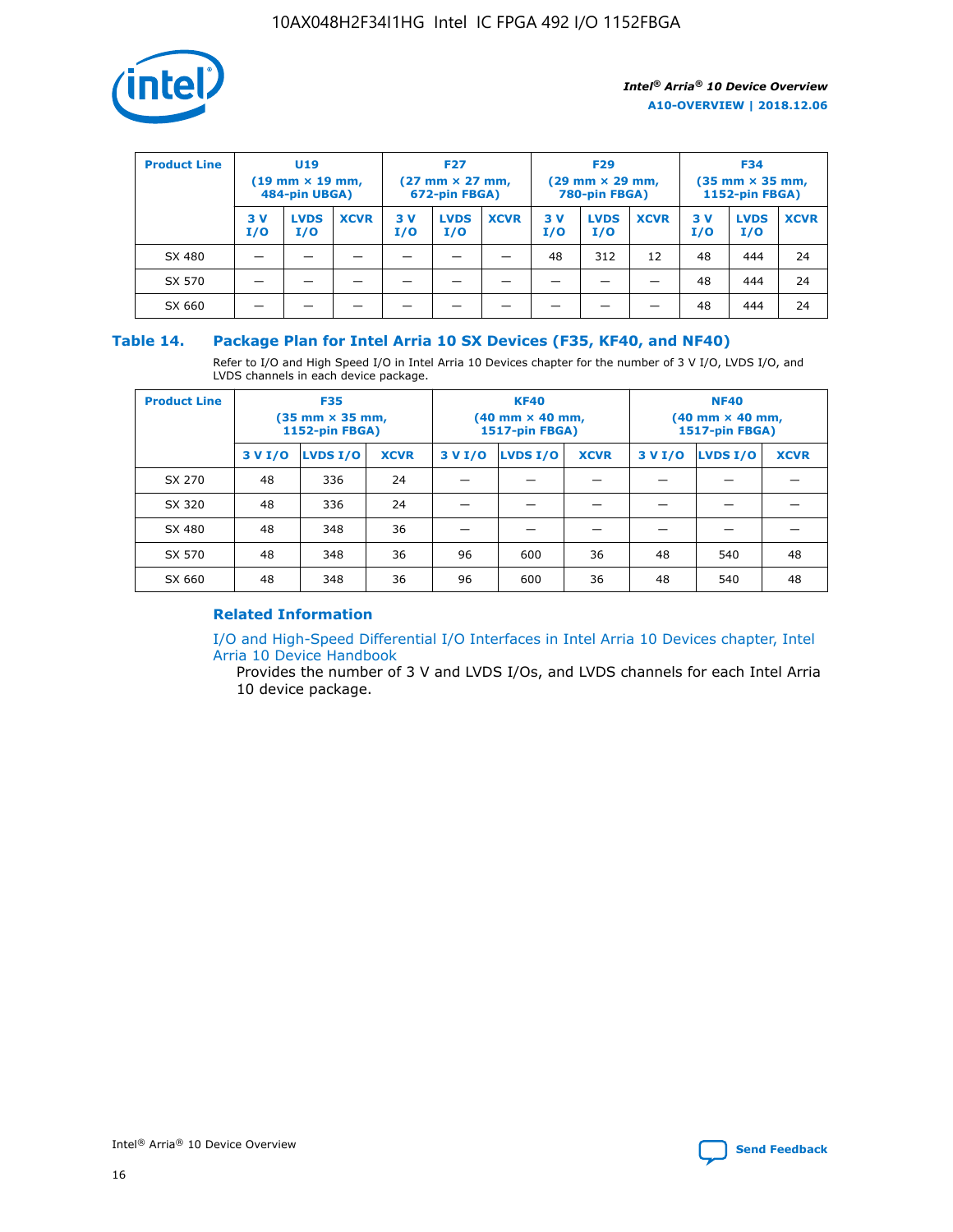

## **I/O Vertical Migration for Intel Arria 10 Devices**

#### **Figure 4. Migration Capability Across Intel Arria 10 Product Lines**

- The arrows indicate the migration paths. The devices included in each vertical migration path are shaded. Devices with fewer resources in the same path have lighter shades.
- To achieve the full I/O migration across product lines in the same migration path, restrict I/Os and transceivers usage to match the product line with the lowest I/O and transceiver counts.
- An LVDS I/O bank in the source device may be mapped to a 3 V I/O bank in the target device. To use memory interface clock frequency higher than 533 MHz, assign external memory interface pins only to banks that are LVDS I/O in both devices.
- There may be nominal 0.15 mm package height difference between some product lines in the same package type.
	- **Variant Product Line Package U19 F27 F29 F34 F35 KF40 NF40 RF40 NF45 SF45 UF45** Intel® Arria® 10 GX GX 160 GX 220 GX 270 GX 320 GX 480 GX 570 GX 660 GX 900 GX 1150 Intel Arria 10 GT GT 900 GT 1150 Intel Arria 10 SX SX 160 SX 220 SX 270 SX 320 SX 480 SX 570 SX 660
- Some migration paths are not shown in the Intel Quartus Prime software **Pin Migration View**.

*Note:* To verify the pin migration compatibility, use the **Pin Migration View** window in the Intel Quartus Prime software Pin Planner.

## **Adaptive Logic Module**

Intel Arria 10 devices use a 20 nm ALM as the basic building block of the logic fabric.

The ALM architecture is the same as the previous generation FPGAs, allowing for efficient implementation of logic functions and easy conversion of IP between the device generations.

The ALM, as shown in following figure, uses an 8-input fracturable look-up table (LUT) with four dedicated registers to help improve timing closure in register-rich designs and achieve an even higher design packing capability than the traditional two-register per LUT architecture.

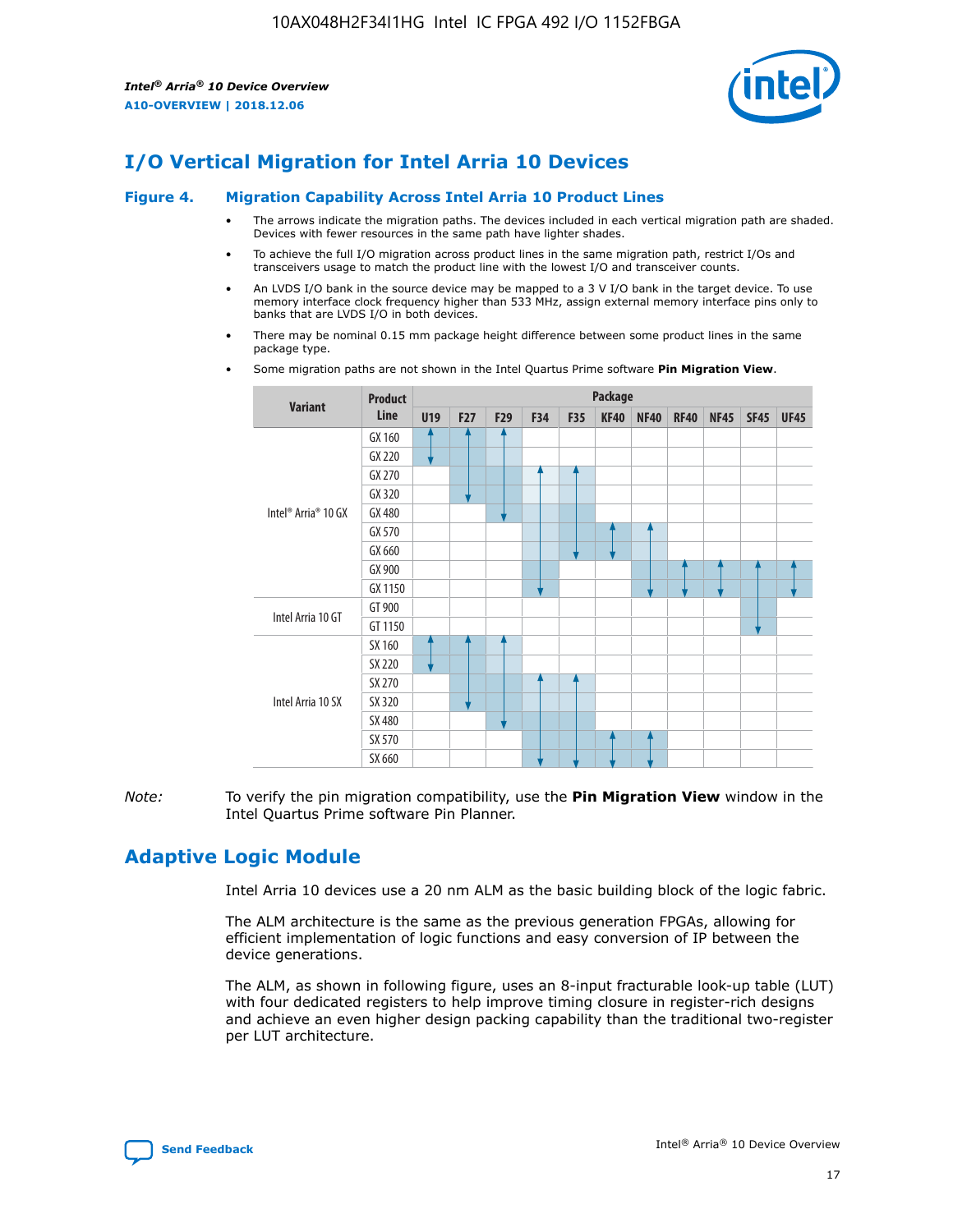

**Figure 5. ALM for Intel Arria 10 Devices**



The Intel Quartus Prime software optimizes your design according to the ALM logic structure and automatically maps legacy designs into the Intel Arria 10 ALM architecture.

## **Variable-Precision DSP Block**

The Intel Arria 10 variable precision DSP blocks support fixed-point arithmetic and floating-point arithmetic.

Features for fixed-point arithmetic:

- High-performance, power-optimized, and fully registered multiplication operations
- 18-bit and 27-bit word lengths
- Two 18 x 19 multipliers or one 27 x 27 multiplier per DSP block
- Built-in addition, subtraction, and 64-bit double accumulation register to combine multiplication results
- Cascading 19-bit or 27-bit when pre-adder is disabled and cascading 18-bit when pre-adder is used to form the tap-delay line for filtering applications
- Cascading 64-bit output bus to propagate output results from one block to the next block without external logic support
- Hard pre-adder supported in 19-bit and 27-bit modes for symmetric filters
- Internal coefficient register bank in both 18-bit and 27-bit modes for filter implementation
- 18-bit and 27-bit systolic finite impulse response (FIR) filters with distributed output adder
- Biased rounding support

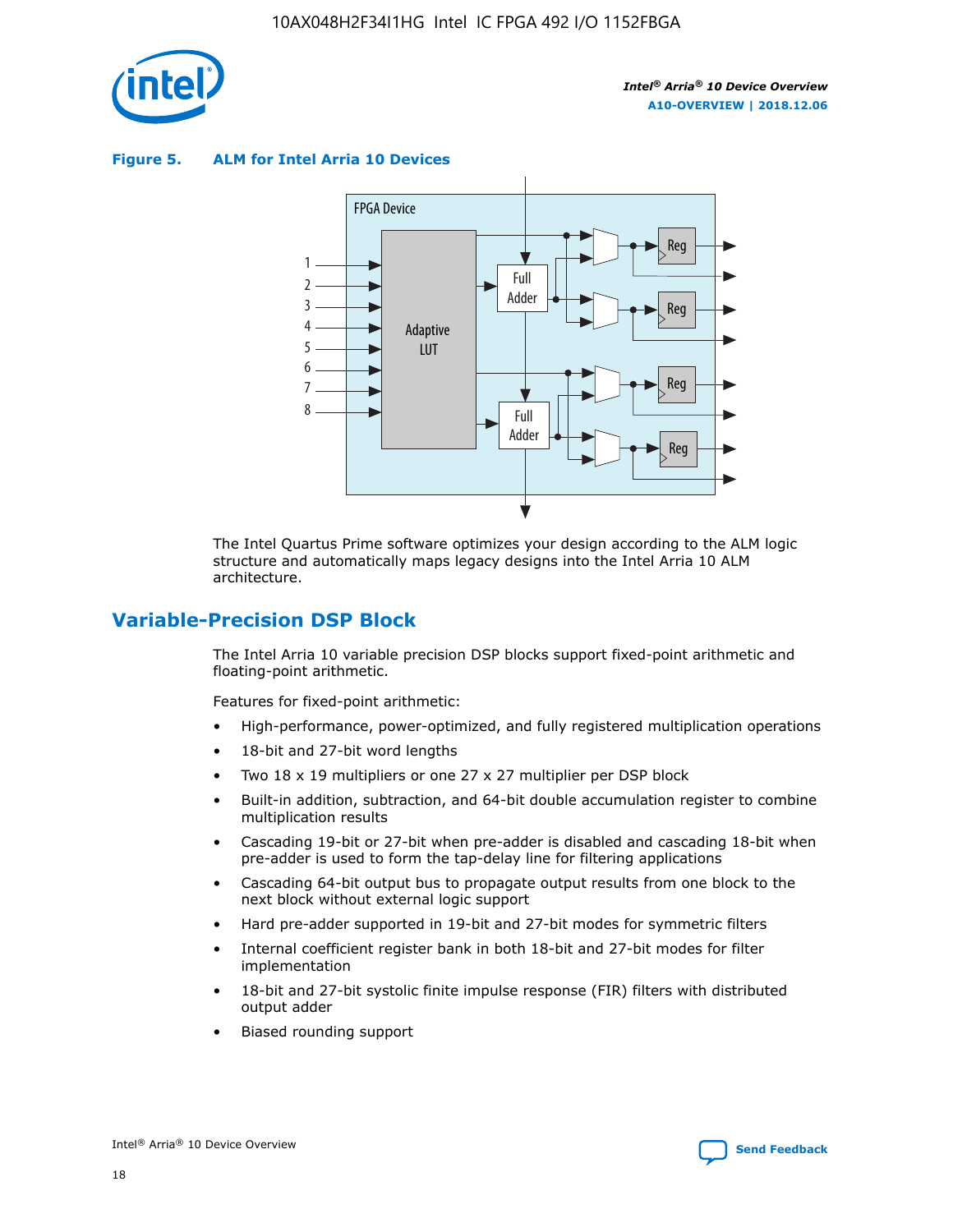

Features for floating-point arithmetic:

- A completely hardened architecture that supports multiplication, addition, subtraction, multiply-add, and multiply-subtract
- Multiplication with accumulation capability and a dynamic accumulator reset control
- Multiplication with cascade summation capability
- Multiplication with cascade subtraction capability
- Complex multiplication
- Direct vector dot product
- Systolic FIR filter

#### **Table 15. Variable-Precision DSP Block Configurations for Intel Arria 10 Devices**

| <b>Usage Example</b>                                       | <b>Multiplier Size (Bit)</b>    | <b>DSP Block Resources</b> |
|------------------------------------------------------------|---------------------------------|----------------------------|
| Medium precision fixed point                               | Two 18 x 19                     |                            |
| High precision fixed or Single precision<br>floating point | One 27 x 27                     |                            |
| Fixed point FFTs                                           | One 19 x 36 with external adder |                            |
| Very high precision fixed point                            | One 36 x 36 with external adder |                            |
| Double precision floating point                            | One 54 x 54 with external adder | 4                          |

#### **Table 16. Resources for Fixed-Point Arithmetic in Intel Arria 10 Devices**

The table lists the variable-precision DSP resources by bit precision for each Intel Arria 10 device.

| <b>Variant</b>        | <b>Product Line</b> | Variable-<br>precision<br><b>DSP Block</b> | <b>Independent Input and Output</b><br><b>Multiplications Operator</b> |                                     | $18 \times 19$<br><b>Multiplier</b><br><b>Adder Sum</b> | $18 \times 18$<br><b>Multiplier</b><br><b>Adder</b> |
|-----------------------|---------------------|--------------------------------------------|------------------------------------------------------------------------|-------------------------------------|---------------------------------------------------------|-----------------------------------------------------|
|                       |                     |                                            | 18 x 19<br><b>Multiplier</b>                                           | $27 \times 27$<br><b>Multiplier</b> | <b>Mode</b>                                             | <b>Summed with</b><br>36 bit Input                  |
| AIntel Arria 10<br>GX | GX 160              | 156                                        | 312                                                                    | 156                                 | 156                                                     | 156                                                 |
|                       | GX 220              | 192                                        | 384                                                                    | 192                                 | 192                                                     | 192                                                 |
|                       | GX 270              | 830                                        | 1,660                                                                  | 830                                 | 830                                                     | 830                                                 |
|                       | GX 320              | 984                                        | 1,968                                                                  | 984                                 | 984                                                     | 984                                                 |
|                       | GX 480              | 1,368                                      | 2,736                                                                  | 1,368                               | 1,368                                                   | 1,368                                               |
|                       | GX 570              | 1,523                                      | 3,046                                                                  | 1,523                               | 1,523                                                   | 1,523                                               |
|                       | GX 660              | 1,687                                      | 3,374                                                                  | 1,687                               | 1,687                                                   | 1,687                                               |
|                       | GX 900              | 1,518                                      | 3,036                                                                  | 1,518                               | 1,518                                                   | 1,518                                               |
|                       | GX 1150             | 1,518                                      | 3,036                                                                  | 1,518                               | 1,518                                                   | 1,518                                               |
| Intel Arria 10        | GT 900              | 1,518                                      | 3,036                                                                  | 1,518                               | 1,518                                                   | 1,518                                               |
| GT                    | GT 1150             | 1,518                                      | 3,036                                                                  | 1,518                               | 1,518                                                   | 1,518                                               |
| Intel Arria 10        | SX 160              | 156                                        | 312                                                                    | 156                                 | 156                                                     | 156                                                 |
| <b>SX</b>             | SX 220              | 192                                        | 384                                                                    | 192                                 | 192                                                     | 192                                                 |
|                       | SX 270              | 830                                        | 1,660                                                                  | 830                                 | 830                                                     | 830                                                 |
|                       |                     |                                            |                                                                        |                                     |                                                         | continued                                           |

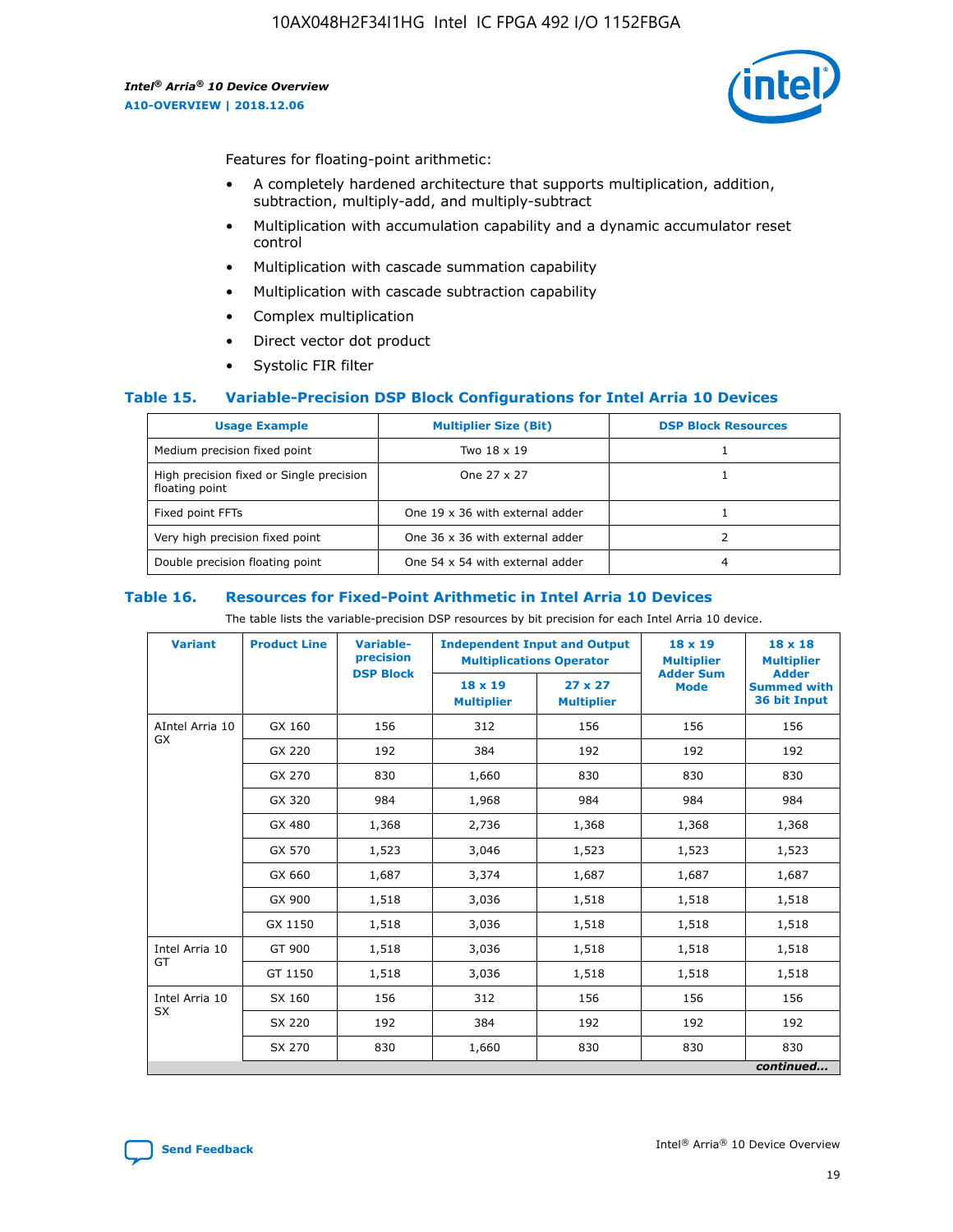

| <b>Variant</b> | <b>Product Line</b> | <b>Variable-</b><br>precision<br><b>DSP Block</b> | <b>Independent Input and Output</b><br><b>Multiplications Operator</b> |                                     | $18 \times 19$<br><b>Multiplier</b><br><b>Adder Sum</b> | $18 \times 18$<br><b>Multiplier</b><br><b>Adder</b> |  |
|----------------|---------------------|---------------------------------------------------|------------------------------------------------------------------------|-------------------------------------|---------------------------------------------------------|-----------------------------------------------------|--|
|                |                     |                                                   | $18 \times 19$<br><b>Multiplier</b>                                    | $27 \times 27$<br><b>Multiplier</b> | <b>Mode</b>                                             | <b>Summed with</b><br>36 bit Input                  |  |
|                | SX 320              | 984                                               | 1,968                                                                  | 984                                 | 984                                                     | 984                                                 |  |
|                | SX 480              | 1,368                                             | 2,736                                                                  | 1,368                               | 1,368                                                   | 1,368                                               |  |
|                | SX 570              | 1,523                                             | 3,046                                                                  | 1,523                               | 1,523                                                   | 1,523                                               |  |
|                | SX 660              | 1,687                                             | 3,374                                                                  | 1,687                               | 1,687                                                   | 1,687                                               |  |

## **Table 17. Resources for Floating-Point Arithmetic in Intel Arria 10 Devices**

The table lists the variable-precision DSP resources by bit precision for each Intel Arria 10 device.

| <b>Variant</b>              | <b>Product Line</b> | <b>Variable-</b><br>precision<br><b>DSP Block</b> | <b>Single</b><br><b>Precision</b><br><b>Floating-Point</b><br><b>Multiplication</b><br><b>Mode</b> | <b>Single-Precision</b><br><b>Floating-Point</b><br><b>Adder Mode</b> | Single-<br><b>Precision</b><br><b>Floating-Point</b><br><b>Multiply</b><br><b>Accumulate</b><br><b>Mode</b> | <b>Peak</b><br><b>Giga Floating-</b><br><b>Point</b><br><b>Operations</b><br>per Second<br>(GFLOPs) |
|-----------------------------|---------------------|---------------------------------------------------|----------------------------------------------------------------------------------------------------|-----------------------------------------------------------------------|-------------------------------------------------------------------------------------------------------------|-----------------------------------------------------------------------------------------------------|
| Intel Arria 10<br>GX        | GX 160              | 156                                               | 156                                                                                                | 156                                                                   | 156                                                                                                         | 140                                                                                                 |
|                             | GX 220              | 192                                               | 192                                                                                                | 192                                                                   | 192                                                                                                         | 173                                                                                                 |
|                             | GX 270              | 830                                               | 830                                                                                                | 830                                                                   | 830                                                                                                         | 747                                                                                                 |
|                             | GX 320              | 984                                               | 984                                                                                                | 984                                                                   | 984                                                                                                         | 886                                                                                                 |
|                             | GX 480              | 1,369                                             | 1,368                                                                                              | 1,368                                                                 | 1,368                                                                                                       | 1,231                                                                                               |
|                             | GX 570              | 1,523                                             | 1,523                                                                                              | 1,523                                                                 | 1,523                                                                                                       | 1,371                                                                                               |
|                             | GX 660              | 1,687                                             | 1,687                                                                                              | 1,687                                                                 | 1,687                                                                                                       | 1,518                                                                                               |
|                             | GX 900              | 1,518                                             | 1,518                                                                                              | 1,518                                                                 | 1,518                                                                                                       | 1,366                                                                                               |
|                             | GX 1150             | 1,518                                             | 1,518                                                                                              | 1,518                                                                 | 1,518                                                                                                       | 1,366                                                                                               |
| Intel Arria 10              | GT 900              | 1,518                                             | 1,518                                                                                              | 1,518                                                                 | 1,518                                                                                                       | 1,366                                                                                               |
| GT                          | GT 1150             | 1,518                                             | 1,518                                                                                              | 1,518                                                                 | 1,518                                                                                                       | 1,366                                                                                               |
| Intel Arria 10<br><b>SX</b> | SX 160              | 156                                               | 156                                                                                                | 156                                                                   | 156                                                                                                         | 140                                                                                                 |
|                             | SX 220              | 192                                               | 192                                                                                                | 192                                                                   | 192                                                                                                         | 173                                                                                                 |
|                             | SX 270              | 830                                               | 830                                                                                                | 830                                                                   | 830                                                                                                         | 747                                                                                                 |
|                             | SX 320              | 984                                               | 984                                                                                                | 984                                                                   | 984                                                                                                         | 886                                                                                                 |
|                             | SX 480              | 1,369                                             | 1,368                                                                                              | 1,368                                                                 | 1,368                                                                                                       | 1,231                                                                                               |
|                             | SX 570              | 1,523                                             | 1,523                                                                                              | 1,523                                                                 | 1,523                                                                                                       | 1,371                                                                                               |
|                             | SX 660              | 1,687                                             | 1,687                                                                                              | 1,687                                                                 | 1,687                                                                                                       | 1,518                                                                                               |

# **Embedded Memory Blocks**

The embedded memory blocks in the devices are flexible and designed to provide an optimal amount of small- and large-sized memory arrays to fit your design requirements.

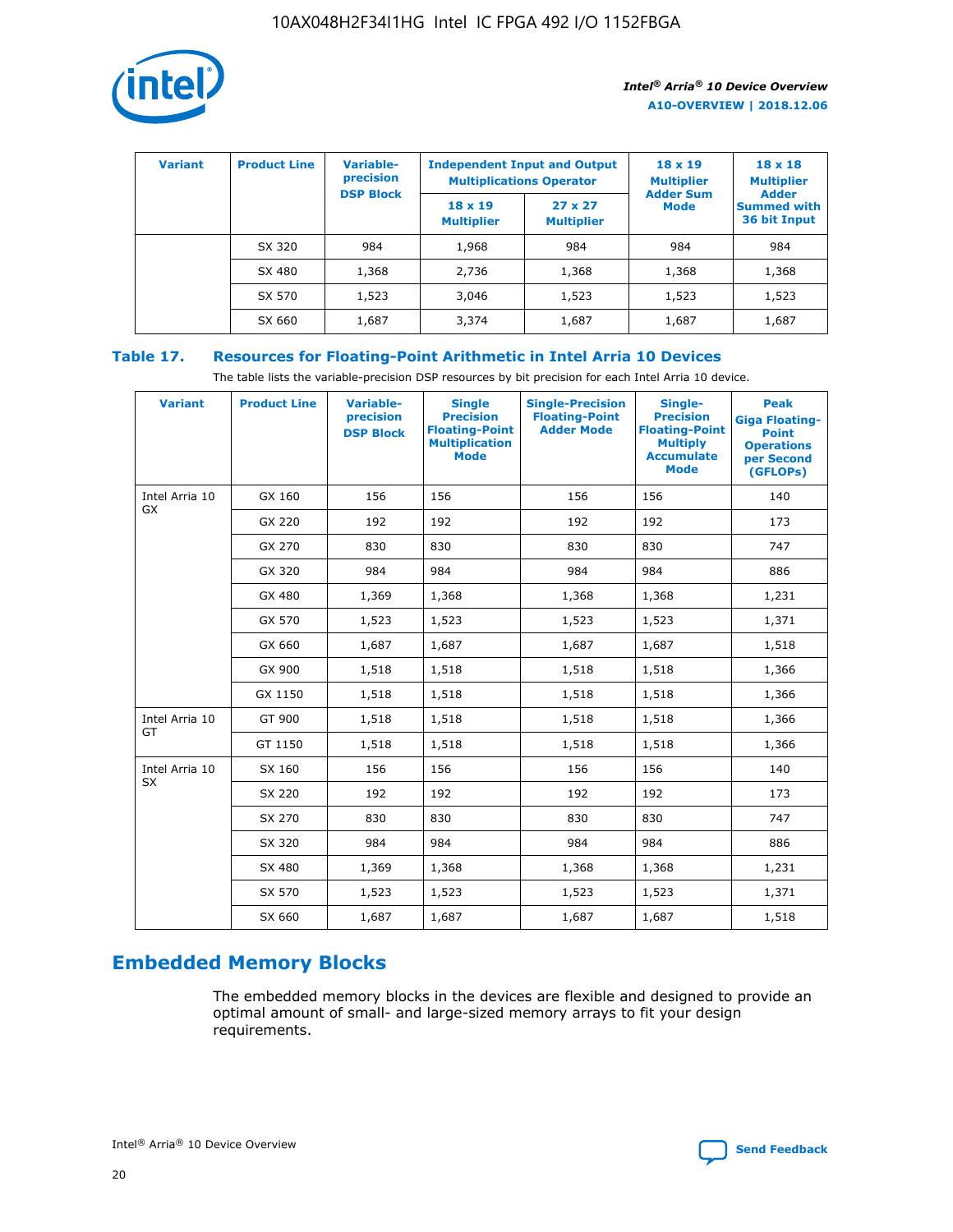

## **Types of Embedded Memory**

The Intel Arria 10 devices contain two types of memory blocks:

- 20 Kb M20K blocks—blocks of dedicated memory resources. The M20K blocks are ideal for larger memory arrays while still providing a large number of independent ports.
- 640 bit memory logic array blocks (MLABs)—enhanced memory blocks that are configured from dual-purpose logic array blocks (LABs). The MLABs are ideal for wide and shallow memory arrays. The MLABs are optimized for implementation of shift registers for digital signal processing (DSP) applications, wide and shallow FIFO buffers, and filter delay lines. Each MLAB is made up of ten adaptive logic modules (ALMs). In the Intel Arria 10 devices, you can configure these ALMs as ten 32 x 2 blocks, giving you one 32 x 20 simple dual-port SRAM block per MLAB.

## **Embedded Memory Capacity in Intel Arria 10 Devices**

|                   | <b>Product</b> |              | <b>M20K</b>         | <b>MLAB</b>  |                     | <b>Total RAM Bit</b> |
|-------------------|----------------|--------------|---------------------|--------------|---------------------|----------------------|
| <b>Variant</b>    | Line           | <b>Block</b> | <b>RAM Bit (Kb)</b> | <b>Block</b> | <b>RAM Bit (Kb)</b> | (Kb)                 |
| Intel Arria 10 GX | GX 160         | 440          | 8,800               | 1,680        | 1,050               | 9,850                |
|                   | GX 220         | 587          | 11,740              | 2,703        | 1,690               | 13,430               |
|                   | GX 270         | 750          | 15,000              | 3,922        | 2,452               | 17,452               |
|                   | GX 320         | 891          | 17,820              | 4,363        | 2,727               | 20,547               |
|                   | GX 480         | 1,431        | 28,620              | 6,662        | 4,164               | 32,784               |
|                   | GX 570         | 1,800        | 36,000              | 8,153        | 5,096               | 41,096               |
|                   | GX 660         | 2,131        | 42,620              | 9,260        | 5,788               | 48,408               |
|                   | GX 900         | 2,423        | 48,460              | 15,017       | 9,386               | 57,846               |
|                   | GX 1150        | 2,713        | 54,260              | 20,774       | 12,984              | 67,244               |
| Intel Arria 10 GT | GT 900         | 2,423        | 48,460              | 15,017       | 9,386               | 57,846               |
|                   | GT 1150        | 2,713        | 54,260              | 20,774       | 12,984              | 67,244               |
| Intel Arria 10 SX | SX 160         | 440          | 8,800               | 1,680        | 1,050               | 9,850                |
|                   | SX 220         | 587          | 11,740              | 2,703        | 1,690               | 13,430               |
|                   | SX 270         | 750          | 15,000              | 3,922        | 2,452               | 17,452               |
|                   | SX 320         | 891          | 17,820              | 4,363        | 2,727               | 20,547               |
|                   | SX 480         | 1,431        | 28,620              | 6,662        | 4,164               | 32,784               |
|                   | SX 570         | 1,800        | 36,000              | 8,153        | 5,096               | 41,096               |
|                   | SX 660         | 2,131        | 42,620              | 9,260        | 5,788               | 48,408               |

#### **Table 18. Embedded Memory Capacity and Distribution in Intel Arria 10 Devices**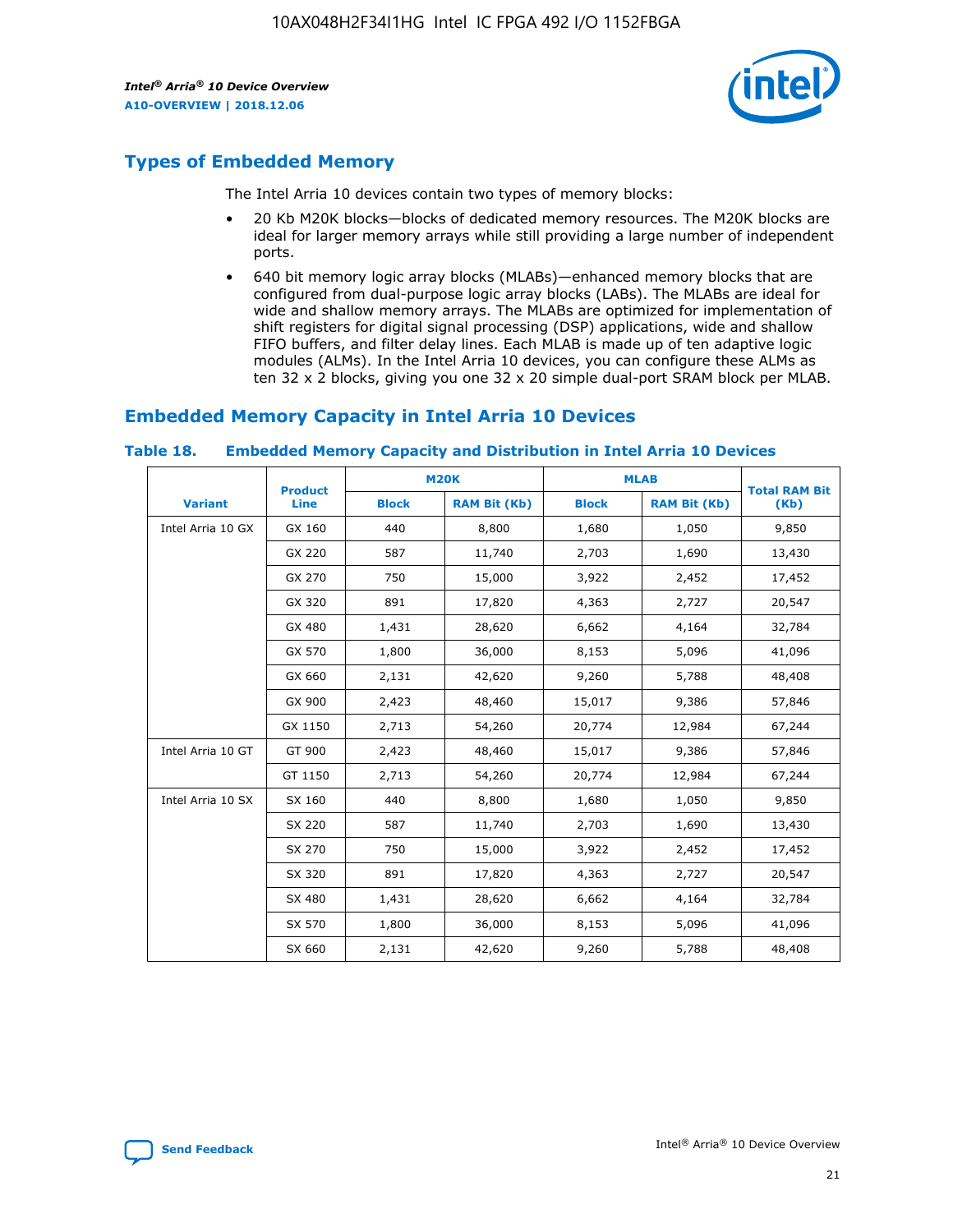

## **Embedded Memory Configurations for Single-port Mode**

#### **Table 19. Single-port Embedded Memory Configurations for Intel Arria 10 Devices**

This table lists the maximum configurations supported for single-port RAM and ROM modes.

| <b>Memory Block</b> | Depth (bits)           | <b>Programmable Width</b> |
|---------------------|------------------------|---------------------------|
| MLAB                | 32<br>x16, x18, or x20 |                           |
|                     | 64(10)                 | x8, x9, x10               |
| M20K                | 512                    | x40, x32                  |
|                     | 1K                     | x20, x16                  |
|                     | 2K                     | x10, x8                   |
|                     | 4K                     | x5, x4                    |
|                     | 8K                     | x2                        |
|                     | 16K                    | x1                        |

## **Clock Networks and PLL Clock Sources**

The clock network architecture is based on Intel's global, regional, and peripheral clock structure. This clock structure is supported by dedicated clock input pins, fractional clock synthesis PLLs, and integer I/O PLLs.

#### **Clock Networks**

The Intel Arria 10 core clock networks are capable of up to 800 MHz fabric operation across the full industrial temperature range. For the external memory interface, the clock network supports the hard memory controller with speeds up to 2,400 Mbps in a quarter-rate transfer.

To reduce power consumption, the Intel Quartus Prime software identifies all unused sections of the clock network and powers them down.

#### **Fractional Synthesis and I/O PLLs**

Intel Arria 10 devices contain up to 32 fractional synthesis PLLs and up to 16 I/O PLLs that are available for both specific and general purpose uses in the core:

- Fractional synthesis PLLs—located in the column adjacent to the transceiver blocks
- I/O PLLs—located in each bank of the 48 I/Os

#### **Fractional Synthesis PLLs**

You can use the fractional synthesis PLLs to:

- Reduce the number of oscillators that are required on your board
- Reduce the number of clock pins that are used in the device by synthesizing multiple clock frequencies from a single reference clock source

<sup>(10)</sup> Supported through software emulation and consumes additional MLAB blocks.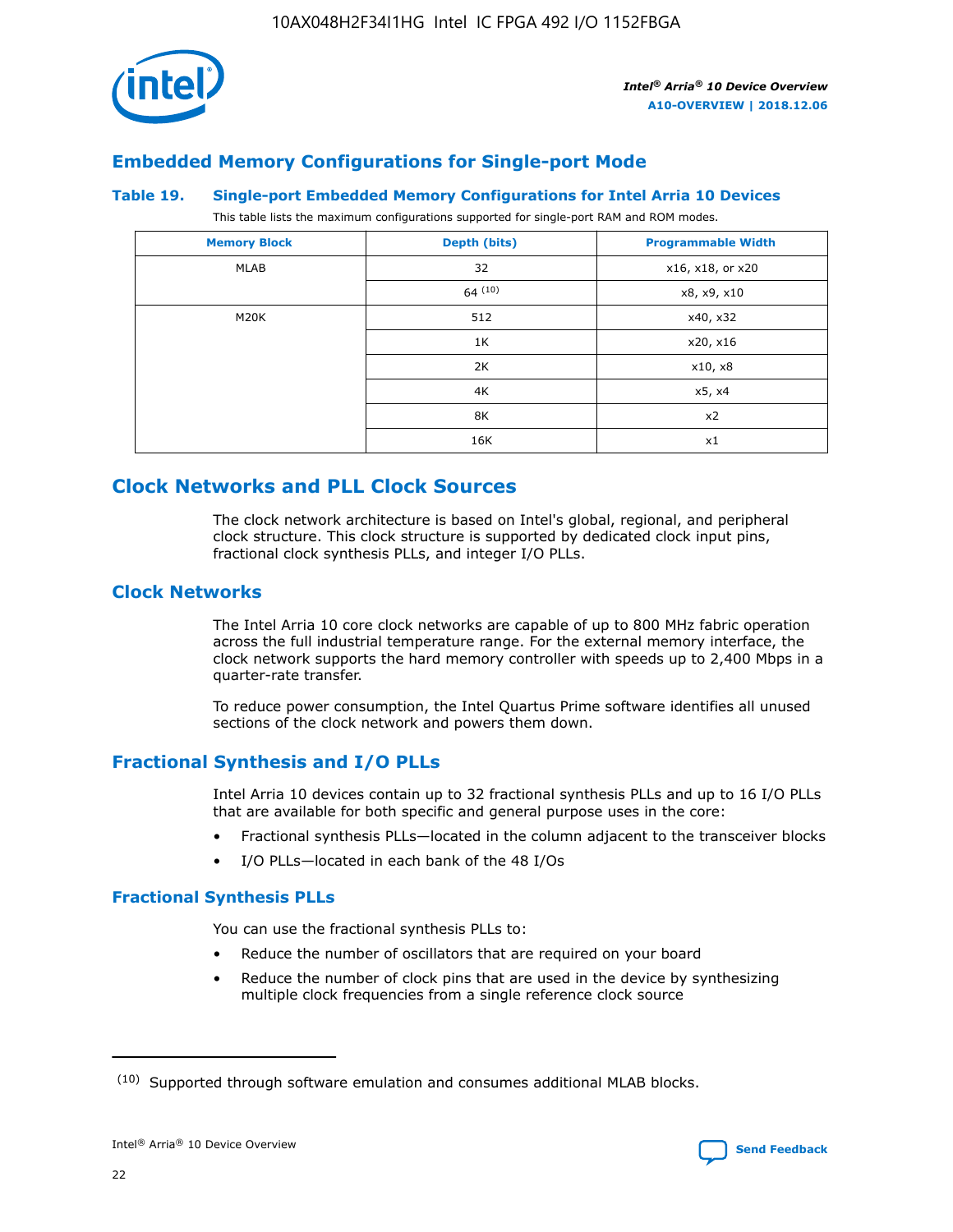

The fractional synthesis PLLs support the following features:

- Reference clock frequency synthesis for transceiver CMU and Advanced Transmit (ATX) PLLs
- Clock network delay compensation
- Zero-delay buffering
- Direct transmit clocking for transceivers
- Independently configurable into two modes:
	- Conventional integer mode equivalent to the general purpose PLL
	- Enhanced fractional mode with third order delta-sigma modulation
- PLL cascading

#### **I/O PLLs**

The integer mode I/O PLLs are located in each bank of 48 I/Os. You can use the I/O PLLs to simplify the design of external memory and high-speed LVDS interfaces.

In each I/O bank, the I/O PLLs are adjacent to the hard memory controllers and LVDS SERDES. Because these PLLs are tightly coupled with the I/Os that need to use them, it makes it easier to close timing.

You can use the I/O PLLs for general purpose applications in the core such as clock network delay compensation and zero-delay buffering.

Intel Arria 10 devices support PLL-to-PLL cascading.

## **FPGA General Purpose I/O**

Intel Arria 10 devices offer highly configurable GPIOs. Each I/O bank contains 48 general purpose I/Os and a high-efficiency hard memory controller.

The following list describes the features of the GPIOs:

- Consist of 3 V I/Os for high-voltage application and LVDS I/Os for differential signaling
	- Up to two 3 V I/O banks, available in some devices, that support up to 3 V I/O standards
	- LVDS I/O banks that support up to 1.8 V I/O standards
- Support a wide range of single-ended and differential I/O interfaces
- LVDS speeds up to 1.6 Gbps
- Each LVDS pair of pins has differential input and output buffers, allowing you to configure the LVDS direction for each pair.
- Programmable bus hold and weak pull-up
- Programmable differential output voltage  $(V_{OD})$  and programmable pre-emphasis

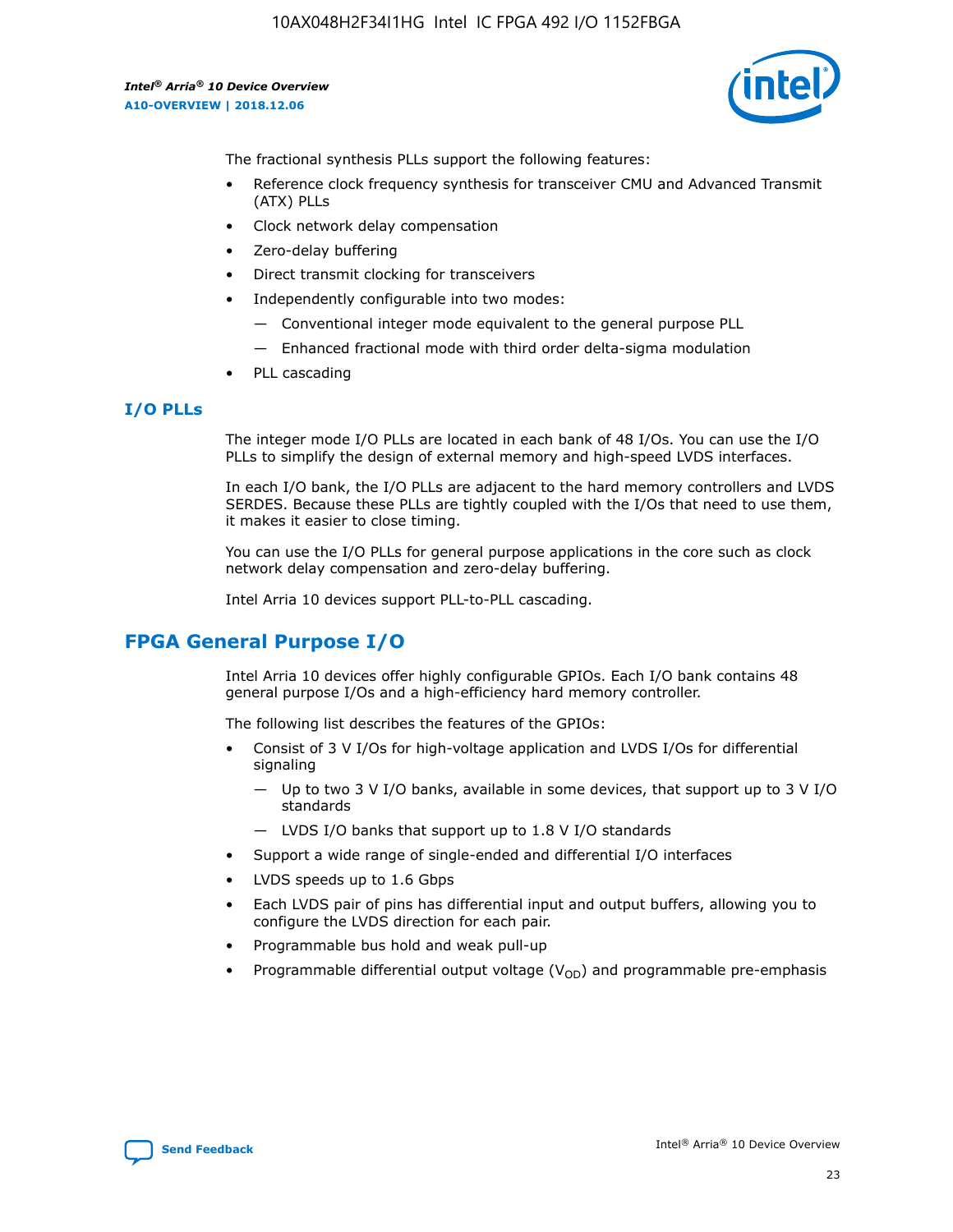

- Series (R<sub>S</sub>) and parallel (R<sub>T</sub>) on-chip termination (OCT) for all I/O banks with OCT calibration to limit the termination impedance variation
- On-chip dynamic termination that has the ability to swap between series and parallel termination, depending on whether there is read or write on a common bus for signal integrity
- Easy timing closure support using the hard read FIFO in the input register path, and delay-locked loop (DLL) delay chain with fine and coarse architecture

## **External Memory Interface**

Intel Arria 10 devices offer massive external memory bandwidth, with up to seven 32 bit DDR4 memory interfaces running at up to 2,400 Mbps. This bandwidth provides additional ease of design, lower power, and resource efficiencies of hardened highperformance memory controllers.

The memory interface within Intel Arria 10 FPGAs and SoCs delivers the highest performance and ease of use. You can configure up to a maximum width of 144 bits when using the hard or soft memory controllers. If required, you can bypass the hard memory controller and use a soft controller implemented in the user logic.

Each I/O contains a hardened DDR read/write path (PHY) capable of performing key memory interface functionality such as read/write leveling, FIFO buffering to lower latency and improve margin, timing calibration, and on-chip termination.

The timing calibration is aided by the inclusion of hard microcontrollers based on Intel's Nios® II technology, specifically tailored to control the calibration of multiple memory interfaces. This calibration allows the Intel Arria 10 device to compensate for any changes in process, voltage, or temperature either within the Intel Arria 10 device itself, or within the external memory device. The advanced calibration algorithms ensure maximum bandwidth and robust timing margin across all operating conditions.

In addition to parallel memory interfaces, Intel Arria 10 devices support serial memory technologies such as the Hybrid Memory Cube (HMC). The HMC is supported by the Intel Arria 10 high-speed serial transceivers which connect up to four HMC links, with each link running at data rates up to 15 Gbps.

#### **Related Information**

#### [External Memory Interface Spec Estimator](http://www.altera.com/technology/memory/estimator/mem-emif-index.html)

Provides a parametric tool that allows you to find and compare the performance of the supported external memory interfaces in IntelFPGAs.

## **Memory Standards Supported by Intel Arria 10 Devices**

The I/Os are designed to provide high performance support for existing and emerging external memory standards.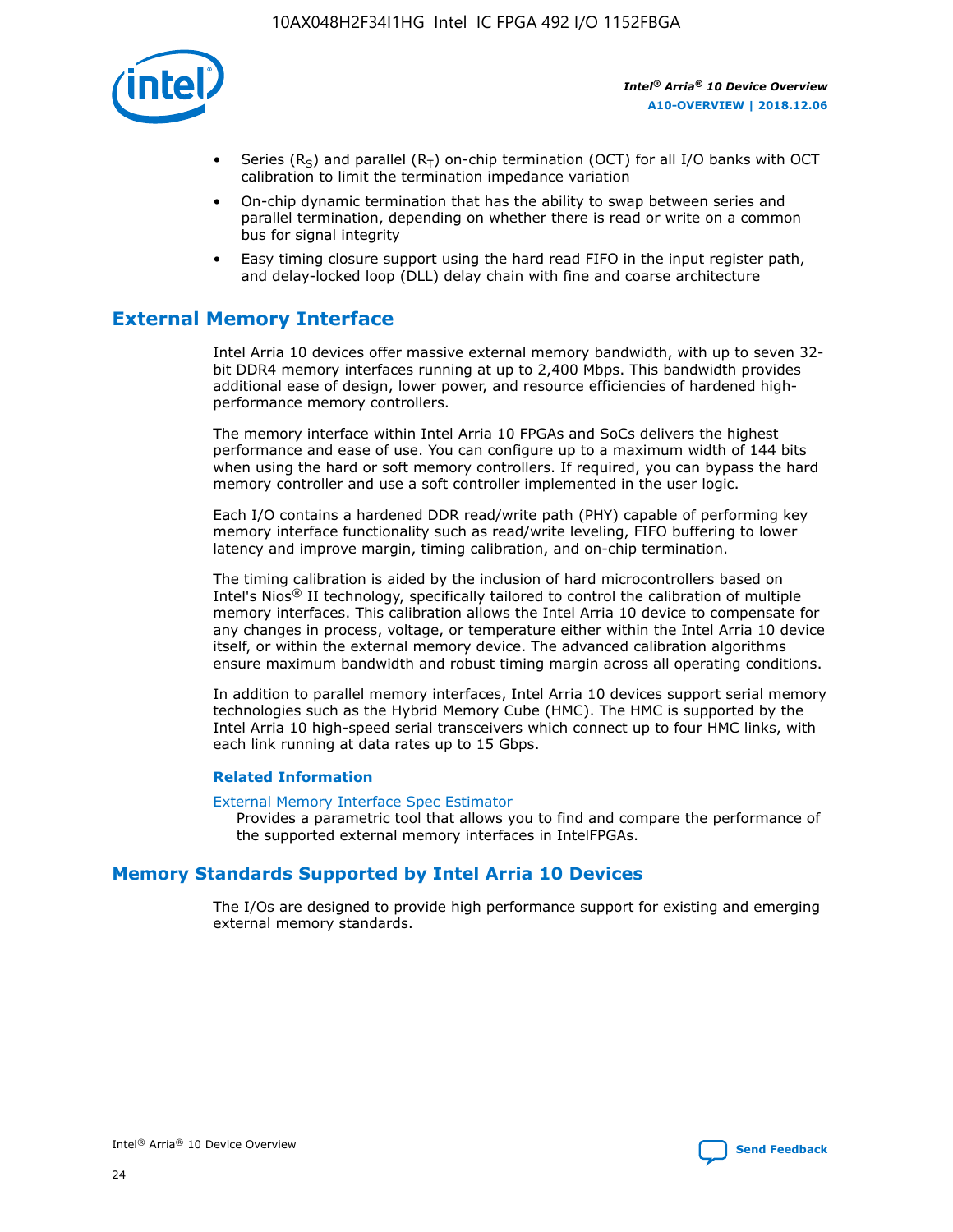

#### **Table 20. Memory Standards Supported by the Hard Memory Controller**

This table lists the overall capability of the hard memory controller. For specific details, refer to the External Memory Interface Spec Estimator and Intel Arria 10 Device Datasheet.

| <b>Memory Standard</b> | <b>Rate Support</b> | <b>Ping Pong PHY Support</b> | <b>Maximum Frequency</b><br>(MHz) |
|------------------------|---------------------|------------------------------|-----------------------------------|
| <b>DDR4 SDRAM</b>      | Quarter rate        | Yes                          | 1,067                             |
|                        |                     |                              | 1,200                             |
| <b>DDR3 SDRAM</b>      | Half rate           | Yes                          | 533                               |
|                        |                     |                              | 667                               |
|                        | Quarter rate        | Yes                          | 1,067                             |
|                        |                     |                              | 1,067                             |
| <b>DDR3L SDRAM</b>     | Half rate           | Yes                          | 533                               |
|                        |                     |                              | 667                               |
|                        | Quarter rate        | Yes                          | 933                               |
|                        |                     |                              | 933                               |
| LPDDR3 SDRAM           | Half rate           |                              | 533                               |
|                        | Quarter rate        |                              | 800                               |

#### **Table 21. Memory Standards Supported by the Soft Memory Controller**

| <b>Memory Standard</b>      | <b>Rate Support</b> | <b>Maximum Frequency</b><br>(MHz) |
|-----------------------------|---------------------|-----------------------------------|
| <b>RLDRAM 3 (11)</b>        | Quarter rate        | 1,200                             |
| ODR IV SRAM <sup>(11)</sup> | Quarter rate        | 1,067                             |
| <b>ODR II SRAM</b>          | Full rate           | 333                               |
|                             | Half rate           | 633                               |
| <b>ODR II+ SRAM</b>         | Full rate           | 333                               |
|                             | Half rate           | 633                               |
| <b>ODR II+ Xtreme SRAM</b>  | Full rate           | 333                               |
|                             | Half rate           | 633                               |

#### **Table 22. Memory Standards Supported by the HPS Hard Memory Controller**

The hard processor system (HPS) is available in Intel Arria 10 SoC devices only.

| <b>Memory Standard</b> | <b>Rate Support</b> | <b>Maximum Frequency</b><br>(MHz) |
|------------------------|---------------------|-----------------------------------|
| <b>DDR4 SDRAM</b>      | Half rate           | 1,200                             |
| <b>DDR3 SDRAM</b>      | Half rate           | 1,067                             |
| <b>DDR3L SDRAM</b>     | Half rate           | 933                               |

<sup>(11)</sup> Intel Arria 10 devices support this external memory interface using hard PHY with soft memory controller.

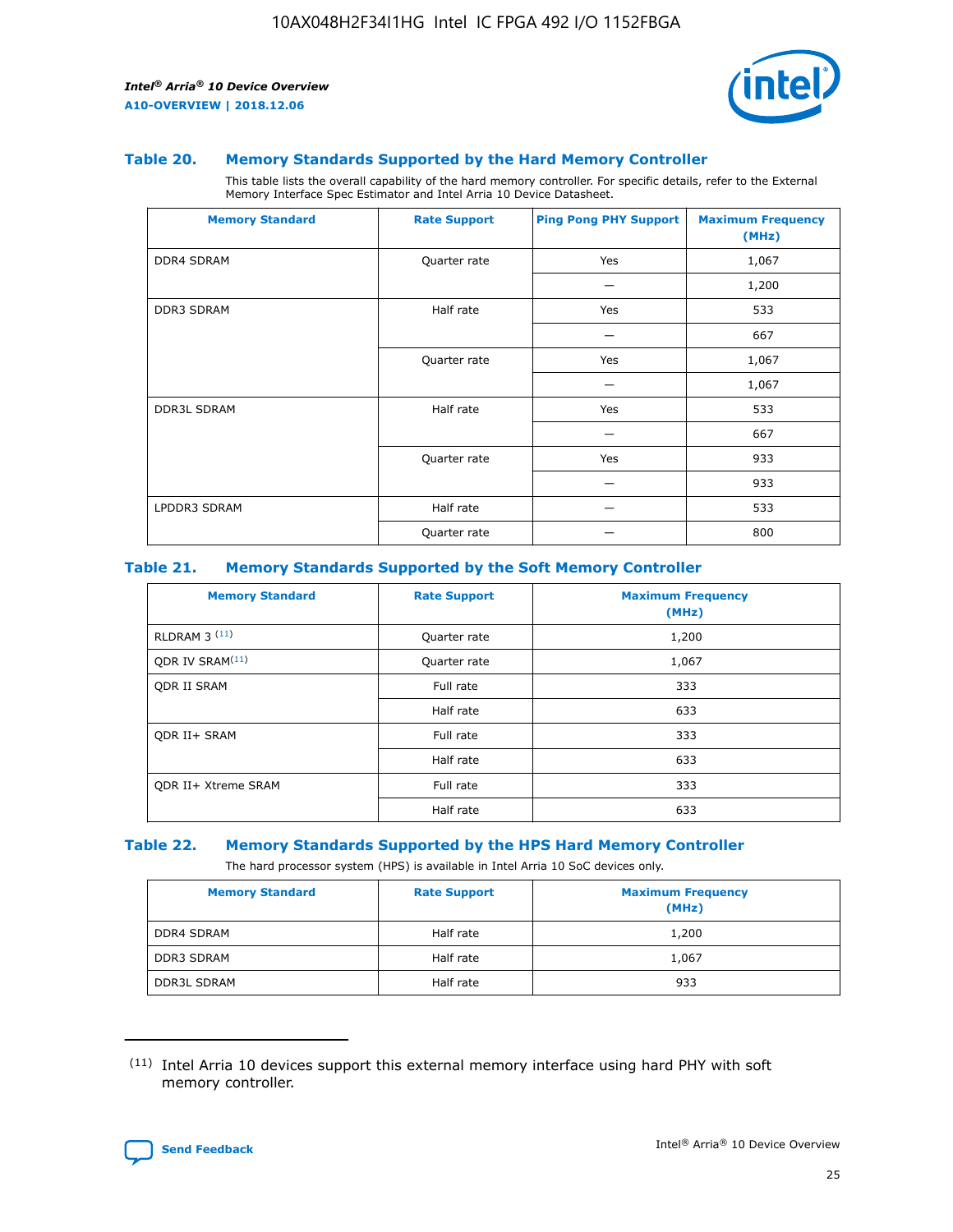

#### **Related Information**

#### [Intel Arria 10 Device Datasheet](https://www.intel.com/content/www/us/en/programmable/documentation/mcn1413182292568.html#mcn1413182153340)

Lists the memory interface performance according to memory interface standards, rank or chip select configurations, and Intel Arria 10 device speed grades.

## **PCIe Gen1, Gen2, and Gen3 Hard IP**

Intel Arria 10 devices contain PCIe hard IP that is designed for performance and ease-of-use:

- Includes all layers of the PCIe stack—transaction, data link and physical layers.
- Supports PCIe Gen3, Gen2, and Gen1 Endpoint and Root Port in x1, x2, x4, or x8 lane configuration.
- Operates independently from the core logic—optional configuration via protocol (CvP) allows the PCIe link to power up and complete link training in less than 100 ms while the Intel Arria 10 device completes loading the programming file for the rest of the FPGA.
- Provides added functionality that makes it easier to support emerging features such as Single Root I/O Virtualization (SR-IOV) and optional protocol extensions.
- Provides improved end-to-end datapath protection using ECC.
- Supports FPGA configuration via protocol (CvP) using PCIe at Gen3, Gen2, or Gen1 speed.

#### **Related Information**

PCS Features on page 30

## **Enhanced PCS Hard IP for Interlaken and 10 Gbps Ethernet**

## **Interlaken Support**

The Intel Arria 10 enhanced PCS hard IP provides integrated Interlaken PCS supporting rates up to 25.8 Gbps per lane.

The Interlaken PCS is based on the proven functionality of the PCS developed for Intel's previous generation FPGAs, which demonstrated interoperability with Interlaken ASSP vendors and third-party IP suppliers. The Interlaken PCS is present in every transceiver channel in Intel Arria 10 devices.

#### **Related Information**

PCS Features on page 30

#### **10 Gbps Ethernet Support**

The Intel Arria 10 enhanced PCS hard IP supports 10GBASE-R PCS compliant with IEEE 802.3 10 Gbps Ethernet (10GbE). The integrated hard IP support for 10GbE and the 10 Gbps transceivers save external PHY cost, board space, and system power.

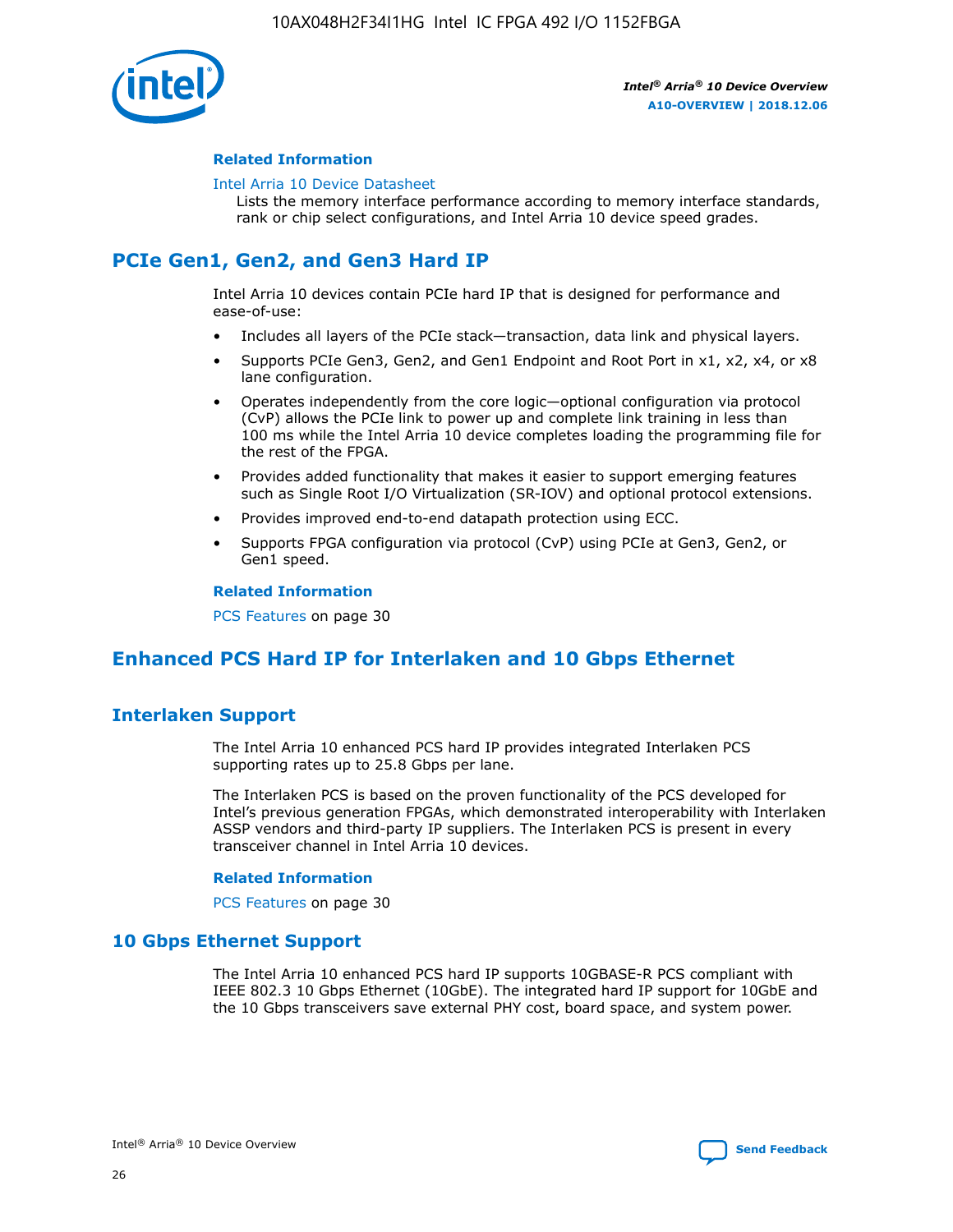

The scalable hard IP supports multiple independent 10GbE ports while using a single PLL for all the 10GBASE-R PCS instantiations, which saves on core logic resources and clock networks:

- Simplifies multiport 10GbE systems compared to XAUI interfaces that require an external XAUI-to-10G PHY.
- Incorporates Electronic Dispersion Compensation (EDC), which enables direct connection to standard 10 Gbps XFP and SFP+ pluggable optical modules.
- Supports backplane Ethernet applications and includes a hard 10GBASE-KR Forward Error Correction (FEC) circuit that you can use for 10 Gbps and 40 Gbps applications.

The 10 Gbps Ethernet PCS hard IP and 10GBASE-KR FEC are present in every transceiver channel.

#### **Related Information**

PCS Features on page 30

## **Low Power Serial Transceivers**

Intel Arria 10 FPGAs and SoCs include lowest power transceivers that deliver high bandwidth, throughput and low latency.

Intel Arria 10 devices deliver the industry's lowest power consumption per transceiver channel:

- 12.5 Gbps transceivers at as low as 242 mW
- 10 Gbps transceivers at as low as 168 mW
- 6 Gbps transceivers at as low as 117 mW

Intel Arria 10 transceivers support various data rates according to application:

- Chip-to-chip and chip-to-module applications—from 1 Gbps up to 25.8 Gbps
- Long reach and backplane applications—from 1 Gbps up to 12.5 with advanced adaptive equalization
- Critical power sensitive applications—from 1 Gbps up to 11.3 Gbps using lower power modes

The combination of 20 nm process technology and architectural advances provide the following benefits:

- Significant reduction in die area and power consumption
- Increase of up to two times in transceiver I/O density compared to previous generation devices while maintaining optimal signal integrity
- Up to 72 total transceiver channels—you can configure up to 6 of these channels to run as fast as 25.8 Gbps
- All channels feature continuous data rate support up to the maximum rated speed

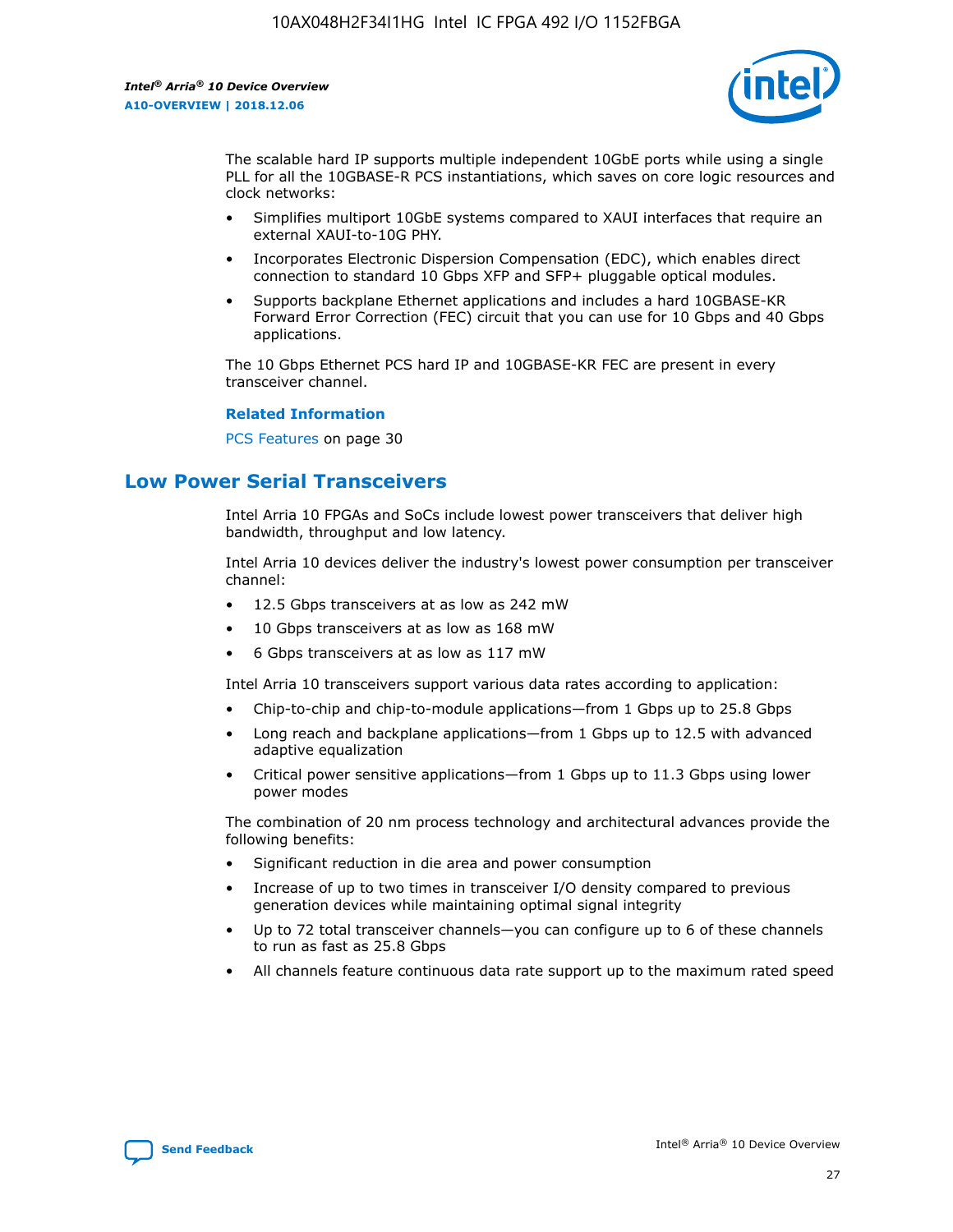

#### **Figure 6. Intel Arria 10 Transceiver Block Architecture**



## **Transceiver Channels**

All transceiver channels feature a dedicated Physical Medium Attachment (PMA) and a hardened Physical Coding Sublayer (PCS).

- The PMA provides primary interfacing capabilities to physical channels.
- The PCS typically handles encoding/decoding, word alignment, and other preprocessing functions before transferring data to the FPGA core fabric.

A transceiver channel consists of a PMA and a PCS block. Most transceiver banks have 6 channels. There are some transceiver banks that contain only 3 channels.

A wide variety of bonded and non-bonded data rate configurations is possible using a highly configurable clock distribution network. Up to 80 independent transceiver data rates can be configured.

The following figures are graphical representations of top views of the silicon die, which correspond to reverse views for flip chip packages. Different Intel Arria 10 devices may have different floorplans than the ones shown in the figures.

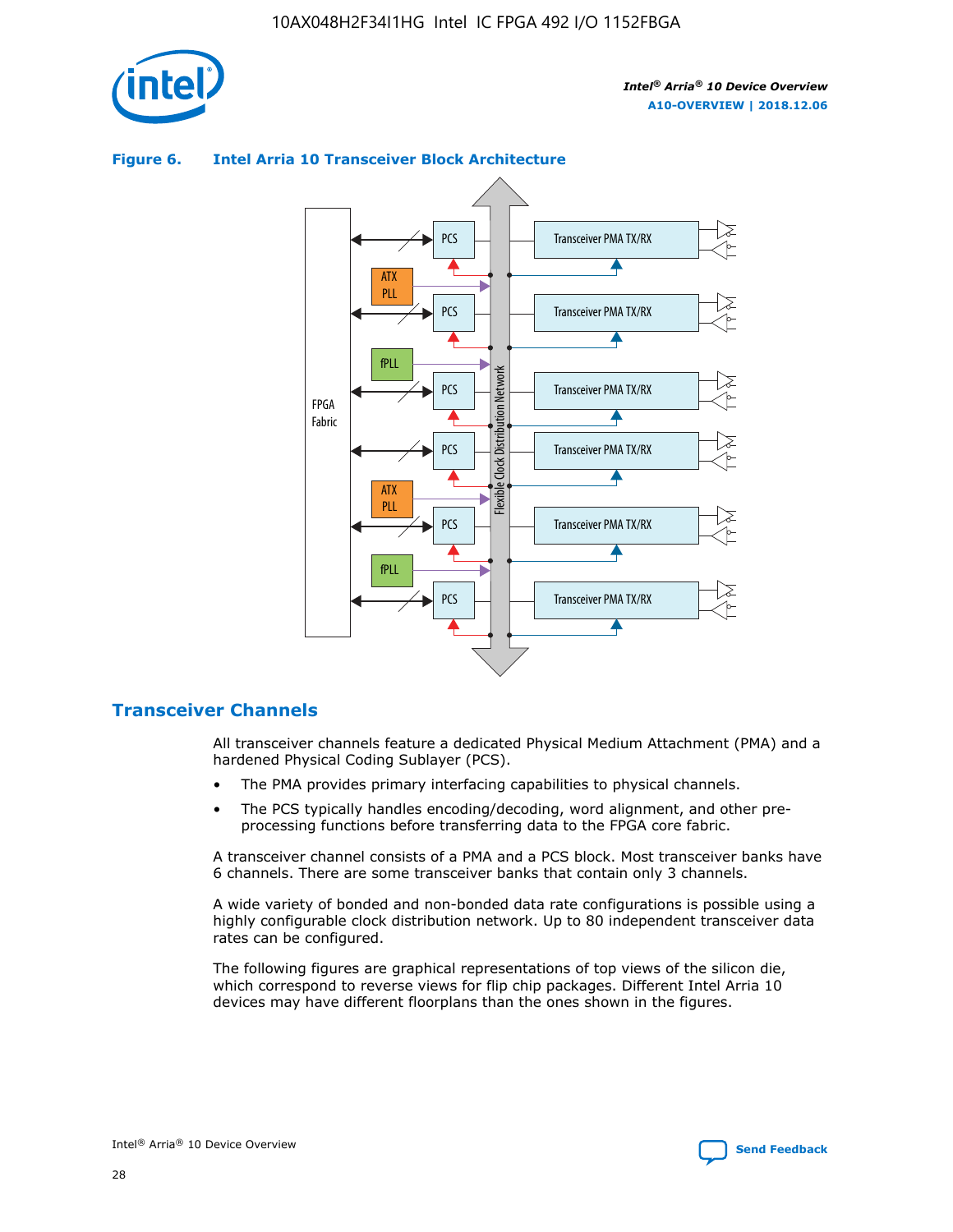

#### **Figure 7. Device Chip Overview for Intel Arria 10 GX and GT Devices**



#### **PMA Features**

Intel Arria 10 transceivers provide exceptional signal integrity at data rates up to 25.8 Gbps. Clocking options include ultra-low jitter ATX PLLs (LC tank based), clock multiplier unit (CMU) PLLs, and fractional PLLs.

Hard PCS Hard PCS Hard PCS Hard PCS Hard PCS

ATX (LC) Transmi PLL fPLL ATX (LC) **Transmit** PLL

Transceiver PMA Transceiver PMA Transceiver PMA

Transceiver PMA Transceiver PMA

Unused transceiver chann can be used as additional transceiver transmit PLLs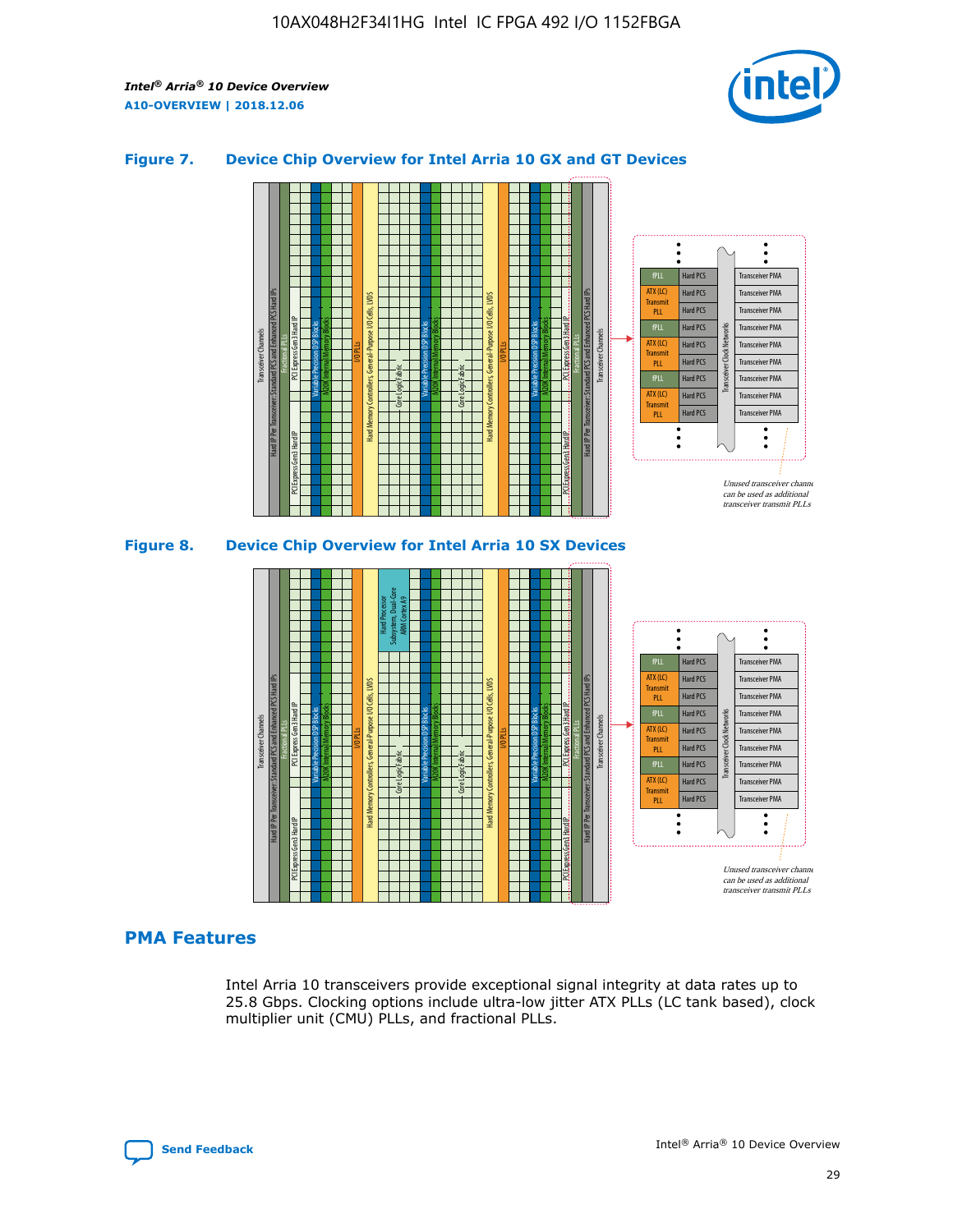

Each transceiver channel contains a channel PLL that can be used as the CMU PLL or clock data recovery (CDR) PLL. In CDR mode, the channel PLL recovers the receiver clock and data in the transceiver channel. Up to 80 independent data rates can be configured on a single Intel Arria 10 device.

#### **Table 23. PMA Features of the Transceivers in Intel Arria 10 Devices**

| <b>Feature</b>                                             | <b>Capability</b>                                                                                                                                                                                                             |
|------------------------------------------------------------|-------------------------------------------------------------------------------------------------------------------------------------------------------------------------------------------------------------------------------|
| Chip-to-Chip Data Rates                                    | 1 Gbps to 17.4 Gbps (Intel Arria 10 GX devices)<br>1 Gbps to 25.8 Gbps (Intel Arria 10 GT devices)                                                                                                                            |
| <b>Backplane Support</b>                                   | Drive backplanes at data rates up to 12.5 Gbps                                                                                                                                                                                |
| Optical Module Support                                     | SFP+/SFP, XFP, CXP, QSFP/QSFP28, CFP/CFP2/CFP4                                                                                                                                                                                |
| Cable Driving Support                                      | SFP+ Direct Attach, PCI Express over cable, eSATA                                                                                                                                                                             |
| Transmit Pre-Emphasis                                      | 4-tap transmit pre-emphasis and de-emphasis to compensate for system channel loss                                                                                                                                             |
| Continuous Time Linear<br>Equalizer (CTLE)                 | Dual mode, high-gain, and high-data rate, linear receive equalization to compensate for<br>system channel loss                                                                                                                |
| Decision Feedback Equalizer<br>(DFE)                       | 7-fixed and 4-floating tap DFE to equalize backplane channel loss in the presence of<br>crosstalk and noisy environments                                                                                                      |
| Variable Gain Amplifier                                    | Optimizes the signal amplitude prior to the CDR sampling and operates in fixed and<br>adaptive modes                                                                                                                          |
| Altera Digital Adaptive<br>Parametric Tuning (ADAPT)       | Fully digital adaptation engine to automatically adjust all link equalization parameters-<br>including CTLE, DFE, and variable gain amplifier blocks—that provide optimal link margin<br>without intervention from user logic |
| Precision Signal Integrity<br>Calibration Engine (PreSICE) | Hardened calibration controller to quickly calibrate all transceiver control parameters on<br>power-up, which provides the optimal signal integrity and jitter performance                                                    |
| Advanced Transmit (ATX)<br><b>PLL</b>                      | Low jitter ATX (LC tank based) PLLs with continuous tuning range to cover a wide range of<br>standard and proprietary protocols                                                                                               |
| <b>Fractional PLLs</b>                                     | On-chip fractional frequency synthesizers to replace on-board crystal oscillators and reduce<br>system cost                                                                                                                   |
| Digitally Assisted Analog<br><b>CDR</b>                    | Superior jitter tolerance with fast lock time                                                                                                                                                                                 |
| Dynamic Partial<br>Reconfiguration                         | Allows independent control of the Avalon memory-mapped interface of each transceiver<br>channel for the highest transceiver flexibility                                                                                       |
| Multiple PCS-PMA and PCS-<br>PLD interface widths          | 8-, 10-, 16-, 20-, 32-, 40-, or 64-bit interface widths for flexibility of deserialization width,<br>encoding, and reduced latency                                                                                            |

## **PCS Features**

This table summarizes the Intel Arria 10 transceiver PCS features. You can use the transceiver PCS to support a wide range of protocols ranging from 1 Gbps to 25.8 Gbps.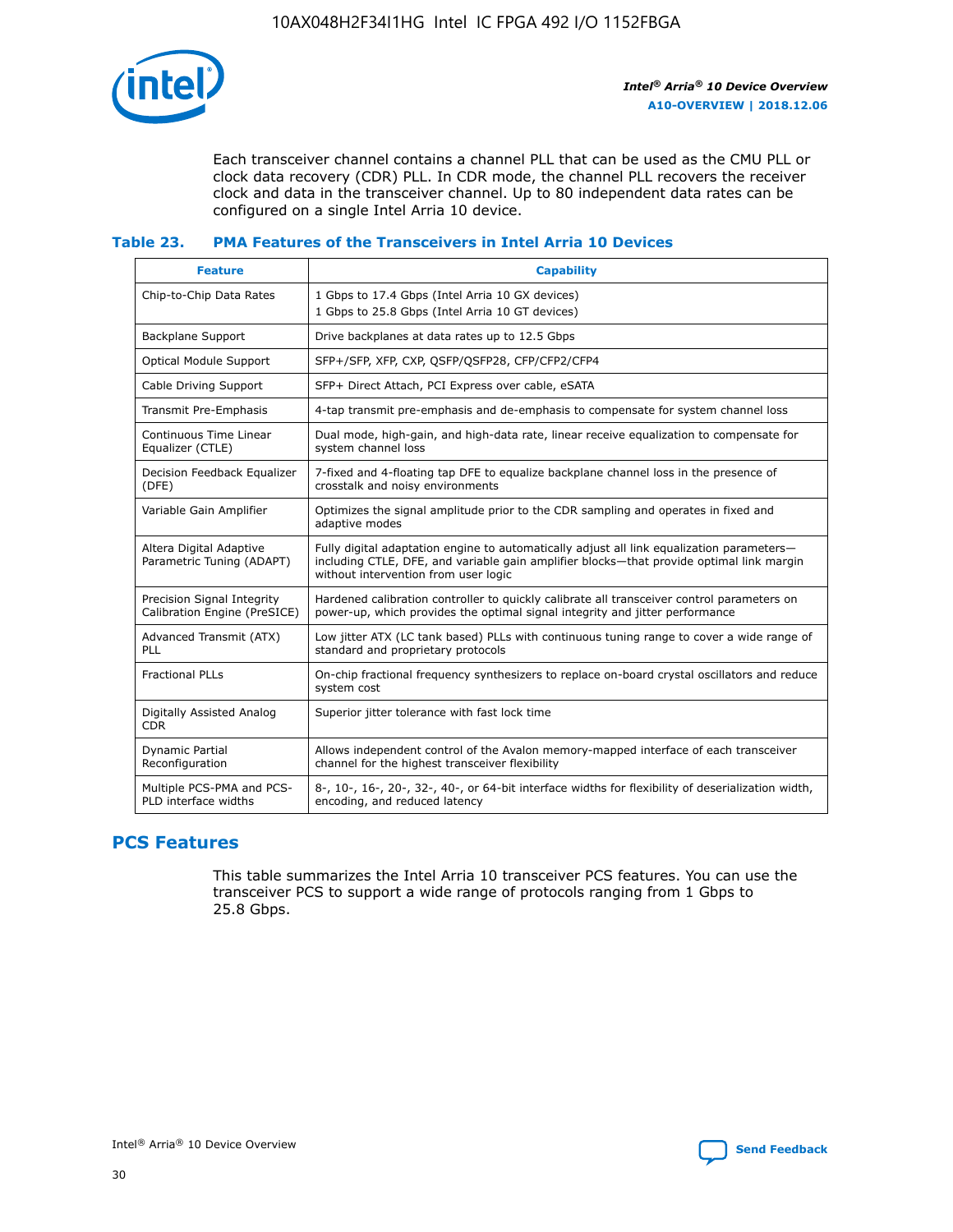

| <b>PCS</b>    | <b>Description</b>                                                                                                                                                                                                                                                                                                                                                                                             |
|---------------|----------------------------------------------------------------------------------------------------------------------------------------------------------------------------------------------------------------------------------------------------------------------------------------------------------------------------------------------------------------------------------------------------------------|
| Standard PCS  | Operates at a data rate up to 12 Gbps<br>Supports protocols such as PCI-Express, CPRI 4.2+, GigE, IEEE 1588 in Hard PCS<br>Implements other protocols using Basic/Custom (Standard PCS) transceiver<br>configuration rules.                                                                                                                                                                                    |
| Enhanced PCS  | Performs functions common to most serial data industry standards, such as word<br>alignment, encoding/decoding, and framing, before data is sent or received off-chip<br>through the PMA<br>• Handles data transfer to and from the FPGA fabric<br>Handles data transfer internally to and from the PMA<br>Provides frequency compensation<br>Performs channel bonding for multi-channel low skew applications |
| PCIe Gen3 PCS | Supports the seamless switching of Data and Clock between the Gen1, Gen2, and Gen3<br>data rates<br>Provides support for PIPE 3.0 features<br>Supports the PIPE interface with the Hard IP enabled, as well as with the Hard IP<br>bypassed                                                                                                                                                                    |

#### **Related Information**

- PCIe Gen1, Gen2, and Gen3 Hard IP on page 26
- Interlaken Support on page 26
- 10 Gbps Ethernet Support on page 26

## **PCS Protocol Support**

This table lists some of the protocols supported by the Intel Arria 10 transceiver PCS. For more information about the blocks in the transmitter and receiver data paths, refer to the related information.

| <b>Protocol</b>                                 | <b>Data Rate</b><br>(Gbps) | <b>Transceiver IP</b>       | <b>PCS Support</b>                      |
|-------------------------------------------------|----------------------------|-----------------------------|-----------------------------------------|
| PCIe Gen3 x1, x2, x4, x8                        | 8.0                        | Native PHY (PIPE)           | Standard PCS and PCIe<br>Gen3 PCS       |
| PCIe Gen2 x1, x2, x4, x8                        | 5.0                        | Native PHY (PIPE)           | <b>Standard PCS</b>                     |
| PCIe Gen1 x1, x2, x4, x8                        | 2.5                        | Native PHY (PIPE)           | Standard PCS                            |
| 1000BASE-X Gigabit Ethernet                     | 1.25                       | Native PHY                  | <b>Standard PCS</b>                     |
| 1000BASE-X Gigabit Ethernet with<br>IEEE 1588v2 | 1.25                       | Native PHY                  | Standard PCS                            |
| 10GBASE-R                                       | 10.3125                    | Native PHY                  | <b>Enhanced PCS</b>                     |
| 10GBASE-R with IEEE 1588v2                      | 10.3125                    | Native PHY                  | <b>Enhanced PCS</b>                     |
| 10GBASE-R with KR FEC                           | 10.3125                    | Native PHY                  | <b>Enhanced PCS</b>                     |
| 10GBASE-KR and 1000BASE-X                       | 10.3125                    | 1G/10GbE and 10GBASE-KR PHY | Standard PCS and<br><b>Enhanced PCS</b> |
| Interlaken (CEI-6G/11G)                         | 3.125 to 17.4              | Native PHY                  | <b>Enhanced PCS</b>                     |
| SFI-S/SFI-5.2                                   | 11.2                       | Native PHY                  | <b>Enhanced PCS</b>                     |
| $10G$ SDI                                       | 10.692                     | Native PHY                  | <b>Enhanced PCS</b>                     |
|                                                 |                            |                             | continued                               |

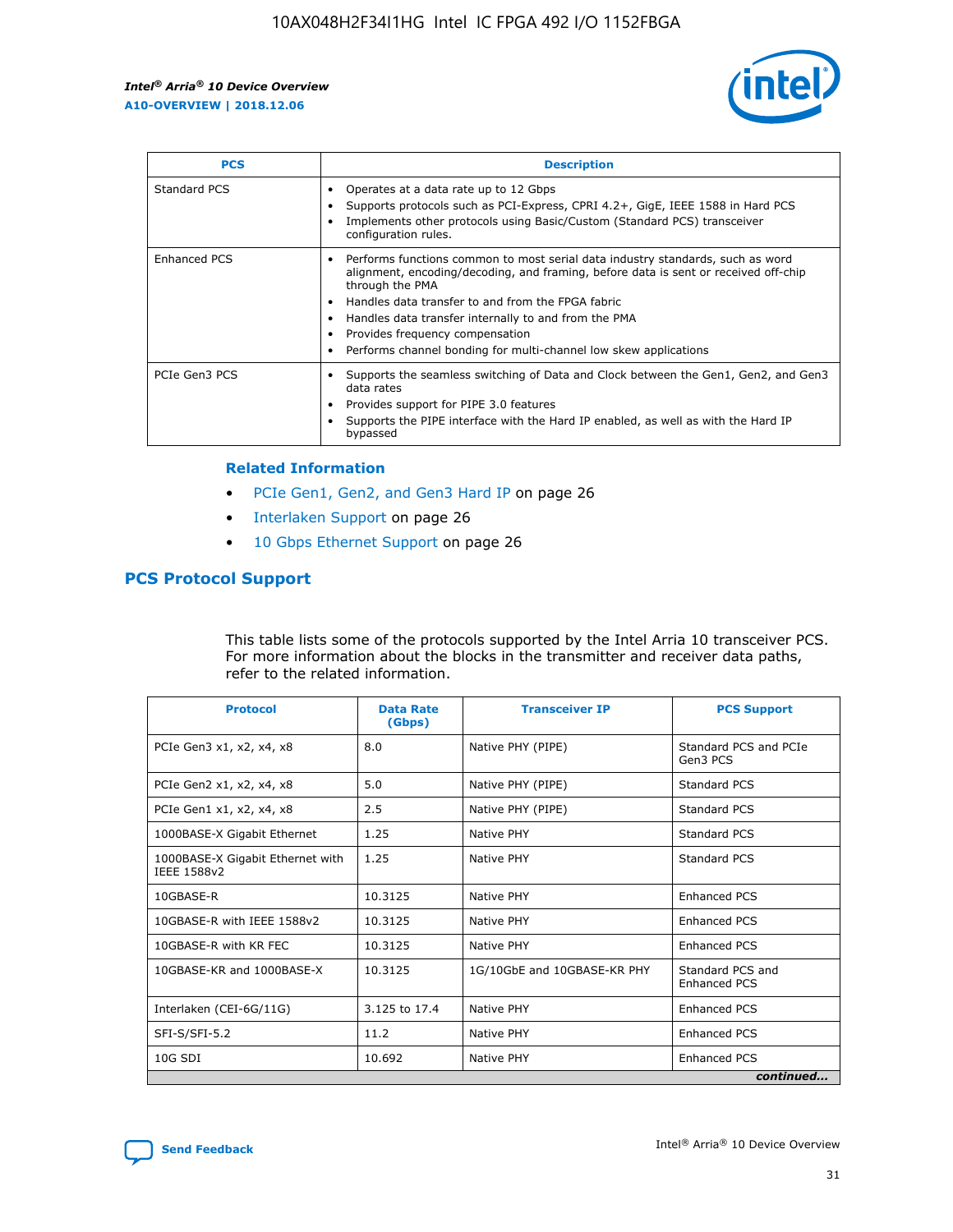

| <b>Protocol</b>      | <b>Data Rate</b><br>(Gbps) | <b>Transceiver IP</b> | <b>PCS Support</b> |
|----------------------|----------------------------|-----------------------|--------------------|
| CPRI 6.0 (64B/66B)   | 0.6144 to<br>10.1376       | Native PHY            | Enhanced PCS       |
| CPRI 4.2 (8B/10B)    | 0.6144 to<br>9.8304        | Native PHY            | Standard PCS       |
| OBSAI RP3 v4.2       | 0.6144 to 6.144            | Native PHY            | Standard PCS       |
| SD-SDI/HD-SDI/3G-SDI | $0.143(12)$ to<br>2.97     | Native PHY            | Standard PCS       |

#### **Related Information**

#### [Intel Arria 10 Transceiver PHY User Guide](https://www.intel.com/content/www/us/en/programmable/documentation/nik1398707230472.html#nik1398707091164)

Provides more information about the supported transceiver protocols and PHY IP, the PMA architecture, and the standard, enhanced, and PCIe Gen3 PCS architecture.

## **SoC with Hard Processor System**

Each SoC device combines an FPGA fabric and a hard processor system (HPS) in a single device. This combination delivers the flexibility of programmable logic with the power and cost savings of hard IP in these ways:

- Reduces board space, system power, and bill of materials cost by eliminating a discrete embedded processor
- Allows you to differentiate the end product in both hardware and software, and to support virtually any interface standard
- Extends the product life and revenue through in-field hardware and software updates

 $(12)$  The 0.143 Gbps data rate is supported using oversampling of user logic that you must implement in the FPGA fabric.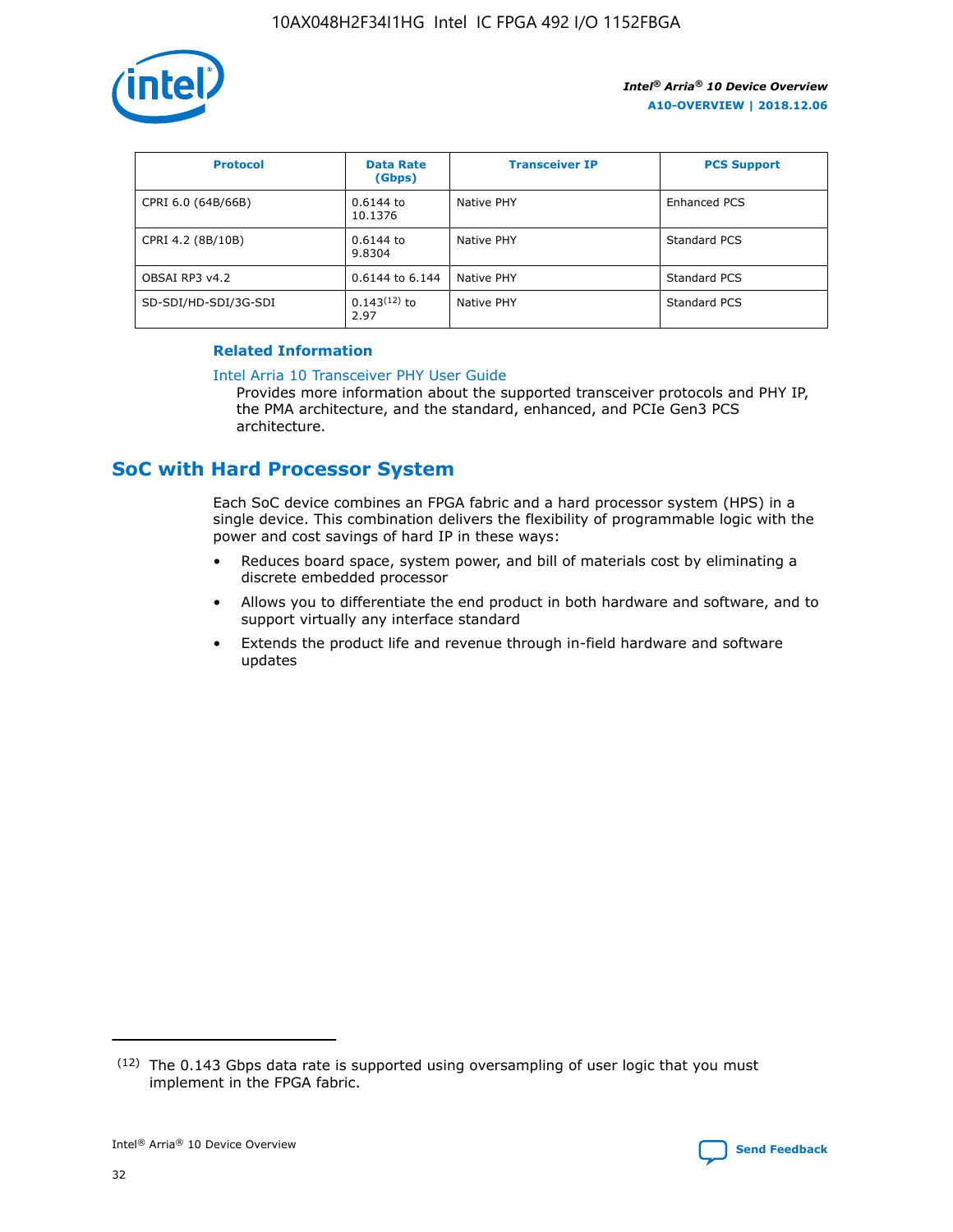

#### **Figure 9. HPS Block Diagram**

This figure shows a block diagram of the HPS with the dual ARM Cortex-A9 MPCore processor.



## **Key Advantages of 20-nm HPS**

The 20-nm HPS strikes a balance between enabling maximum software compatibility with 28-nm SoCs while still improving upon the 28-nm HPS architecture. These improvements address the requirements of the next generation target markets such as wireless and wireline communications, compute and storage equipment, broadcast and military in terms of performance, memory bandwidth, connectivity via backplane and security.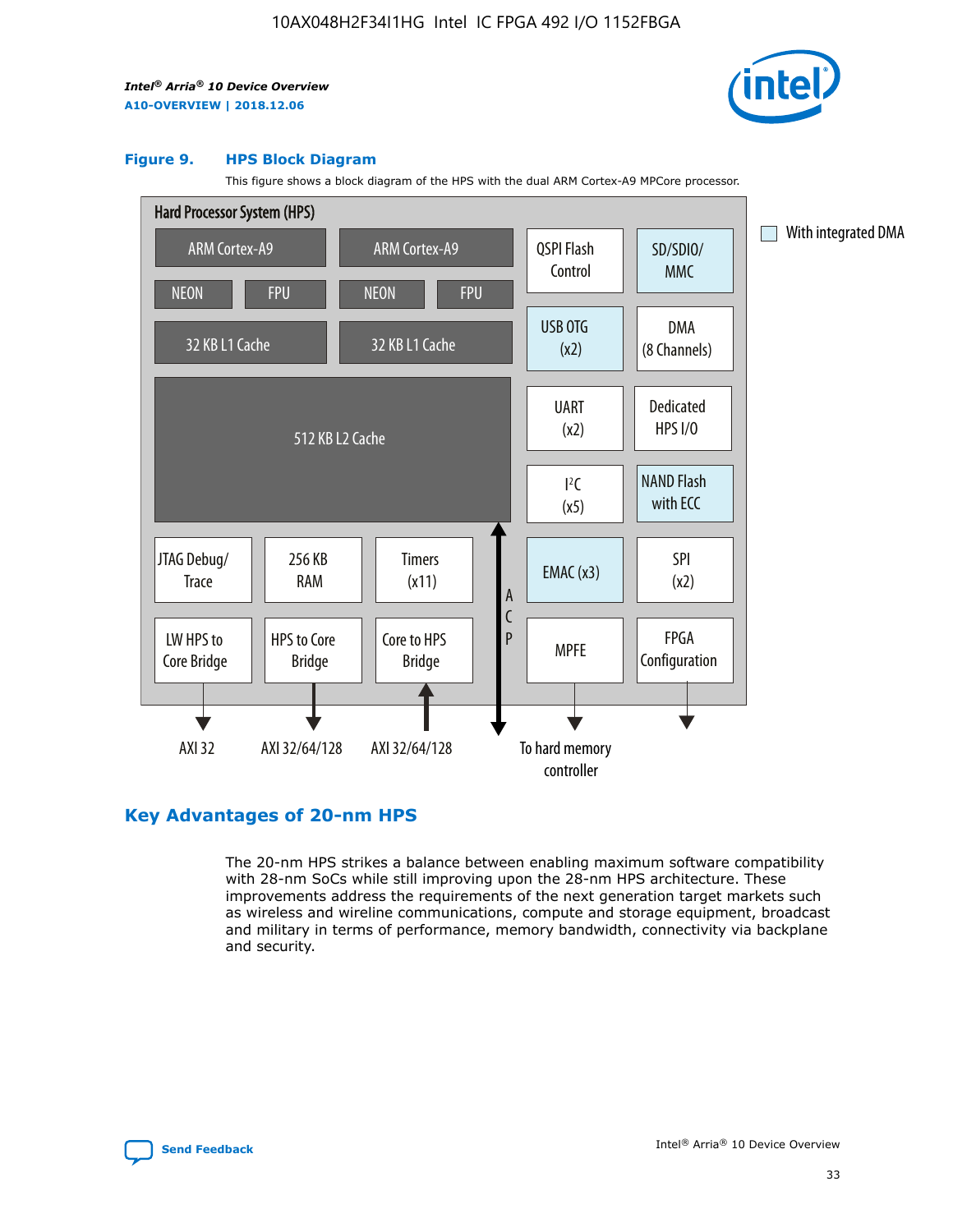

#### **Table 24. Improvements in 20 nm HPS**

This table lists the key improvements of the 20 nm HPS compared to the 28 nm HPS.

| Advantages/<br><b>Improvements</b>                          | <b>Description</b>                                                                                                                                                                                                                                                                                                                                                                                                                                                                                                                                                                                                                                                                                                                                                                                                                                                                                                      |
|-------------------------------------------------------------|-------------------------------------------------------------------------------------------------------------------------------------------------------------------------------------------------------------------------------------------------------------------------------------------------------------------------------------------------------------------------------------------------------------------------------------------------------------------------------------------------------------------------------------------------------------------------------------------------------------------------------------------------------------------------------------------------------------------------------------------------------------------------------------------------------------------------------------------------------------------------------------------------------------------------|
| Increased performance and<br>overdrive capability           | While the nominal processor frequency is 1.2 GHz, the 20 nm HPS offers an "overdrive"<br>feature which enables a higher processor operating frequency. This requires a higher supply<br>voltage value that is unique to the HPS and may require a separate regulator.                                                                                                                                                                                                                                                                                                                                                                                                                                                                                                                                                                                                                                                   |
| Increased processor memory<br>bandwidth and DDR4<br>support | Up to 64-bit DDR4 memory at 2,400 Mbps support is available for the processor. The hard<br>memory controller for the HPS comprises a multi-port front end that manages connections<br>to a single port memory controller. The multi-port front end allows logic core and the HPS<br>to share ports and thereby the available bandwidth of the memory controller.                                                                                                                                                                                                                                                                                                                                                                                                                                                                                                                                                        |
| Flexible I/O sharing                                        | An advanced I/O pin muxing scheme allows improved sharing of I/O between the HPS and<br>the core logic. The following types of I/O are available for SoC:<br>17 dedicated I/Os-physically located inside the HPS block and are not accessible to<br>logic within the core. The 17 dedicated I/Os are used for HPS clock, resets, and<br>interfacing with boot devices, QSPI, and SD/MMC.<br>48 direct shared I/O-located closest to the HPS block and are ideal for high speed HPS<br>peripherals such as EMAC, USB, and others. There is one bank of 48 I/Os that supports<br>direct sharing where the 48 I/Os can be shared 12 I/Os at a time.<br>Standard (shared) I/O—all standard I/Os can be shared by the HPS peripherals and any<br>logic within the core. For designs where more than 48 I/Os are required to fully use all<br>the peripherals in the HPS, these I/Os can be connected through the core logic. |
| <b>EMAC</b> core                                            | Three EMAC cores are available in the HPS. The EMAC cores enable an application to<br>support two redundant Ethernet connections; for example, backplane, or two EMAC cores<br>for managing IEEE 1588 time stamp information while allowing a third EMAC core for debug<br>and configuration. All three EMACs can potentially share the same time stamps, simplifying<br>the 1588 time stamping implementation. A new serial time stamp interface allows core<br>logic to access and read the time stamp values. The integrated EMAC controllers can be<br>connected to external Ethernet PHY through the provided MDIO or I <sup>2</sup> C interface.                                                                                                                                                                                                                                                                  |
| On-chip memory                                              | The on-chip memory is updated to 256 KB support and can support larger data sets and<br>real time algorithms.                                                                                                                                                                                                                                                                                                                                                                                                                                                                                                                                                                                                                                                                                                                                                                                                           |
| <b>ECC</b> enhancements                                     | Improvements in L2 Cache ECC management allow identification of errors down to the<br>address level. ECC enhancements also enable improved error injection and status reporting<br>via the introduction of new memory mapped access to syndrome and data signals.                                                                                                                                                                                                                                                                                                                                                                                                                                                                                                                                                                                                                                                       |
| HPS to FPGA Interconnect<br>Backbone                        | Although the HPS and the Logic Core can operate independently, they are tightly coupled<br>via a high-bandwidth system interconnect built from high-performance ARM AMBA AXI bus<br>bridges. IP bus masters in the FPGA fabric have access to HPS bus slaves via the FPGA-to-<br>HPS interconnect. Similarly, HPS bus masters have access to bus slaves in the core fabric<br>via the HPS-to-FPGA bridge. Both bridges are AMBA AXI-3 compliant and support<br>simultaneous read and write transactions. Up to three masters within the core fabric can<br>share the HPS SDRAM controller with the processor. Additionally, the processor can be used<br>to configure the core fabric under program control via a dedicated 32-bit configuration port.                                                                                                                                                                  |
| FPGA configuration and HPS<br>booting                       | The FPGA fabric and HPS in the SoCs are powered independently. You can reduce the clock<br>frequencies or gate the clocks to reduce dynamic power.<br>You can configure the FPGA fabric and boot the HPS independently, in any order, providing<br>you with more design flexibility.                                                                                                                                                                                                                                                                                                                                                                                                                                                                                                                                                                                                                                    |
| Security                                                    | New security features have been introduced for anti-tamper management, secure boot,<br>encryption (AES), and authentication (SHA).                                                                                                                                                                                                                                                                                                                                                                                                                                                                                                                                                                                                                                                                                                                                                                                      |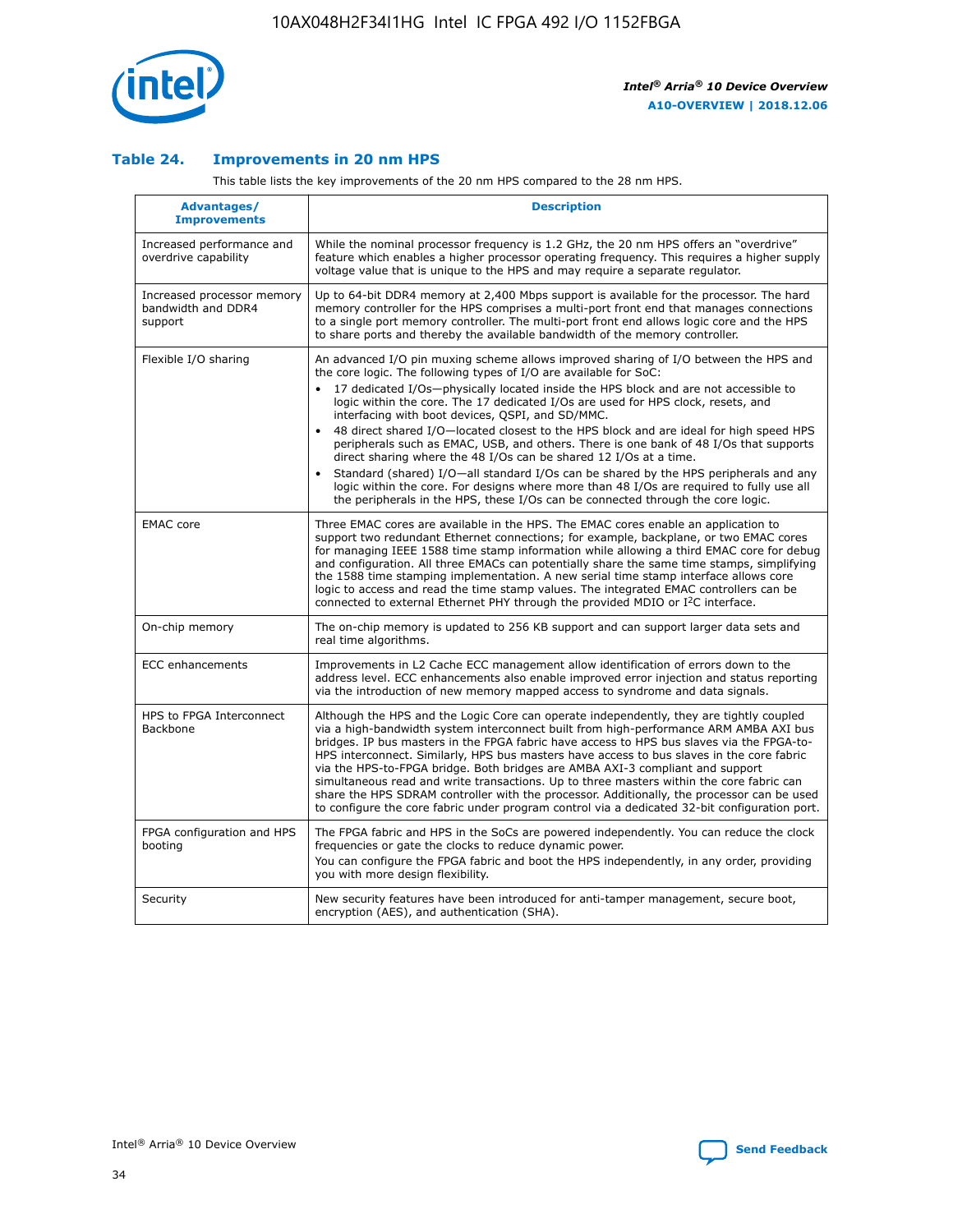

## **Features of the HPS**

The HPS has the following features:

- 1.2-GHz, dual-core ARM Cortex-A9 MPCore processor with up to 1.5-GHz via overdrive
	- ARMv7-A architecture that runs 32-bit ARM instructions, 16-bit and 32-bit Thumb instructions, and 8-bit Java byte codes in Jazelle style
	- Superscalar, variable length, out-of-order pipeline with dynamic branch prediction
	- Instruction Efficiency 2.5 MIPS/MHz, which provides total performance of 7500 MIPS at 1.5 GHz
- Each processor core includes:
	- 32 KB of L1 instruction cache, 32 KB of L1 data cache
	- Single- and double-precision floating-point unit and NEON media engine
	- CoreSight debug and trace technology
	- Snoop Control Unit (SCU) and Acceleration Coherency Port (ACP)
- 512 KB of shared L2 cache
- 256 KB of scratch RAM
- Hard memory controller with support for DDR3, DDR4 and optional error correction code (ECC) support
- Multiport Front End (MPFE) Scheduler interface to the hard memory controller
- 8-channel direct memory access (DMA) controller
- QSPI flash controller with SIO, DIO, QIO SPI Flash support
- NAND flash controller (ONFI 1.0 or later) with DMA and ECC support, updated to support 8 and 16-bit Flash devices and new command DMA to offload CPU for fast power down recovery
- Updated SD/SDIO/MMC controller to eMMC 4.5 with DMA with CE-ATA digital command support
- 3 10/100/1000 Ethernet media access control (MAC) with DMA
- 2 USB On-the-Go (OTG) controllers with DMA
- $\bullet$  5 I<sup>2</sup>C controllers (3 can be used by EMAC for MIO to external PHY)
- 2 UART 16550 Compatible controllers
- 4 serial peripheral interfaces (SPI) (2 Master, 2 Slaves)
- 62 programmable general-purpose I/Os, which includes 48 direct share I/Os that allows the HPS peripherals to connect directly to the FPGA I/Os
- 7 general-purpose timers
- 4 watchdog timers
- Anti-tamper, Secure Boot, Encryption (AES) and Authentication (SHA)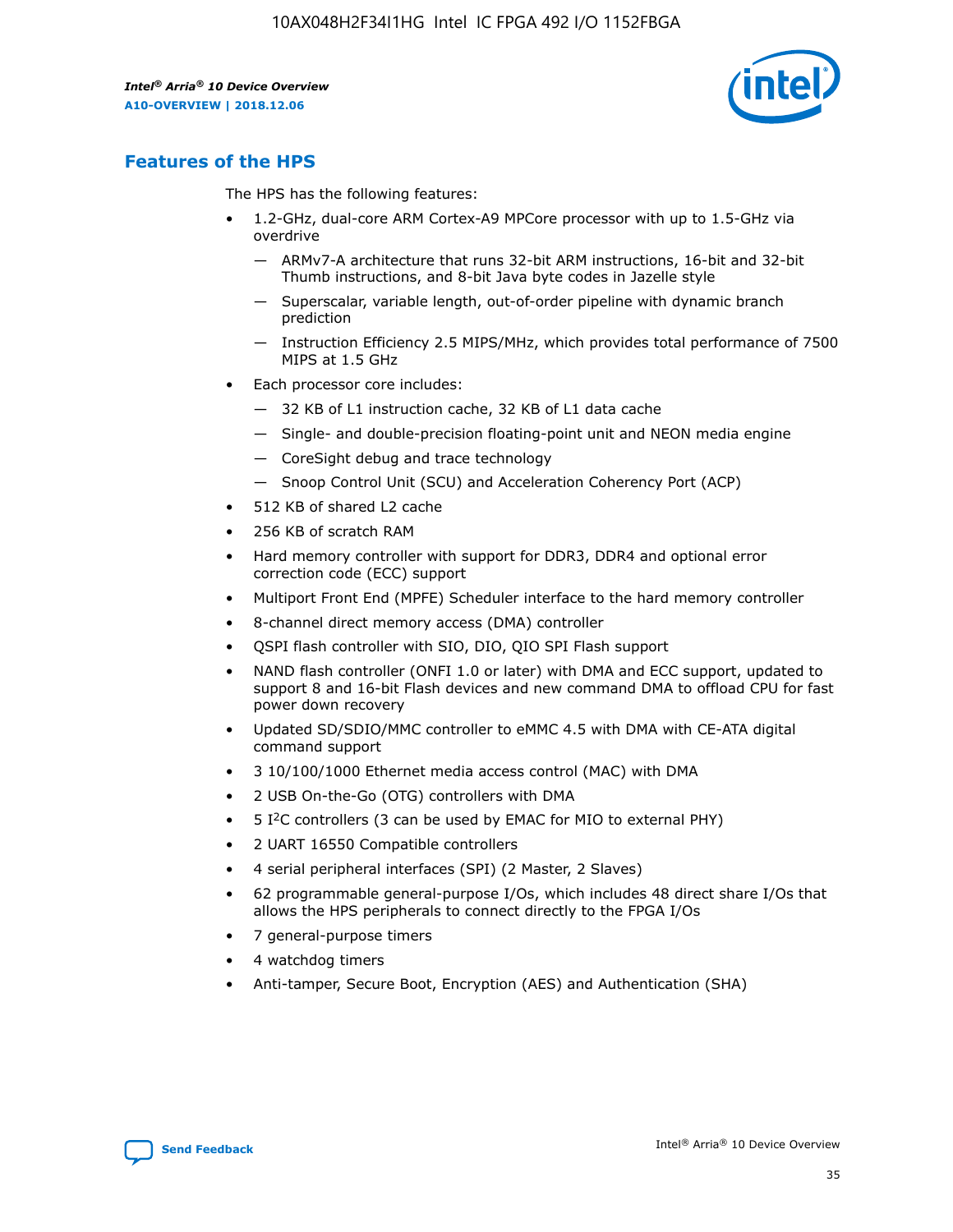

#### **System Peripherals and Debug Access Port**

Each Ethernet MAC, USB OTG, NAND flash controller, and SD/MMC controller module has an integrated DMA controller. For modules without an integrated DMA controller, an additional DMA controller module provides up to eight channels of high-bandwidth data transfers. Peripherals that communicate off-chip are multiplexed with other peripherals at the HPS pin level. This allows you to choose which peripherals interface with other devices on your PCB.

The debug access port provides interfaces to industry standard JTAG debug probes and supports ARM CoreSight debug and core traces to facilitate software development.

#### **HPS–FPGA AXI Bridges**

The HPS–FPGA bridges, which support the Advanced Microcontroller Bus Architecture (AMBA) Advanced eXtensible Interface (AXI™) specifications, consist of the following bridges:

- FPGA-to-HPS AMBA AXI bridge—a high-performance bus supporting 32, 64, and 128 bit data widths that allows the FPGA fabric to issue transactions to slaves in the HPS.
- HPS-to-FPGA Avalon/AMBA AXI bridge—a high-performance bus supporting 32, 64, and 128 bit data widths that allows the HPS to issue transactions to slaves in the FPGA fabric.
- Lightweight HPS-to-FPGA AXI bridge—a lower latency 32 bit width bus that allows the HPS to issue transactions to soft peripherals in the FPGA fabric. This bridge is primarily used for control and status register (CSR) accesses to peripherals in the FPGA fabric.

The HPS–FPGA AXI bridges allow masters in the FPGA fabric to communicate with slaves in the HPS logic, and vice versa. For example, the HPS-to-FPGA AXI bridge allows you to share memories instantiated in the FPGA fabric with one or both microprocessors in the HPS, while the FPGA-to-HPS AXI bridge allows logic in the FPGA fabric to access the memory and peripherals in the HPS.

Each HPS–FPGA bridge also provides asynchronous clock crossing for data transferred between the FPGA fabric and the HPS.

#### **HPS SDRAM Controller Subsystem**

The HPS SDRAM controller subsystem contains a multiport SDRAM controller and DDR PHY that are shared between the FPGA fabric (through the FPGA-to-HPS SDRAM interface), the level 2 (L2) cache, and the level 3 (L3) system interconnect. The FPGA-to-HPS SDRAM interface supports AMBA AXI and Avalon® Memory-Mapped (Avalon-MM) interface standards, and provides up to six individual ports for access by masters implemented in the FPGA fabric.

The HPS SDRAM controller supports up to 3 masters (command ports), 3x 64-bit read data ports and 3x 64-bit write data ports.

To maximize memory performance, the SDRAM controller subsystem supports command and data reordering, deficit round-robin arbitration with aging, and high-priority bypass features.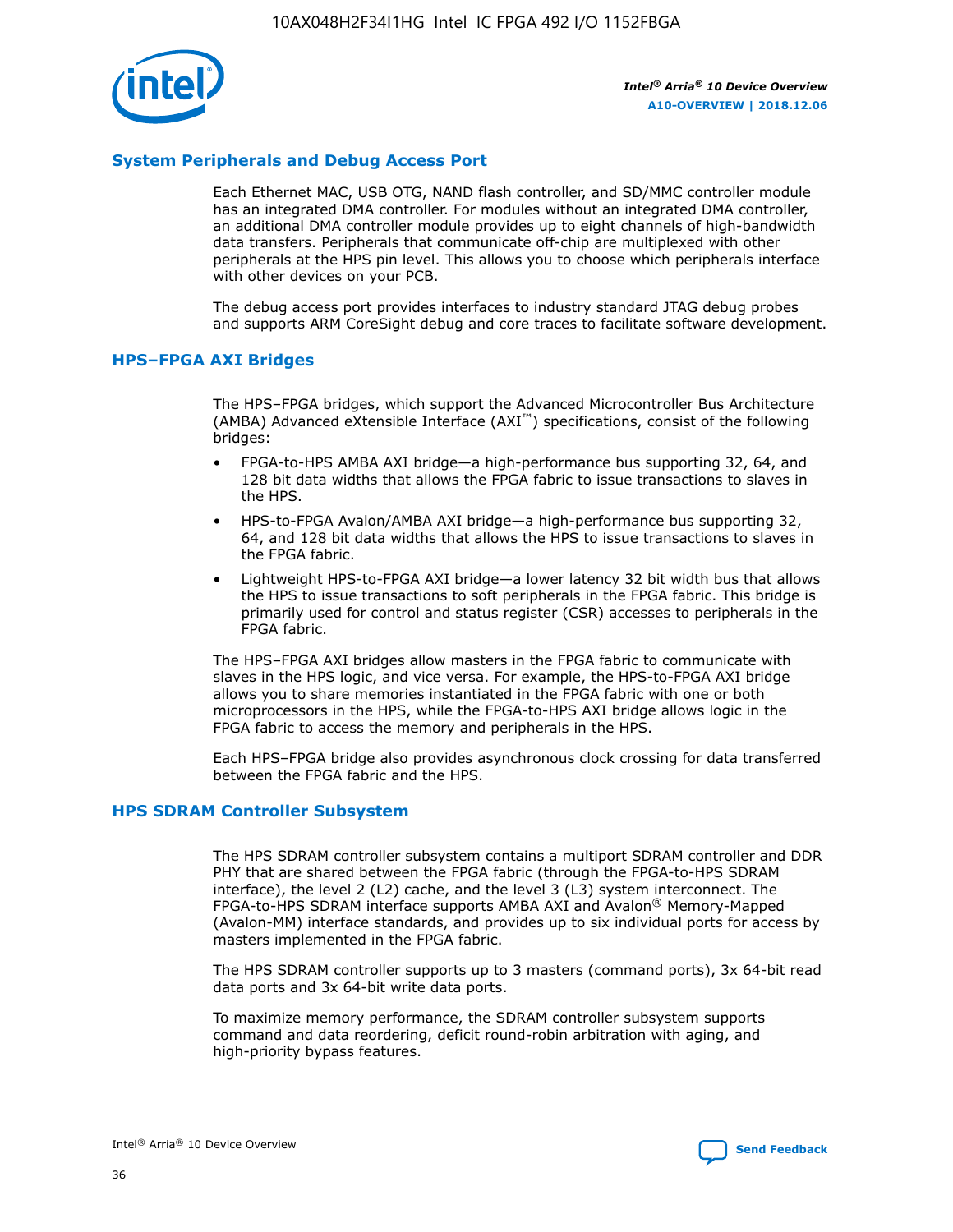

## **FPGA Configuration and HPS Booting**

The FPGA fabric and HPS in the SoC FPGA must be powered at the same time. You can reduce the clock frequencies or gate the clocks to reduce dynamic power.

Once powered, the FPGA fabric and HPS can be configured independently thus providing you with more design flexibility:

- You can boot the HPS independently. After the HPS is running, the HPS can fully or partially reconfigure the FPGA fabric at any time under software control. The HPS can also configure other FPGAs on the board through the FPGA configuration controller.
- Configure the FPGA fabric first, and then boot the HPS from memory accessible to the FPGA fabric.

#### **Hardware and Software Development**

For hardware development, you can configure the HPS and connect your soft logic in the FPGA fabric to the HPS interfaces using the Platform Designer system integration tool in the Intel Quartus Prime software.

For software development, the ARM-based SoC FPGA devices inherit the rich software development ecosystem available for the ARM Cortex-A9 MPCore processor. The software development process for Intel SoC FPGAs follows the same steps as those for other SoC devices from other manufacturers. Support for Linux\*, VxWorks\*, and other operating systems are available for the SoC FPGAs. For more information on the operating systems support availability, contact the Intel FPGA sales team.

You can begin device-specific firmware and software development on the Intel SoC FPGA Virtual Target. The Virtual Target is a fast PC-based functional simulation of a target development system—a model of a complete development board. The Virtual Target enables the development of device-specific production software that can run unmodified on actual hardware.

## **Dynamic and Partial Reconfiguration**

The Intel Arria 10 devices support dynamic and partial reconfiguration. You can use dynamic and partial reconfiguration simultaneously to enable seamless reconfiguration of both the device core and transceivers.

## **Dynamic Reconfiguration**

You can reconfigure the PMA and PCS blocks while the device continues to operate. This feature allows you to change the data rates, protocol, and analog settings of a channel in a transceiver bank without affecting on-going data transfer in other transceiver banks. This feature is ideal for applications that require dynamic multiprotocol or multirate support.

## **Partial Reconfiguration**

Using partial reconfiguration, you can reconfigure some parts of the device while keeping the device in operation.

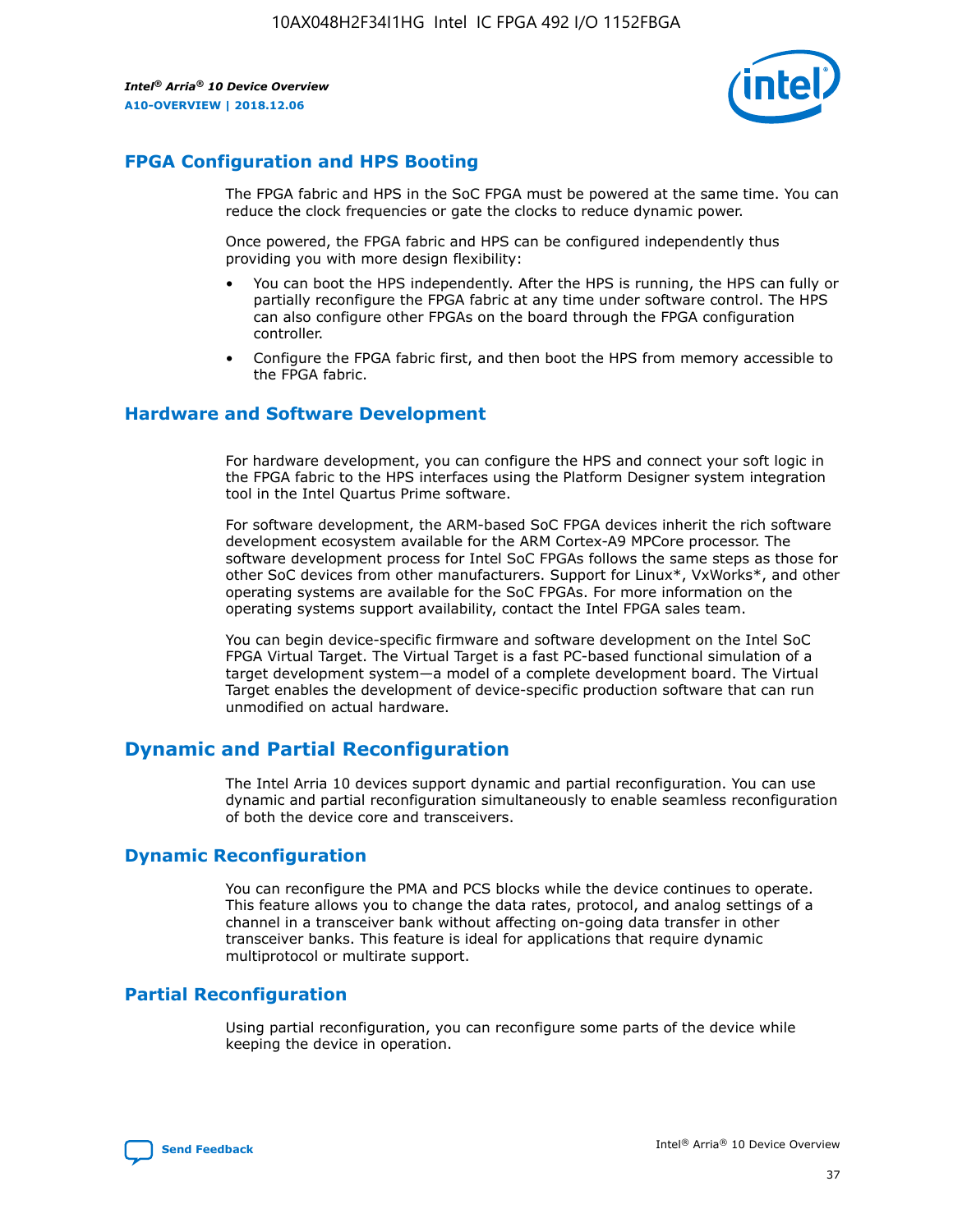

Instead of placing all device functions in the FPGA fabric, you can store some functions that do not run simultaneously in external memory and load them only when required. This capability increases the effective logic density of the device, and lowers cost and power consumption.

In the Intel solution, you do not have to worry about intricate device architecture to perform a partial reconfiguration. The partial reconfiguration capability is built into the Intel Quartus Prime design software, making such time-intensive task simple.

Intel Arria 10 devices support partial reconfiguration in the following configuration options:

- Using an internal host:
	- All supported configuration modes where the FPGA has access to external memory devices such as serial and parallel flash memory.
	- Configuration via Protocol [CvP (PCIe)]
- Using an external host—passive serial (PS), fast passive parallel (FPP) x8, FPP x16, and FPP x32 I/O interface.

## **Enhanced Configuration and Configuration via Protocol**

#### **Table 25. Configuration Schemes and Features of Intel Arria 10 Devices**

Intel Arria 10 devices support 1.8 V programming voltage and several configuration schemes.

| <b>Scheme</b>                                                          | <b>Data</b><br><b>Width</b> | <b>Max Clock</b><br>Rate<br>(MHz) | <b>Max Data</b><br>Rate<br>(Mbps)<br>(13) | <b>Decompression</b> | <b>Design</b><br>Security <sup>(1</sup><br>4) | <b>Partial</b><br>Reconfiguration<br>(15) | <b>Remote</b><br><b>System</b><br><b>Update</b> |
|------------------------------------------------------------------------|-----------------------------|-----------------------------------|-------------------------------------------|----------------------|-----------------------------------------------|-------------------------------------------|-------------------------------------------------|
| <b>JTAG</b>                                                            | 1 bit                       | 33                                | 33                                        |                      |                                               | Yes(16)                                   |                                                 |
| Active Serial (AS)<br>through the<br>EPCO-L<br>configuration<br>device | 1 bit,<br>4 bits            | 100                               | 400                                       | Yes                  | Yes                                           | Yes(16)                                   | Yes                                             |
| Passive serial (PS)<br>through CPLD or<br>external<br>microcontroller  | 1 bit                       | 100                               | 100                                       | Yes                  | Yes                                           | Yes <sup>(16)</sup>                       | Parallel<br>Flash<br>Loader<br>(PFL) IP<br>core |
|                                                                        | continued                   |                                   |                                           |                      |                                               |                                           |                                                 |

<sup>(13)</sup> Enabling either compression or design security features affects the maximum data rate. Refer to the Intel Arria 10 Device Datasheet for more information.

<sup>(14)</sup> Encryption and compression cannot be used simultaneously.

 $(15)$  Partial reconfiguration is an advanced feature of the device family. If you are interested in using partial reconfiguration, contact Intel for support.

 $(16)$  Partial configuration can be performed only when it is configured as internal host.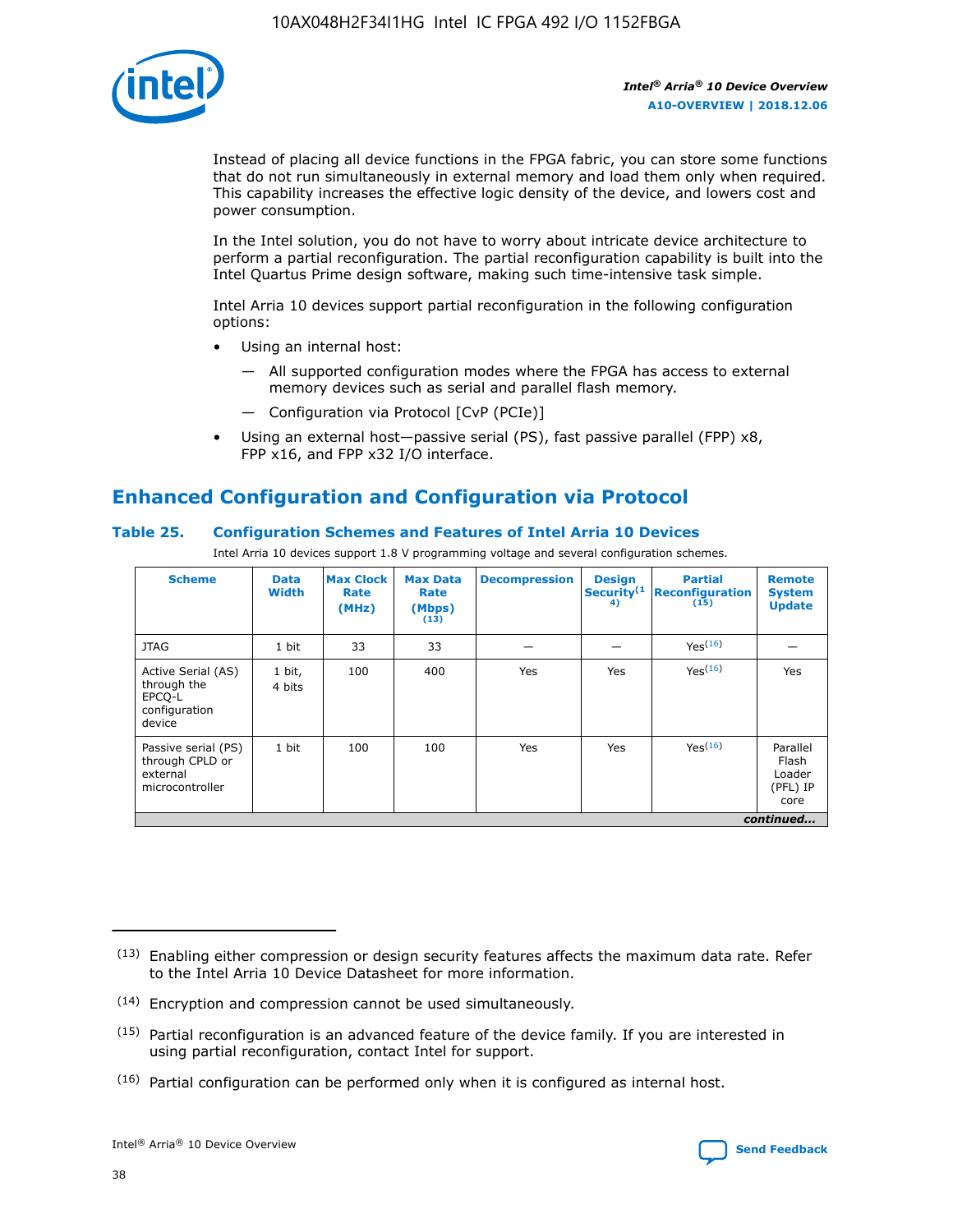

| <b>Scheme</b>                                   | <b>Data</b><br><b>Width</b> | <b>Max Clock</b><br>Rate<br>(MHz) | <b>Max Data</b><br>Rate<br>(Mbps)<br>(13) | <b>Decompression</b> | <b>Design</b><br>Security <sup>(1</sup><br>4) | <b>Partial</b><br><b>Reconfiguration</b><br>(15) | <b>Remote</b><br><b>System</b><br><b>Update</b> |
|-------------------------------------------------|-----------------------------|-----------------------------------|-------------------------------------------|----------------------|-----------------------------------------------|--------------------------------------------------|-------------------------------------------------|
| Fast passive                                    | 8 bits                      | 100                               | 3200                                      | Yes                  | Yes                                           | Yes(17)                                          | PFL IP                                          |
| parallel (FPP)<br>through CPLD or               | 16 bits                     |                                   |                                           | Yes                  | Yes                                           |                                                  | core                                            |
| external<br>microcontroller                     | 32 bits                     |                                   |                                           | Yes                  | Yes                                           |                                                  |                                                 |
| Configuration via                               | 16 bits                     | 100                               | 3200                                      | Yes                  | Yes                                           | Yes <sup>(17)</sup>                              |                                                 |
| <b>HPS</b>                                      | 32 bits                     |                                   |                                           | Yes                  | Yes                                           |                                                  |                                                 |
| Configuration via<br>Protocol [CvP<br>$(PCIe*)$ | x1, x2,<br>x4, x8<br>lanes  |                                   | 8000                                      | Yes                  | Yes                                           | Yes <sup>(16)</sup>                              |                                                 |

You can configure Intel Arria 10 devices through PCIe using Configuration via Protocol (CvP). The Intel Arria 10 CvP implementation conforms to the PCIe 100 ms power-up-to-active time requirement.

#### **Related Information**

[Configuration via Protocol \(CvP\) Implementation in Intel FPGAs User Guide](https://www.intel.com/content/www/us/en/programmable/documentation/dsu1441819344145.html#dsu1442269728522) Provides more information about the CvP configuration scheme.

## **SEU Error Detection and Correction**

Intel Arria 10 devices offer robust and easy-to-use single-event upset (SEU) error detection and correction circuitry.

The detection and correction circuitry includes protection for Configuration RAM (CRAM) programming bits and user memories. The CRAM is protected by a continuously running CRC error detection circuit with integrated ECC that automatically corrects one or two errors and detects higher order multi-bit errors. When more than two errors occur, correction is available through reloading of the core programming file, providing a complete design refresh while the FPGA continues to operate.

The physical layout of the Intel Arria 10 CRAM array is optimized to make the majority of multi-bit upsets appear as independent single-bit or double-bit errors which are automatically corrected by the integrated CRAM ECC circuitry. In addition to the CRAM protection, the M20K memory blocks also include integrated ECC circuitry and are layout-optimized for error detection and correction. The MLAB does not have ECC.

(14) Encryption and compression cannot be used simultaneously.

<sup>(17)</sup> Supported at a maximum clock rate of 100 MHz.



 $(13)$  Enabling either compression or design security features affects the maximum data rate. Refer to the Intel Arria 10 Device Datasheet for more information.

 $(15)$  Partial reconfiguration is an advanced feature of the device family. If you are interested in using partial reconfiguration, contact Intel for support.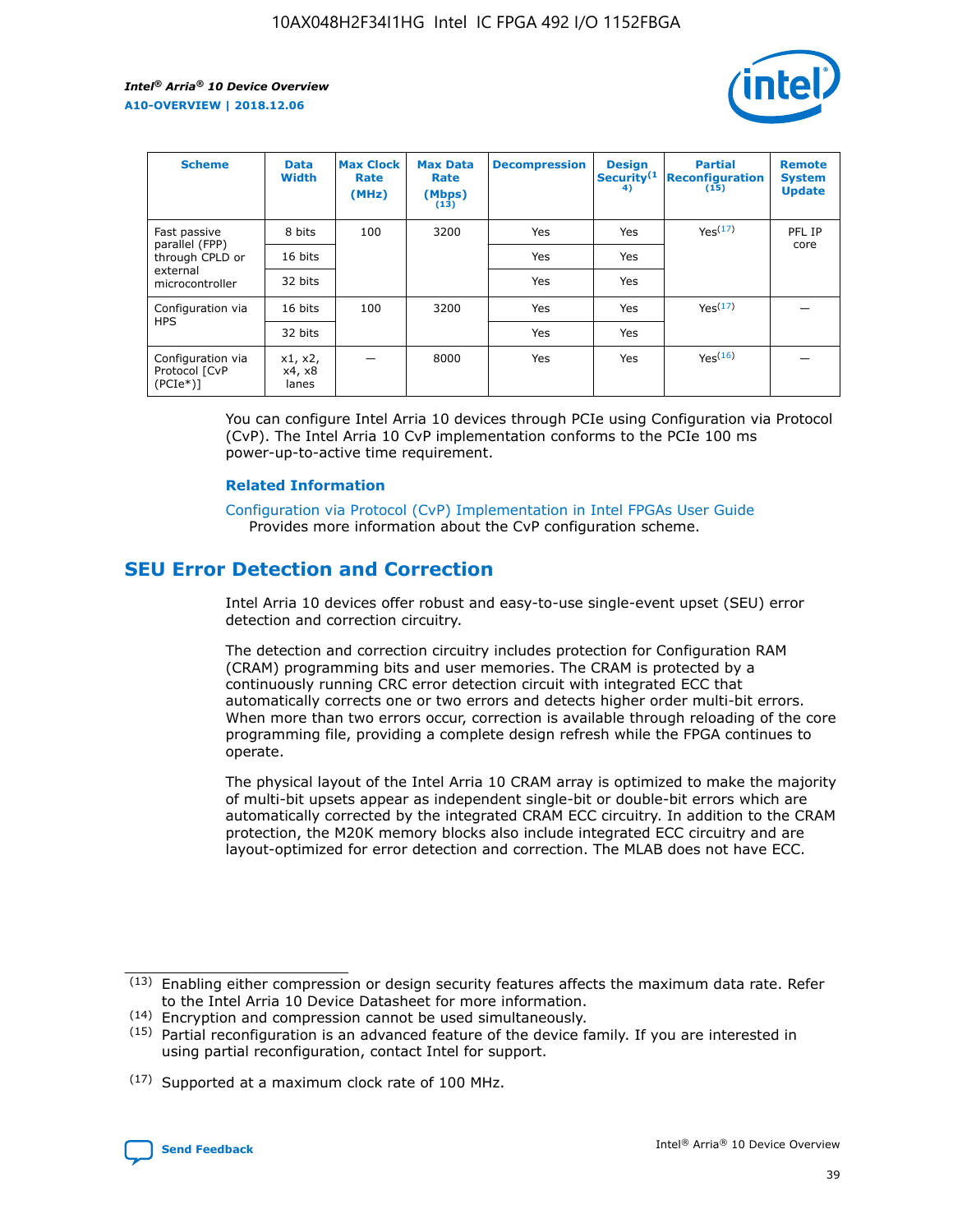

## **Power Management**

Intel Arria 10 devices leverage the advanced 20 nm process technology, a low 0.9 V core power supply, an enhanced core architecture, and several optional power reduction techniques to reduce total power consumption by as much as 40% compared to Arria V devices and as much as 60% compared to Stratix V devices.

The optional power reduction techniques in Intel Arria 10 devices include:

- **SmartVID**—a code is programmed into each device during manufacturing that allows a smart regulator to operate the device at lower core  $V_{CC}$  while maintaining performance
- **Programmable Power Technology**—non-critical timing paths are identified by the Intel Quartus Prime software and the logic in these paths is biased for low power instead of high performance
- **Low Static Power Options**—devices are available with either standard static power or low static power while maintaining performance

Furthermore, Intel Arria 10 devices feature Intel's industry-leading low power transceivers and include a number of hard IP blocks that not only reduce logic resources but also deliver substantial power savings compared to soft implementations. In general, hard IP blocks consume up to 90% less power than the equivalent soft logic implementations.

## **Incremental Compilation**

The Intel Quartus Prime software incremental compilation feature reduces compilation time and helps preserve performance to ease timing closure. The incremental compilation feature enables the partial reconfiguration flow for Intel Arria 10 devices.

Incremental compilation supports top-down, bottom-up, and team-based design flows. This feature facilitates modular, hierarchical, and team-based design flows where different designers compile their respective design sections in parallel. Furthermore, different designers or IP providers can develop and optimize different blocks of the design independently. These blocks can then be imported into the top level project.

## **Document Revision History for Intel Arria 10 Device Overview**

| <b>Document</b><br><b>Version</b> | <b>Changes</b>                                                                                                                                                                                                                                                              |
|-----------------------------------|-----------------------------------------------------------------------------------------------------------------------------------------------------------------------------------------------------------------------------------------------------------------------------|
| 2018.12.06                        | Added links to Intel Arria 10 device errata documents.<br>Removed automotive temperature option from the Intel Arria 10 GX devices.<br>Removed -3 fabric speed grade from the Intel Arria 10 GT devices.<br>Updated power options for the Intel Arria 10 GX and GT devices. |
| 2018.04.09                        | Updated the lowest $V_{CC}$ from 0.83 V to 0.82 V in the topic listing a summary of the device features.                                                                                                                                                                    |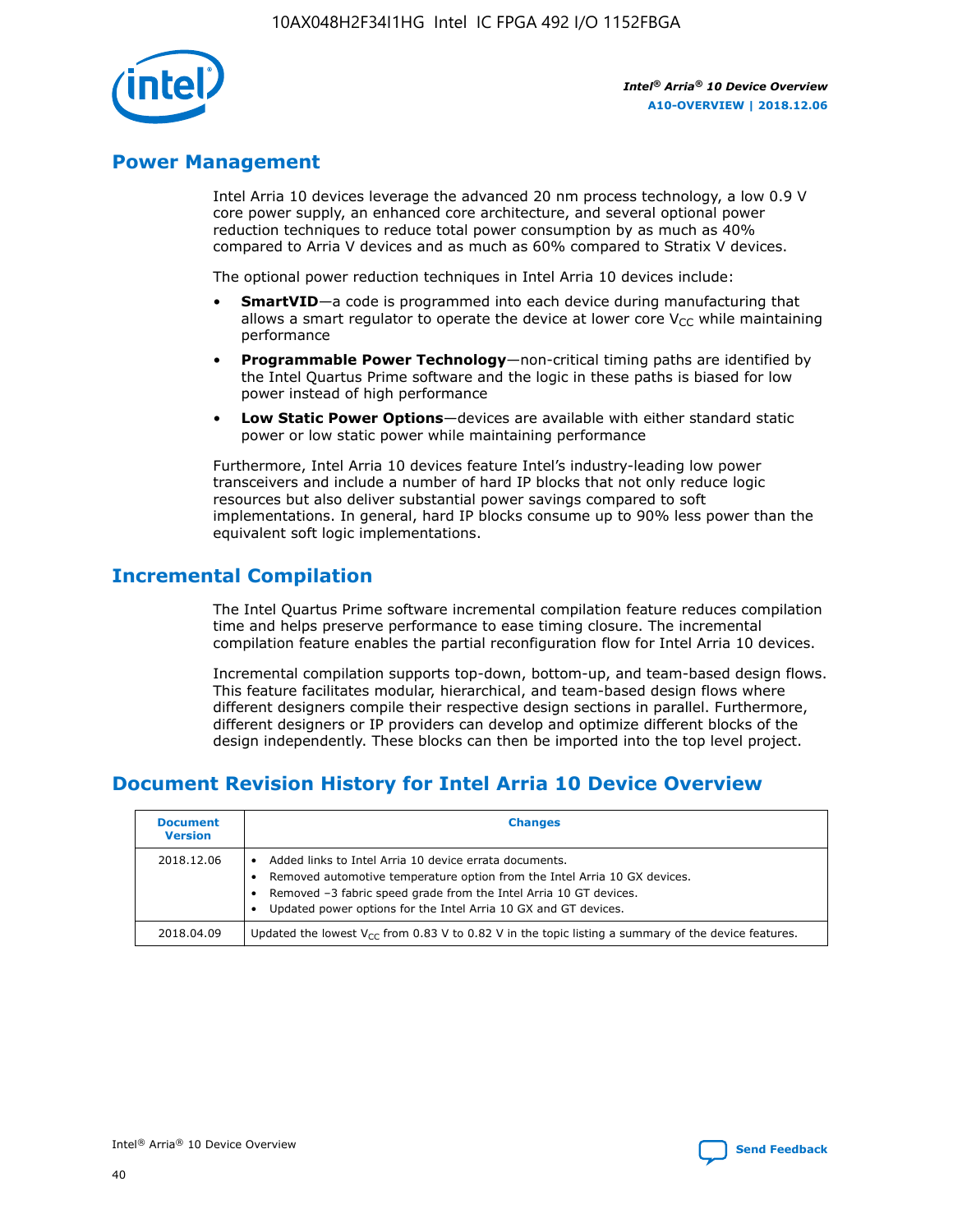*Intel® Arria® 10 Device Overview* **A10-OVERVIEW | 2018.12.06**



| <b>Date</b>    | <b>Version</b> | <b>Changes</b>                                                                                                                                                                                                                                                                                                                                                                                                                                                                                                                                                                                                                                                                                                                                                                                                                                                                                                                                                                         |
|----------------|----------------|----------------------------------------------------------------------------------------------------------------------------------------------------------------------------------------------------------------------------------------------------------------------------------------------------------------------------------------------------------------------------------------------------------------------------------------------------------------------------------------------------------------------------------------------------------------------------------------------------------------------------------------------------------------------------------------------------------------------------------------------------------------------------------------------------------------------------------------------------------------------------------------------------------------------------------------------------------------------------------------|
| January 2018   | 2018.01.17     | Updated the maximum data rate for HPS (Intel Arria 10 SX devices<br>external memory interface DDR3 controller from 2,166 Mbps to 2,133<br>Mbps.<br>Updated maximum frequency supported for half rate QDRII and QDRII<br>+ SRAM to 633 MHz in Memory Standards Supported by the Soft<br>Memory Controller table.<br>Updated transceiver backplane capability to 12.5 Gbps.<br>$\bullet$<br>Removed transceiver speed grade 5 in Sample Ordering Core and<br>$\bullet$<br>Available Options for Intel Arria 10 GX Devices figure.<br>Removed package code 40, low static power, SmartVID, industrial, and<br>military operating temperature support from Sample Ordering Core and<br>Available Options for Intel Arria 10 GT Devices figure.<br>Updated short reach transceiver rate for Intel Arria 10 GT devices to<br>25.8 Gbps.<br>Removed On-Die Instrumentation - EyeQ and Jitter Margin Tool<br>support from PMA Features of the Transceivers in Intel Arria 10 Devices<br>table. |
| September 2017 | 2017.09.20     | Updated the maximum speed of the DDR4 external memory interface from<br>1,333 MHz/2,666 Mbps to 1,200 MHz/2,400 Mbps.                                                                                                                                                                                                                                                                                                                                                                                                                                                                                                                                                                                                                                                                                                                                                                                                                                                                  |
| July 2017      | 2017.07.13     | Corrected the automotive temperature range in the figure showing the<br>available options for the Intel Arria 10 GX devices from "-40°C to 100°C"<br>to "-40°C to 125°C".                                                                                                                                                                                                                                                                                                                                                                                                                                                                                                                                                                                                                                                                                                                                                                                                              |
| July 2017      | 2017.07.06     | Added automotive temperature option to Intel Arria 10 GX device family.                                                                                                                                                                                                                                                                                                                                                                                                                                                                                                                                                                                                                                                                                                                                                                                                                                                                                                                |
| May 2017       | 2017.05.08     | Corrected protocol names with "1588" to "IEEE 1588v2".<br>$\bullet$<br>Updated the vertical migration table to remove vertical migration<br>$\bullet$<br>between Intel Arria 10 GX and Intel Arria 10 SX device variants.<br>Removed all "Preliminary" marks.<br>$\bullet$                                                                                                                                                                                                                                                                                                                                                                                                                                                                                                                                                                                                                                                                                                             |
| March 2017     | 2017.03.15     | Removed the topic about migration from Intel Arria 10 to Intel Stratix<br>$\bullet$<br>10 devices.<br>Rebranded as Intel.<br>$\bullet$                                                                                                                                                                                                                                                                                                                                                                                                                                                                                                                                                                                                                                                                                                                                                                                                                                                 |
| October 2016   | 2016.10.31     | Removed package F36 from Intel Arria 10 GX devices.<br>Updated Intel Arria 10 GT sample ordering code and maximum GX<br>$\bullet$<br>transceiver count. Intel Arria 10 GT devices are available only in the<br>SF45 package option with a maximum of 72 transceivers.                                                                                                                                                                                                                                                                                                                                                                                                                                                                                                                                                                                                                                                                                                                  |
| May 2016       | 2016.05.02     | Updated the FPGA Configuration and HPS Booting topic.<br>$\bullet$<br>Remove V <sub>CC</sub> PowerManager from the Summary of Features, Power<br>Management and Arria 10 Device Variants and packages topics. This<br>feature is no longer supported in Arria 10 devices.<br>Removed LPDDR3 from the Memory Standards Supported by the HPS<br>Hard Memory Controller table in the Memory Standards Supported by<br>Intel Arria 10 Devices topic. This standard is only supported by the<br>FPGA.<br>Removed transceiver speed grade 5 from the Device Variants and<br>Packages topic for Arria 10 GX and SX devices.                                                                                                                                                                                                                                                                                                                                                                   |
| February 2016  | 2016.02.11     | Changed the maximum Arria 10 GT datarate to 25.8 Gbps and the<br>minimum datarate to 1 Gbps globally.<br>Revised the state for Core clock networks in the Summary of Features<br>$\bullet$<br>topic.<br>Changed the transceiver parameters in the "Summary of Features for<br>$\bullet$<br>Arria 10 Devices" table.<br>• Changed the transceiver parameters in the "Maximum Resource Counts<br>for Arria 10 GT Devices" table.<br>Changed the package availability for GT devices in the "Package Plan<br>for Arria 10 GT Devices" table.<br>Changed the package configurations for GT devices in the "Migration"<br>Capability Across Arria 10 Product Lines" figure.<br>continued                                                                                                                                                                                                                                                                                                    |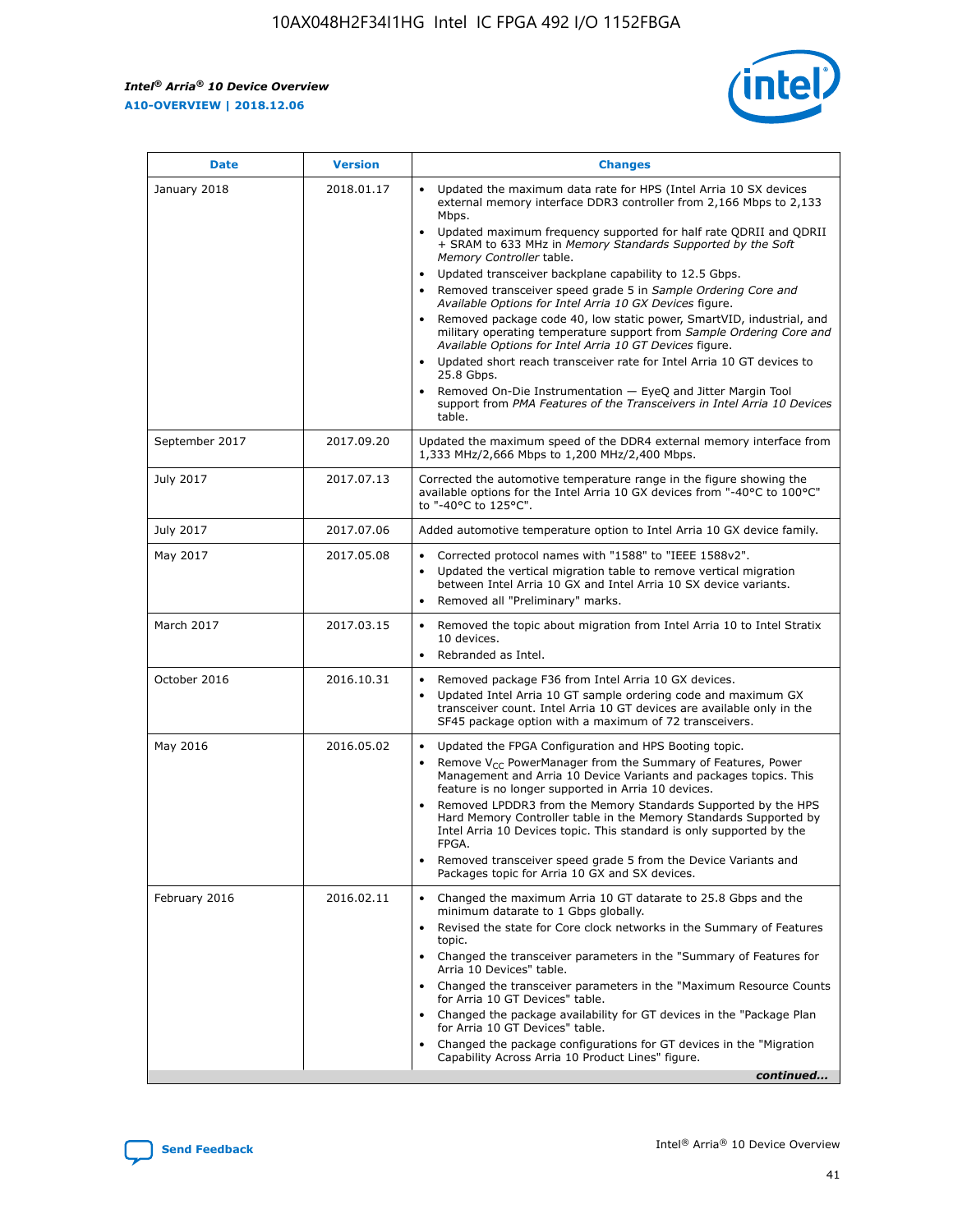

| <b>Date</b>   | <b>Version</b> | <b>Changes</b>                                                                                                                                                               |
|---------------|----------------|------------------------------------------------------------------------------------------------------------------------------------------------------------------------------|
|               |                | • Changed transceiver parameters in the "Low Power Serial Transceivers"<br>section.                                                                                          |
|               |                | • Changed the transceiver descriptions in the "Device Variants for the<br>Arria 10 Device Family" table.                                                                     |
|               |                | Changed the "Sample Ordering Code and Available Options for Arria 10<br>$\bullet$<br>GT Devices" figure.                                                                     |
|               |                | Changed the datarates for GT devices in the "PMA Features" section.                                                                                                          |
|               |                | Changed the datarates for GT devices in the "PCS Features" section.<br>$\bullet$                                                                                             |
| December 2015 | 2015.12.14     | Updated the number of M20K memory blocks for Arria 10 GX 660 from<br>2133 to 2131 and corrected the total RAM bit from 48,448 Kb to<br>48,408 Kb.                            |
|               |                | Corrected the number of DSP blocks for Arria 10 GX 660 from 1688 to<br>1687 in the table listing floating-point arithmetic resources.                                        |
| November 2015 | 2015.11.02     | Updated the maximum resources for Arria 10 GX 220, GX 320, GX 480,<br>$\bullet$<br>GX 660, SX 220, SX 320, SX 480, and SX 660.                                               |
|               |                | • Updated resource count for Arria 10 GX 320, GX 480, GX 660, SX 320,<br>SX 480, a SX 660 devices in Number of Multipliers in Intel Arria 10<br><b>Devices</b> table.        |
|               |                | Updated the available options for Arria 10 GX, GT, and SX.                                                                                                                   |
|               |                | Changed instances of Quartus II to Quartus Prime.<br>$\bullet$                                                                                                               |
| June 2015     | 2015.06.15     | Corrected label for Intel Arria 10 GT product lines in the vertical migration<br>figure.                                                                                     |
| May 2015      | 2015.05.15     | Corrected the DDR3 half rate and quarter rate maximum frequencies in the<br>table that lists the memory standards supported by the Intel Arria 10 hard<br>memory controller. |
| May 2015      | 2015.05.04     | • Added support for 13.5G JESD204b in the Summary of Features table.<br>• Added a link to Arria 10 GT Channel Usage in the Arria 10 GT Package<br>Plan topic.                |
|               |                | • Added a note to the table, Maximum Resource Counts for Arria 10 GT<br>devices.                                                                                             |
|               |                | • Updated the power requirements of the transceivers in the Low Power<br>Serial Transceivers topic.                                                                          |
| January 2015  | 2015.01.23     | • Added floating point arithmetic features in the Summary of Features<br>table.                                                                                              |
|               |                | • Updated the total embedded memory from 38.38 megabits (Mb) to<br>65.6 Mb.                                                                                                  |
|               |                | • Updated the table that lists the memory standards supported by Intel<br>Arria 10 devices.                                                                                  |
|               |                | Removed support for DDR3U, LPDDR3 SDRAM, RLDRAM 2, and DDR2.                                                                                                                 |
|               |                | Moved RLDRAM 3 support from hard memory controller to soft memory<br>controller. RLDRAM 3 support uses hard PHY with soft memory<br>controller.                              |
|               |                | Added soft memory controller support for QDR IV.<br>٠                                                                                                                        |
|               |                | Updated the maximum resource count table to include the number of<br>hard memory controllers available in each device variant.                                               |
|               |                | Updated the transceiver PCS data rate from 12.5 Gbps to 12 Gbps.<br>$\bullet$                                                                                                |
|               |                | Updated the max clock rate of PS, FPP x8, FPP x16, and Configuration<br>via HPS from 125 MHz to 100 MHz.                                                                     |
|               |                | Added a feature for fractional synthesis PLLs: PLL cascading.                                                                                                                |
|               |                | Updated the HPS programmable general-purpose I/Os from 54 to 62.<br>$\bullet$<br>continued                                                                                   |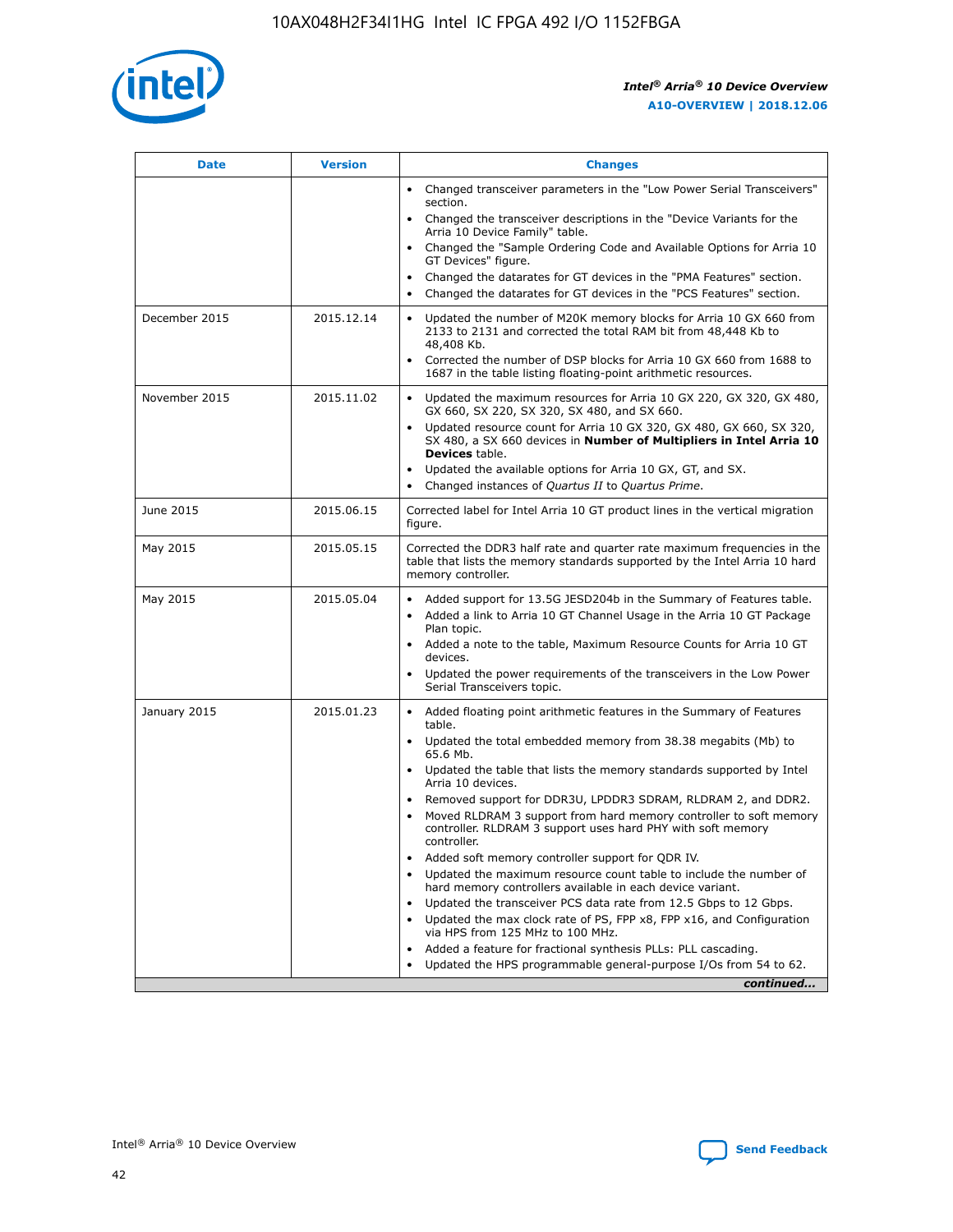r



| <b>Date</b>    | <b>Version</b> | <b>Changes</b>                                                                                                                                                                                                                                                                                                                                                                                                                                                                                                                                      |
|----------------|----------------|-----------------------------------------------------------------------------------------------------------------------------------------------------------------------------------------------------------------------------------------------------------------------------------------------------------------------------------------------------------------------------------------------------------------------------------------------------------------------------------------------------------------------------------------------------|
| September 2014 | 2014.09.30     | Corrected the 3 V I/O and LVDS I/O counts for F35 and F36 packages<br>$\bullet$<br>of Arria 10 GX.<br>Corrected the 3 V I/O, LVDS I/O, and transceiver counts for the NF40<br>$\bullet$<br>package of the Arria GX 570 and 660.<br>Removed 3 V I/O, LVDS I/O, and transceiver counts for the NF40<br>package of the Arria GX 900 and 1150. The NF40 package is not<br>available for Arria 10 GX 900 and 1150.                                                                                                                                       |
| August 2014    | 2014.08.18     | Updated Memory (Kb) M20K maximum resources for Arria 10 GX 660<br>devices from 42,660 to 42,620.<br>Added GPIO columns consisting of LVDS I/O Bank and 3V I/O Bank in<br>$\bullet$<br>the Package Plan table.<br>Added how to use memory interface clock frequency higher than 533<br>$\bullet$<br>MHz in the I/O vertical migration.<br>Added information to clarify that RLDRAM3 support uses hard PHY with<br>$\bullet$<br>soft memory controller.<br>Added variable precision DSP blocks support for floating-point<br>$\bullet$<br>arithmetic. |
| June 2014      | 2014.06.19     | Updated number of dedicated I/Os in the HPS block to 17.                                                                                                                                                                                                                                                                                                                                                                                                                                                                                            |
| February 2014  | 2014.02.21     | Updated transceiver speed grade options for GT devices in Figure 2.                                                                                                                                                                                                                                                                                                                                                                                                                                                                                 |
| February 2014  | 2014.02.06     | Updated data rate for Arria 10 GT devices from 28.1 Gbps to 28.3 Gbps.                                                                                                                                                                                                                                                                                                                                                                                                                                                                              |
| December 2013  | 2013.12.10     | Updated the HPS memory standards support from LPDDR2 to LPDDR3.<br>Updated HPS block diagram to include dedicated HPS I/O and FPGA<br>$\bullet$<br>Configuration blocks as well as repositioned SD/SDIO/MMC, DMA, SPI<br>and NAND Flash with ECC blocks.                                                                                                                                                                                                                                                                                            |
| December 2013  | 2013.12.02     | Initial release.                                                                                                                                                                                                                                                                                                                                                                                                                                                                                                                                    |